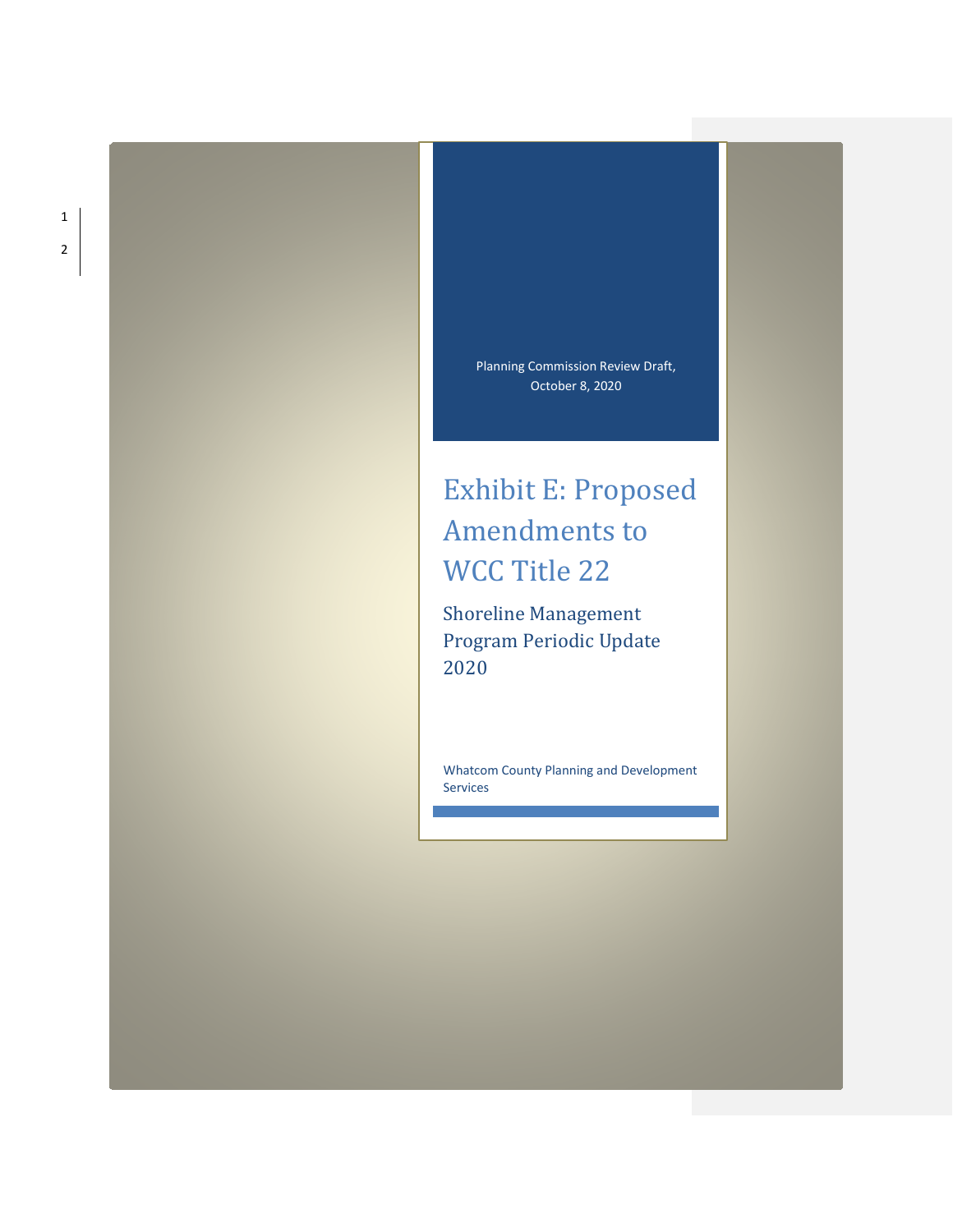SMP Update – Title 22 Amendments October 8, 2020

| $\mathbf{1}$   | <b>Chapter 22.05 Project Permit Procedures</b>                                                           | Com<br>amer<br>Enfor |
|----------------|----------------------------------------------------------------------------------------------------------|----------------------|
| $\overline{2}$ | 22.05.010 Purpose and Applicability.                                                                     | code<br>addit        |
| 3              | (1) The purpose of this chapter is to combine and consolidate the application, review, and approval      | Addit                |
| 4              | processes for project permits and appeals as defined in WCC 20.97.321 (Definitions). It is further       | proce                |
| 5              | intended for this chapter to comply with the provisions of Chapter 36.70B RCW. These procedures          | Fossi<br>to be       |
| 6              | provide for a consolidated land use permit process and integrate the environmental review process        | Com                  |
| 7              | with the procedures for review of land use decisions.                                                    | Coun                 |
| 8              | (2) This chapter applies to the processing of project permit applications for development and appeals    | 2019<br>existi       |
| 9              | related to the provisions of WCC Title 15, Buildings and Construction; WCC Title 16, Environment;        |                      |
| 10             | WCC Title 17, Flood Damage Prevention; WCC Title 20, Zoning; WCC Title 21, Land Division                 |                      |
| 11             | Regulations; and WCC Title 23, Shoreline Management Program. The provisions of this chapter shall        |                      |
| 12             | apply to all project permit applications as defined in RCW 36.70B.020, and other administrative          |                      |
| 13             | decisions, as listed in the table in WCC 22.05.020 Table 1.                                              |                      |
| 14             | (3) The meaning of words used in this chapter shall be as defined in WCC Chapters 20.97 (Definitions) or |                      |
| 15             | 23.60 (Definitions), as appropriate to the permit being applied for.                                     |                      |
| 16             | 22.05.020 Project Permit Processing Table.                                                               |                      |
| 17             | (1) Table 1. Project Permit Processing Table Marked boxes in the table below indicates the required      |                      |
| 18             | general steps for processing all project permit applications or administrative actions. Check marks      |                      |
| 19             | indicate a step is required; reference letters refer to the notes in subsection (2) of this section. The |                      |
| 20             | requirements for each step listed in the top row of the table are provided in WCC 22.05.040              |                      |
| 21             | through 22.05.160, as indicated. Specific requirements for each project permit can be found through      |                      |
| 22             | the references given in the table.                                                                       |                      |
|                |                                                                                                          |                      |

**nment [CES1]:** To do: There are amendments in the pipeline proposed via the Code Enforcement amendments that affect some of the . Depending on which goes forward first, tional work will be needed to rectify the two.

itionally, there are amendments to T-22 being essed through the 2019 Misc. Code and the il Fuel Amendments processes which will need added once adopted.

**nment [CES2]:** Note: The amendments ncil made on 9/29/20 to Title 22 through the 2019 Misc. Code Amendments are being shown as ing text throughout.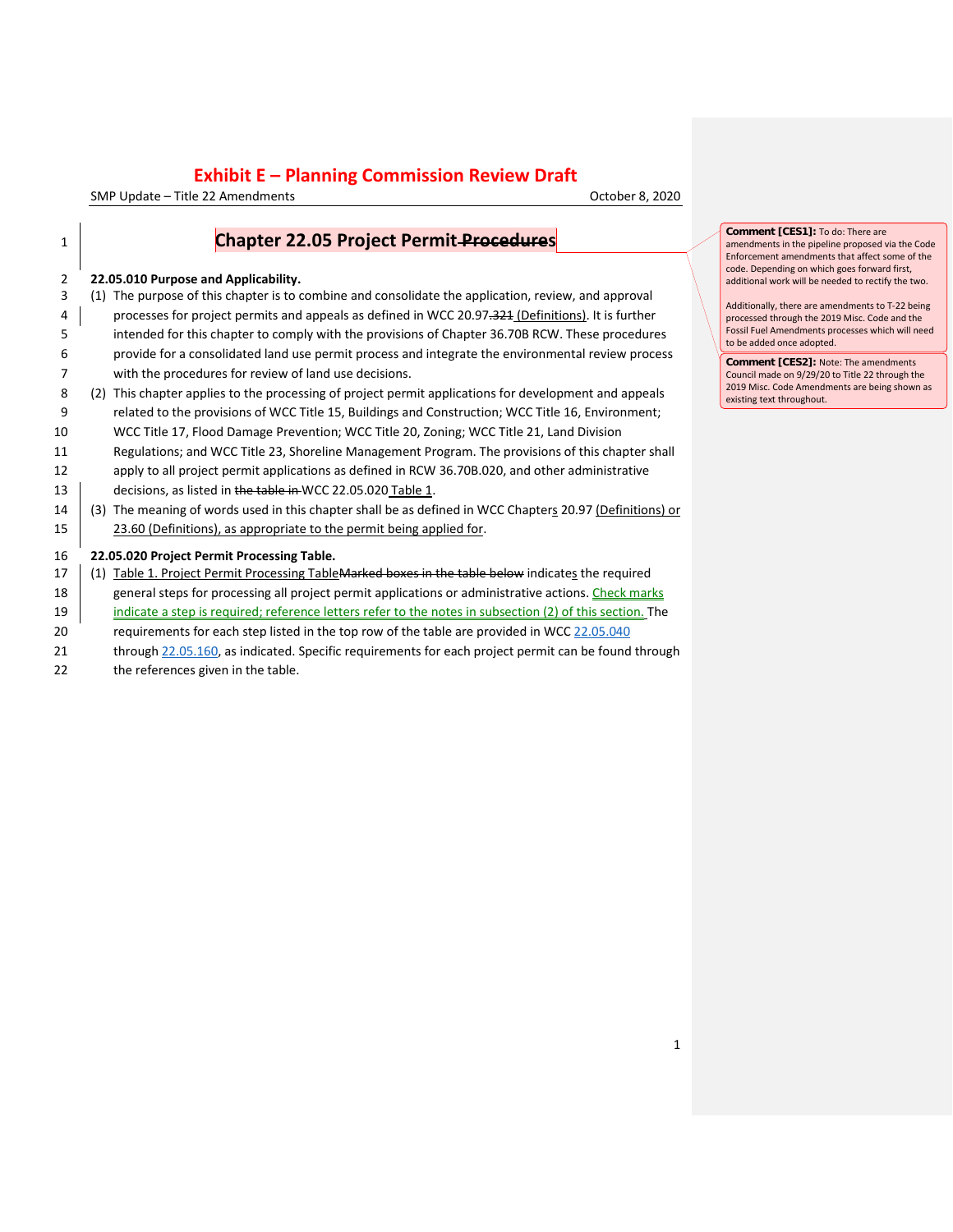SMP Update - Title 22 Amendments

#### 1 **Table 1. Project Permit Processing Table**

<span id="page-2-0"></span>

| Permit Application<br>Processing Table                                         | WCC Reference Pre-Application<br>for Specific<br>Requirements | Required<br>(see 22.05.040) | Determination of<br>Completeness<br>Required<br>(see 22.05.050) | Notice of<br>Application<br>Required<br>(see 22.05.070) | <b>Site Posting</b><br>Required<br>(see 22.05.080) | Notice of Open<br><b>Record Hearing</b><br>Required<br>(see 22.05.090) | Open Record<br><b>Hearing Held</b><br>By:<br>(see 22.05.09<br>(0) | County<br>(see 2.11.210)<br>22.05.120) | <b>Appeal Body</b><br>Decision Maker (see 2.11.210, 2<br>2.05.160, 23.60.<br>150(H) |
|--------------------------------------------------------------------------------|---------------------------------------------------------------|-----------------------------|-----------------------------------------------------------------|---------------------------------------------------------|----------------------------------------------------|------------------------------------------------------------------------|-------------------------------------------------------------------|----------------------------------------|-------------------------------------------------------------------------------------|
| Type I Applications (Administrative Decision with No Public Notice or Hearing) |                                                               |                             |                                                                 |                                                         |                                                    |                                                                        |                                                                   |                                        |                                                                                     |
| <b>Boundary Line</b><br>Adjustment                                             | 21.03                                                         |                             | ✓                                                               |                                                         |                                                    |                                                                        |                                                                   | Director                               | Hearing<br>Examiner                                                                 |
| <b>Building Permit</b>                                                         | 15.04                                                         | $\checkmark$ (fd)           | ✓                                                               |                                                         |                                                    |                                                                        |                                                                   | <b>Director</b>                        | Hearing<br>Examiner (ig)                                                            |
| <b>Natural Resource</b><br>Assessment                                          | Title 16                                                      |                             | ✓                                                               |                                                         |                                                    |                                                                        |                                                                   | <b>Director</b>                        | Hearing<br>Examiner                                                                 |
| <b>Commercial Site</b><br>Plan Review                                          |                                                               |                             | ✓                                                               |                                                         |                                                    |                                                                        |                                                                   | Director                               | Hearing<br>Examiner                                                                 |
| <b>Exempt Land</b><br><b>Division</b>                                          | 21.03                                                         |                             | ✓                                                               |                                                         |                                                    |                                                                        |                                                                   | <b>Director</b>                        | Hearing<br>Examiner                                                                 |
| Floodplain<br>Development Permit                                               | Title 17                                                      |                             |                                                                 |                                                         |                                                    |                                                                        |                                                                   | <b>Director</b>                        | Hearing<br>Examiner                                                                 |
| Land Disturbance<br>Permit                                                     | 15.04 and 20.8<br>$\underline{0}$                             |                             | ✓                                                               |                                                         |                                                    |                                                                        |                                                                   | <b>Director</b>                        | Hearing<br>Examiner                                                                 |
| Lot of Record/Lot<br>Consolidation                                             | 20.83 and 20.9<br>7.220                                       |                             | ✓                                                               |                                                         |                                                    |                                                                        |                                                                   | <b>Director</b>                        | Hearing<br>Examiner                                                                 |
| Nonconforming Use                                                              | 20.83                                                         |                             | ✓                                                               |                                                         |                                                    |                                                                        |                                                                   | Director                               | Hearing<br>Examiner                                                                 |
| Removal of Forest<br>Practices<br>Development<br>Moratorium                    | 20.80.738(3)                                                  |                             |                                                                 |                                                         |                                                    |                                                                        |                                                                   | Director                               | Hearing<br>Examiner                                                                 |
| Shoreline Exemption                                                            | 23.6022.05 &<br>07                                            | $\sqrt{(a)}$                | ✓                                                               |                                                         |                                                    |                                                                        |                                                                   | Director                               | Hearing<br>Examiner                                                                 |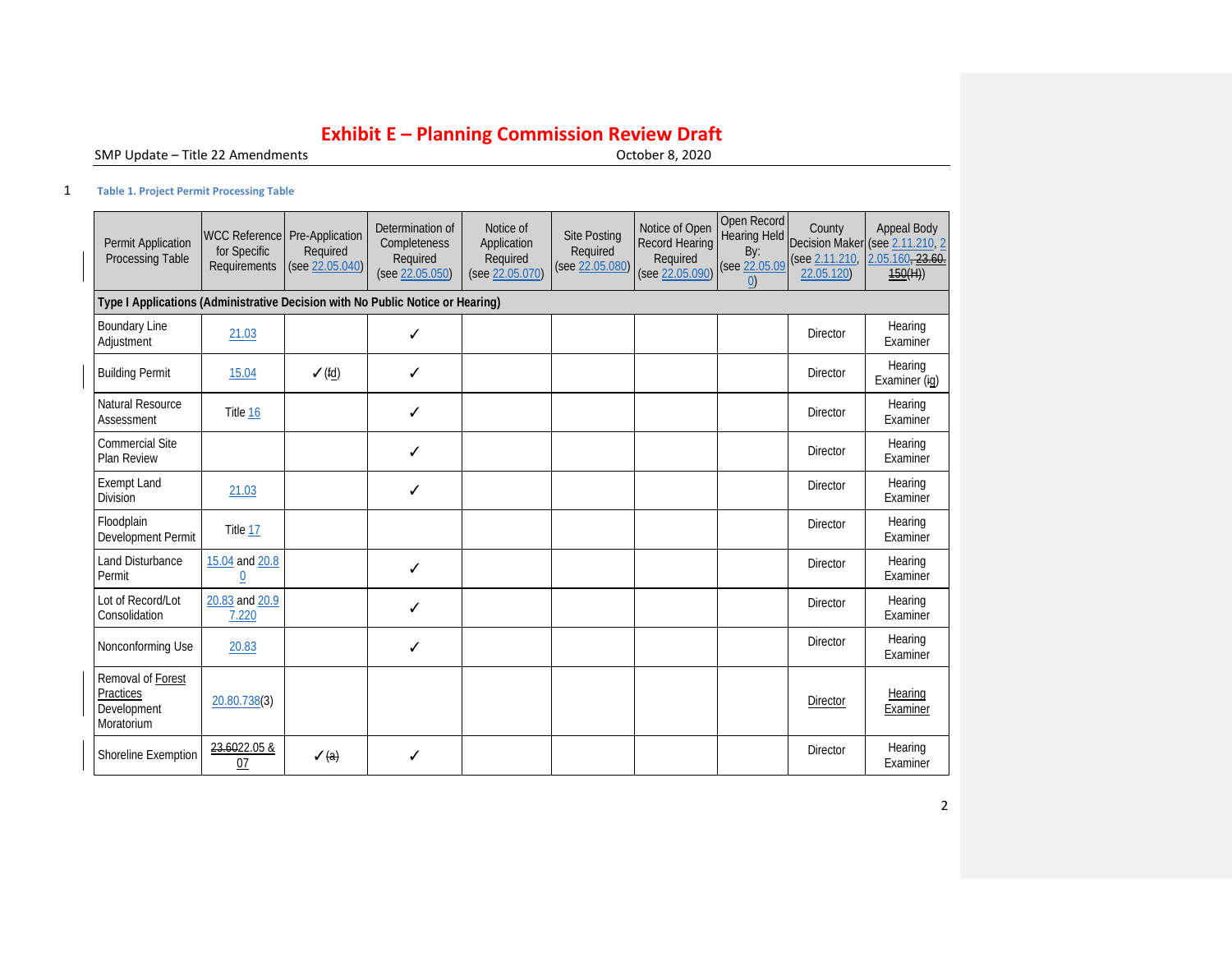SMP Update - Title 22 Amendments

| Permit Application<br>Processing Table                                                         | WCC Reference Pre-Application<br>for Specific<br>Requirements | Required<br>(see 22.05.040) | Determination of<br>Completeness<br>Required<br>(see 22.05.050) | Notice of<br>Application<br>Required<br>(see 22.05.070) | <b>Site Posting</b><br>Required<br>(see 22.05.080) | Notice of Open<br><b>Record Hearing</b><br>Required<br>(see 22.05.090) | Open Record<br><b>Hearing Held</b><br>By:<br>(see 22.05.09<br>(0) | County<br>(see 2.11.210<br>22.05.120) | Appeal Body<br>Decision Maker (see 2.11.210, 2<br>2.05.160, 23.60.<br>150(H) |                 |
|------------------------------------------------------------------------------------------------|---------------------------------------------------------------|-----------------------------|-----------------------------------------------------------------|---------------------------------------------------------|----------------------------------------------------|------------------------------------------------------------------------|-------------------------------------------------------------------|---------------------------------------|------------------------------------------------------------------------------|-----------------|
| Zoning Interpretation                                                                          | 22.20                                                         |                             |                                                                 |                                                         |                                                    |                                                                        |                                                                   | <b>Director</b>                       | Hearing<br>Examiner                                                          |                 |
| Type II Applications (Administrative Decision with Public Notice; No Public Hearing)           |                                                               |                             |                                                                 |                                                         |                                                    |                                                                        |                                                                   |                                       |                                                                              |                 |
| Administrative Use                                                                             | 20.84.235                                                     | ✓                           | ✓                                                               | ✓                                                       | ✓                                                  |                                                                        |                                                                   | <b>Director</b>                       | Hearing<br>Examiner                                                          |                 |
| Lot Consolidation<br>Relief                                                                    | 20.83.070                                                     |                             | ✓                                                               | ✓                                                       | ✓                                                  |                                                                        |                                                                   | Director                              | Hearing<br>Examiner                                                          |                 |
| Reasonable Use (b)                                                                             | 16.16                                                         | $\overline{\phantom{0}}$    | $\overline{\mathcal{L}}$                                        | $\overline{\mathcal{L}}$                                | $\overline{\phantom{0}}$                           |                                                                        |                                                                   | <b>Director</b>                       | <b>Hearing</b><br>Examiner                                                   | Comm            |
| Shoreline<br>Substantial (ea)                                                                  | 23.6022.05 &<br>07                                            | $\sqrt{a}$                  | ✓                                                               | ✓                                                       | ✓                                                  |                                                                        |                                                                   | Director (db)                         | <b>Shorelines</b><br>Hearings Board<br>(hf)                                  | to have<br>H/E. |
| Shoreline<br>Conditional Use for<br>single-family<br>development, uses,<br>and activities (ea) | 23.6022.05 &<br>.07                                           | $\sqrt{a}$                  | ✓                                                               | ✓                                                       | ✓                                                  |                                                                        |                                                                   | Director (db)                         | Hearing<br>Examiner                                                          |                 |
| Zoning or Critical<br>Areas Minor<br>Variance, Minor                                           | 22.05.024                                                     | ✓                           | ✓                                                               | ✓                                                       | ✓                                                  |                                                                        |                                                                   | <b>Director</b>                       | Hearing<br>Examiner                                                          |                 |
| Short Subdivision                                                                              | 21.04                                                         | ✓                           | ✓                                                               | ✓                                                       | ✓                                                  |                                                                        |                                                                   | <b>Director</b>                       | Hearing<br>Examiner                                                          |                 |
| Type III Applications (Hearing Examiner Decision with Public Notice and Public Hearing)        |                                                               |                             |                                                                 |                                                         |                                                    |                                                                        |                                                                   |                                       |                                                                              |                 |
| <b>Conditional Use</b>                                                                         | 20.84.200                                                     | ✓                           | ✓                                                               | ✓                                                       | ✓                                                  | ✓                                                                      | Hearing<br>Examiner                                               | Hearing<br>Examiner                   | <b>Superior Court</b>                                                        |                 |

**Comment [CES3]:** Commensurate with proposal to have reasonable use permits decided on by the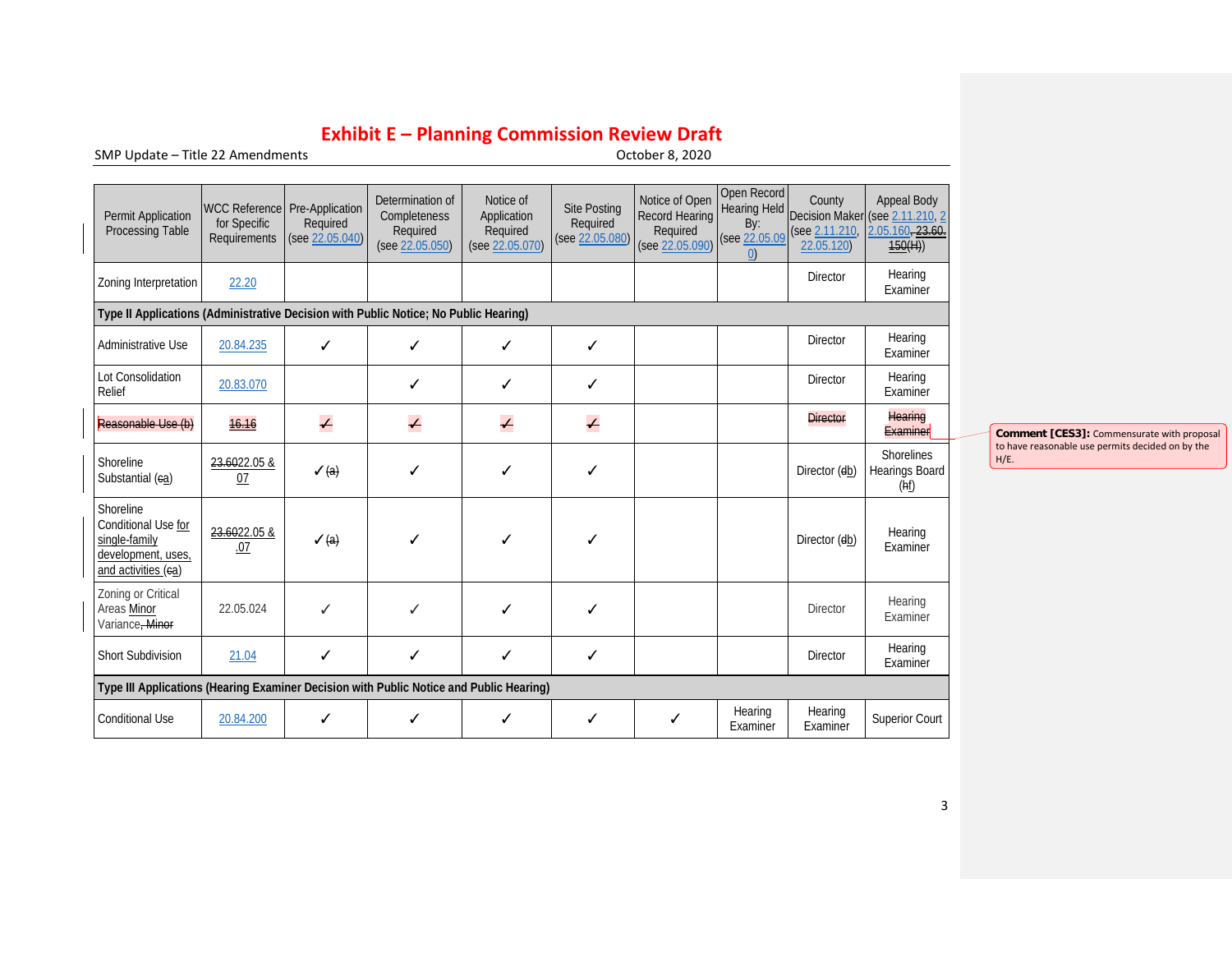$SMP$  Update – Title 22 Amendments

| Permit Application<br>Processing Table                                               | <b>WCC Reference</b><br>for Specific<br>Requirements | Pre-Application<br>Required<br>(see 22.05.040) | Determination of<br>Completeness<br>Required<br>(see 22.05.050) | Notice of<br>Application<br>Required<br>(see 22.05.070) | <b>Site Posting</b><br>Required<br>(see 22.05.080) | Notice of Open<br>Record Hearing<br>Required<br>(see 22.05.090) | Open Record<br>Hearing Held<br>By:<br>(see 22.05.09<br>$\cup$ | County<br>(see 2.11.210)<br>22.05.120) | <b>Appeal Body</b><br>Decision Maker (see 2.11.210, 2<br>2.05.160, 23.60.<br>150(H) |
|--------------------------------------------------------------------------------------|------------------------------------------------------|------------------------------------------------|-----------------------------------------------------------------|---------------------------------------------------------|----------------------------------------------------|-----------------------------------------------------------------|---------------------------------------------------------------|----------------------------------------|-------------------------------------------------------------------------------------|
| Floodplain<br>Development<br>Variance                                                | Title 17                                             |                                                | ✓                                                               | ✓                                                       | ✓                                                  | ✓                                                               | Hearing<br>Examiner                                           | Hearing<br>Examiner                    | <b>Superior Court</b>                                                               |
| Long Subdivision                                                                     | 21.05                                                | ✓                                              | ✓                                                               | ✓                                                       | ✓                                                  | ✓                                                               | Hearing<br>Examiner                                           | Hearing<br>Examiner (ge)               | <b>Superior Court</b>                                                               |
| <b>Binding Site Plan</b>                                                             | 21.07                                                | ✓                                              | ✓                                                               | ✓                                                       | ✓                                                  | ✓                                                               | Hearing<br>Examiner                                           | Hearing<br>Examiner (ge)               | Superior Court                                                                      |
| Reasonable Use<br>$\left($ ec $\right)$                                              | 16.16                                                | ✓                                              | ✓                                                               | ✓                                                       | ✓                                                  | ✓                                                               | Hearing<br>Examiner                                           | Hearing<br>Examiner                    | Superior Court                                                                      |
| Removal of<br>Development<br>Moratorium                                              | 20.80.738(2)                                         |                                                | ✓                                                               | ✓                                                       | ✓                                                  | ✓                                                               | Hearing<br>Examiner                                           | Hearing<br>Examiner                    | <b>Superior Court</b>                                                               |
| Shoreline<br><b>Conditional Use</b>                                                  | 22.05 &<br>0723.60                                   | $\sqrt{a}$                                     | ✓                                                               | ✓                                                       | ✓                                                  | ✓                                                               | Hearing<br>Examiner                                           | Hearing<br>Examiner (db)               | <b>Shorelines</b><br>Hearings Board<br>(hf)                                         |
| Shoreline<br>Substantial                                                             | 22.05 &<br>0723.60                                   | $\sqrt{(a)}$                                   | ✓                                                               | ✓                                                       | ✓                                                  | ✓                                                               | Hearing<br>Examiner                                           | Hearing<br>Examiner (db)               | <b>Shorelines</b><br>Hearings Board<br>(hf)                                         |
| Shoreline Variance                                                                   | 22.05 &<br>0723.60                                   | $\sqrt{a}$                                     | ✓                                                               | ✓                                                       | ✓                                                  | ✓                                                               | Hearing<br>Examiner                                           | Hearing<br>Examiner (db)               | <b>Shorelines</b><br>Hearings Board<br>(hf)                                         |
| Zoning or Critical<br>Areas Maior<br>Variance, Major                                 | 22.05.024 or 1<br>16.16.273                          | ✓                                              | ✓                                                               | ✓                                                       | ✓                                                  | ✓                                                               | Hearing<br>Examiner                                           | Hearing<br>Examiner                    | Superior Court                                                                      |
| Type IV Applications (County Council Decision with Public Notice and Public Hearing) |                                                      |                                                |                                                                 |                                                         |                                                    |                                                                 |                                                               |                                        |                                                                                     |
| Development<br>Agreement                                                             | 2.11.205                                             | ✓                                              | ✓                                                               | ✓                                                       | ✓                                                  | ✓                                                               | Hearing<br>Examiner                                           | County<br>Council                      | <b>Superior Court</b>                                                               |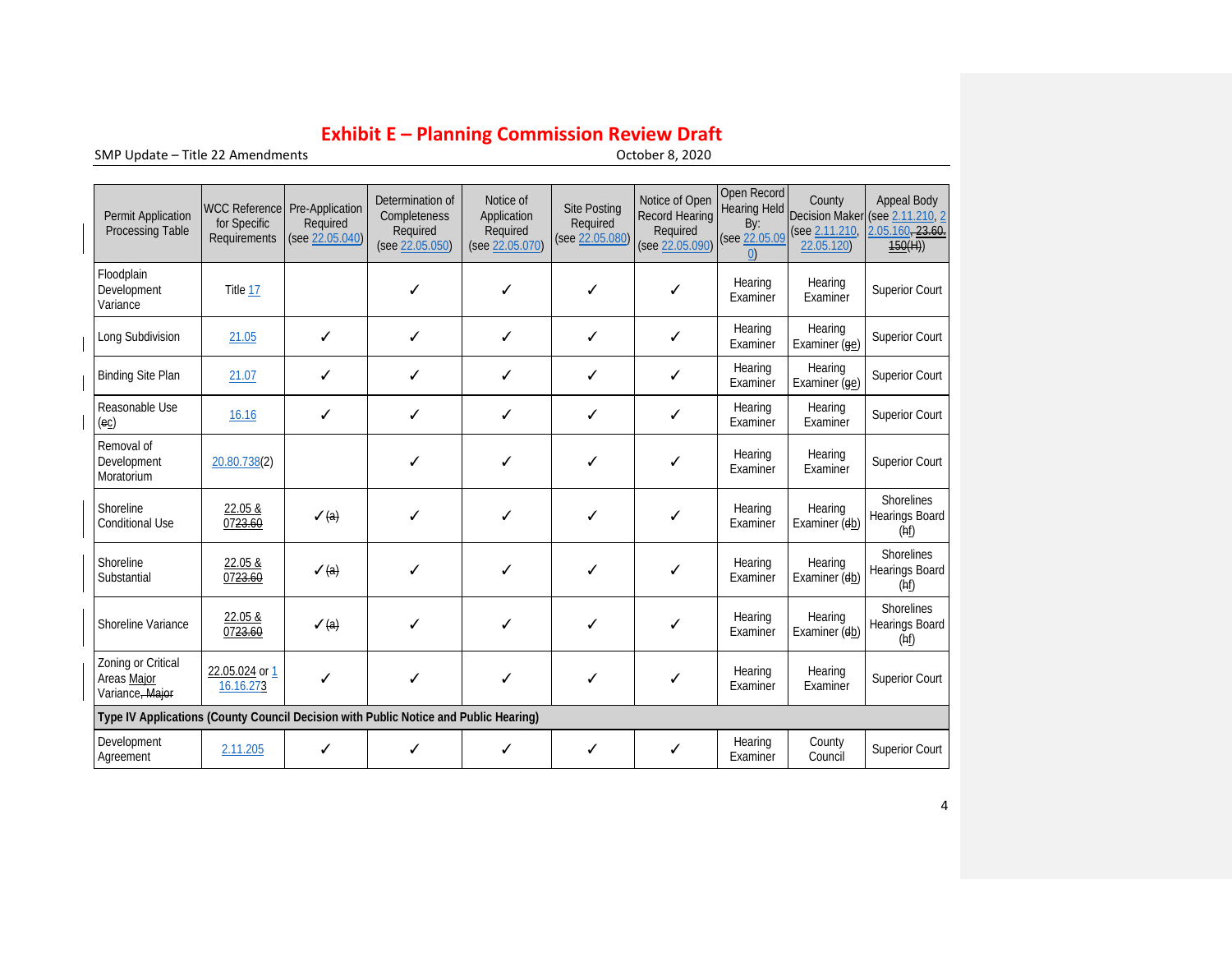SMP Update - Title 22 Amendments

| Permit Application<br>Processing Table | for Specific | WCC Reference Pre-Application<br>Required<br>Requirements $(see 22.05.040)$ |  | Notice of<br>Determination of<br>Application<br>Completeness<br>Required<br>Required<br>(see 22.05.050)<br>(see 22.05.070) |  | Notice of Open<br><b>Record Hearing</b><br>Required<br>$\left  \left( \text{see } \frac{22.05.080}{22.05.090} \right) \right  \right $ | Open Record<br>By:<br>(see 22.05.09) | County<br>$\left  \right $ (see 2.11.210,<br>22.05.120) | Appeal Body<br>n   Hearing Held   Decision Maker (see 2.11.210, 2<br>2.05.160, 23.60.<br>150(H) |
|----------------------------------------|--------------|-----------------------------------------------------------------------------|--|----------------------------------------------------------------------------------------------------------------------------|--|----------------------------------------------------------------------------------------------------------------------------------------|--------------------------------------|---------------------------------------------------------|-------------------------------------------------------------------------------------------------|
| Major Project Permit                   | 20.88        |                                                                             |  |                                                                                                                            |  |                                                                                                                                        | Hearing<br>Examiner                  | County<br>Council                                       | <b>Superior Court</b>                                                                           |
| <b>Planned Unit</b><br>Development     | 20.85        |                                                                             |  |                                                                                                                            |  |                                                                                                                                        | Hearing<br>Examiner                  | County<br>Council                                       | <b>Superior Court</b>                                                                           |

1 <del>Check marks indicate a step is required; reference letters refer to the notes in subsection (2) of this section.</del>

2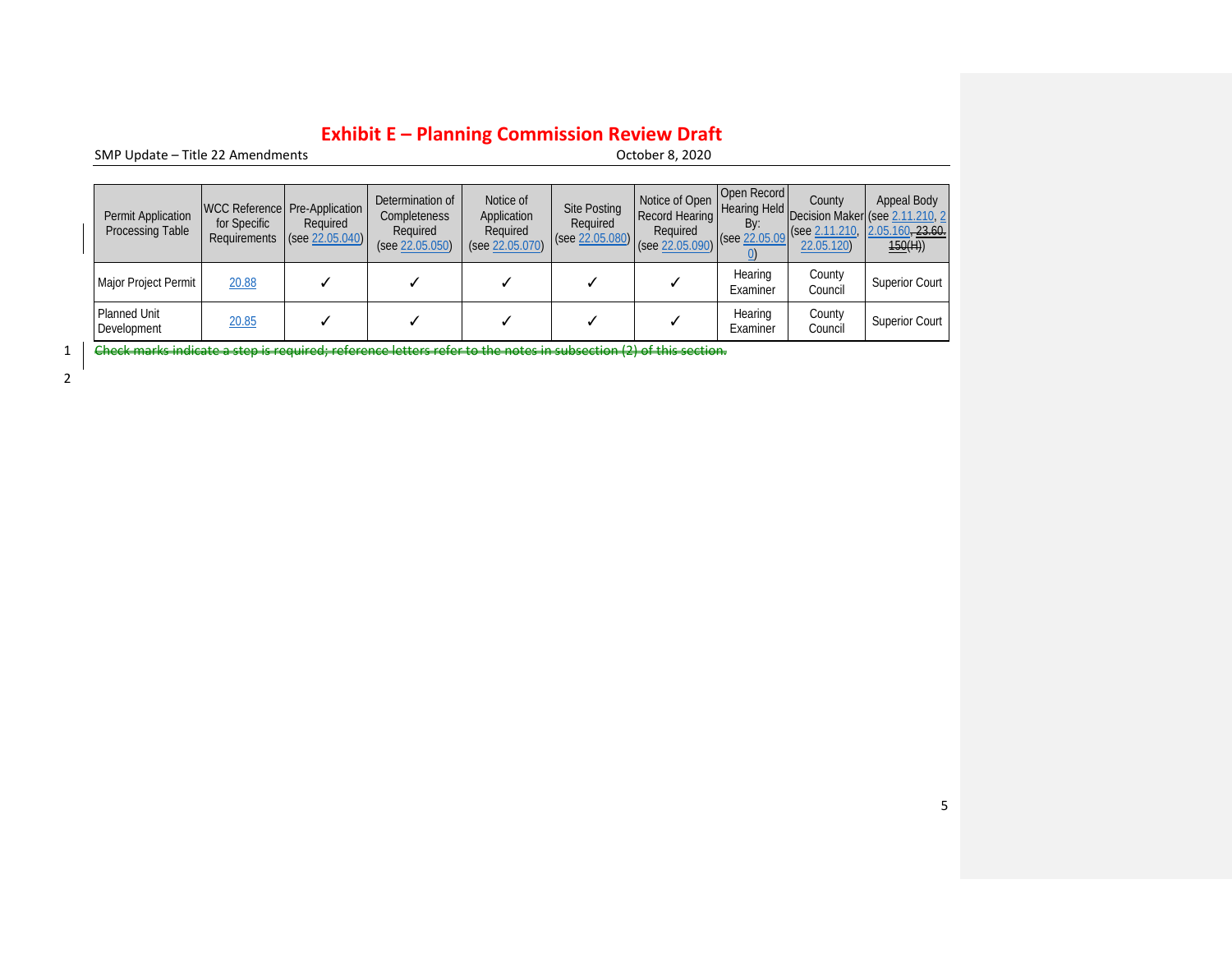| 1  | (2) Project Permit Processing Table Notes. As indicated in Table 1the table in subsection (1) of this           |
|----|-----------------------------------------------------------------------------------------------------------------|
| 2  | section, project permits are subject to the following additional requirements:                                  |
| 3  | (a) Pre-application conference subject to WCC Title 23, Shoreline Management Program.                           |
| 4  | (b) Single family residential uses in critical areas or critical area buffers, except all uses in geological    |
| 5  | hazardous areas and setbacks.                                                                                   |
| 6  | Shoreline permit public hearing decision determined pursuant to<br><del>(c)</del> (a)                           |
| 7  | 22.07.030(A) (Shoreline Substantial Development Permits) WCC Title 23, Shoreline Management                     |
| 8  | Program. If a public hearing is required the shoreline permit shall be processed as a Type III                  |
| 9  | application.                                                                                                    |
| 10 | Pursuant to Chapters 23.60 and 23.70WCC 22.07.060, final administrative<br>(d)(b)                               |
| 11 | determinations or decisions as appropriate shall be filed with, or approved by, the Washington                  |
| 12 | State Department of Ecology.                                                                                    |
| 13 | $\left(\frac{e}{c}\right)$ All reasonable use exception applications in geological hazardous areas and setbacks |
| 14 | and all non-single-family residential uses in critical areas or critical area buffers.                          |
| 15 | Building permit pre-application conference, subject to WCC 15.04.020(A)(3)(a).<br>(f)(d)                        |
| 16 | The Hearing Examiner may choose to consult with the development standards technical<br><del>(g)</del> (e)       |
| 17 | advisory committee concerning technical matters relating to land division applications.                         |
| 18 | Whatcom County shall consider an appeal of a decision on a shoreline substantial<br>(h)(f)                      |
| 19 | development permit, shoreline variance, or shoreline conditional use only when the applicant                    |
| 20 | waives his/her right to a single appeal to the Shorelines Hearings Board. When an applicant has                 |
| 21 | waived his/her right to a single appeal, such appeals shall be processed in accordance with the                 |
| 22 | appeal procedures of section WCC 23.60.1560(H) (Appeals).                                                       |
| 23 | Except that appeals of WCC Title 15 fire and building code requirements shall be made<br>(ii)(g)                |
| 24 | to the board of appeals per current building code, as adopted in WCC 15.04.010.                                 |
| 25 | 22.05.024 Variances.                                                                                            |
| 26 | (1) Variances from the terms of Title 20 (Zoning) or Chapter 16.16 (Critical Areas Ordinance) may be            |
| 27 | authorized in specific cases that will not be contrary to the public interest, and where, due to special        |
| 28 | conditions, literal enforcement of the provisions of those codes would result in unnecessary                    |
| 29 | hardship. Generally, variances shall only be considered for dimensional standards, unless otherwise             |
| 30 | specified in those codes. Under no circumstances shall a variance be granted that allows a use not              |
| 31 | permissible or otherwise prohibited in the zoning district in which the subject property is located.            |
| 32 | (2) There are two types of variances: Minor and Major Variances.                                                |
| 33 | (a) Minor variances include those that are unlikely to have impacts on surrounding properties or                |
| 34 | people. These shall be limited to variances for:                                                                |
| 35 | i. A reduction of up to 10% of a front yard setback                                                             |
| 36 | ii. A reduction in parking stall dimensions down to 9 feet by 18 feet.                                          |
| 37 | ii.ii. A 25% to 50% reduction of critical area buffers.                                                         |
| 38 | (b) Major variances include all other variances.                                                                |
| 39 | (3) The appropriate decision maker, as specified in 22.05.020 (Project permit processing table) shall           |
| 40 | have the authority to grant variances when the conditions set forth in subsection (4) have been                 |
|    |                                                                                                                 |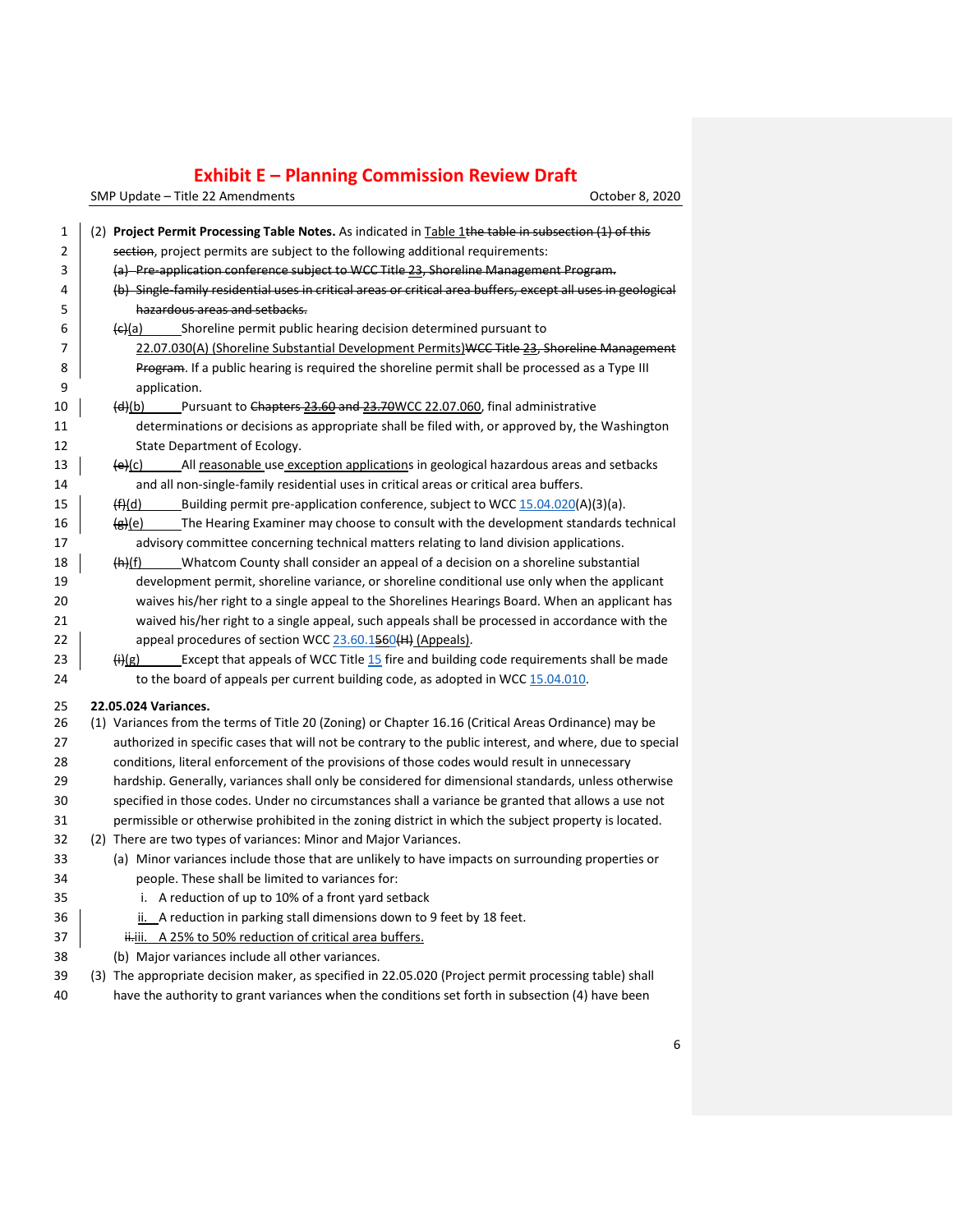| 1           | found to exist. In such cases, a variance may be granted so that the spirit of the County's land use                                     |
|-------------|------------------------------------------------------------------------------------------------------------------------------------------|
| $\mathbf 2$ | codes shall be observed, public safety and welfare secured, and substantial justice done.                                                |
| 3           | (4) Before any variance may be granted, it shall be shown that the following circumstances are found to                                  |
| 4           | apply:                                                                                                                                   |
| 5           | (a) That any variance granted shall not constitute a grant of special privilege, be based upon                                           |
| 6           | reasons of hardship caused by previous actions of the property owner, nor be granted for                                                 |
| 7           | pecuniary reasons alone;                                                                                                                 |
| 8           | (b) Because of special circumstances applicable to the subject property, including size, shape,                                          |
| 9           | topography, location, or surrounding, the strict application of Title 20 (Zoning) or Chapter 16.16                                       |
| 10          | (Critical Areas Ordinance) is found to cause a hardship and deprive the subject property of a use                                        |
| 11          | or improvement otherwise allowed in its zoning district. Aesthetic considerations or design                                              |
| 12          | preferences without reference to restrictions based upon the physical characteristics of the                                             |
| 13          | property do not constitute sufficient hardship under this section;                                                                       |
| 14          | (c) The granting of the variance will not be materially detrimental to the public welfare, or injurious                                  |
| 15          | to the property or improvements in the vicinity and zone in which the subject property is                                                |
| 16          | situated.                                                                                                                                |
|             |                                                                                                                                          |
| 17<br>18    | 22.05.026 Conditional Use Permits.<br>(1) Application. Conditional use permit applications shall be processed per the provisions of this |
|             |                                                                                                                                          |
| 19          | chapter.<br>(2) Conditional use permits shall be nontransferable unless said transfer is approved by the Hearing                         |
| 20<br>21    | Examiner.                                                                                                                                |
| 22          | (3) Approval Criteria. Before approving an application, the Director or Hearing Examiner shall ensure                                    |
| 23          | that any specific standards of the zoning district defining the use are fulfilled, and shall find                                        |
| 24          | adequate evidence showing that the proposed use at the proposed location:                                                                |
| 25          | (a) Will be harmonious and in accordance with the general and specific objectives of Whatcom                                             |
| 26          | County's Comprehensive Plan, zoning regulations, and any other applicable regulations.                                                   |
| 27          | (b) Will be designed, constructed, operated, and maintained so as to be harmonious and                                                   |
| 28          | appropriate in appearance with the existing or intended character of the general vicinity, and                                           |
| 29          | that such use will not change the essential character of the same area.                                                                  |
| 30          | (c) If located in a rural area (as designated in the Comprehensive Plan), will be consistent with rural                                  |
| 31          | land use policies as designated in the rural lands element of the Comprehensive Plan.                                                    |
| 32          | (d) Will not be hazardous or disturbing to existing or future neighboring uses.                                                          |
| 33          | (e) Will be serviced adequately by necessary public facilities such as highways, streets, police and                                     |
| 34          | fire protection, drainage structures, refuse disposal, water, sewers, and schools; or that the                                           |
| 35          | persons or agencies responsible for the establishment of the proposed use shall be able to                                               |
| 36          | provide adequately any such services.                                                                                                    |
| 37          | (f) Will not create excessive additional requirements at public cost for public facilities and services,                                 |
| 38          | and will not be detrimental to the economic welfare of the community.                                                                    |
| 39          | (g) Will not involve uses, activities, processes, materials, equipment, and conditions of operation                                      |
| 40          | that will be detrimental to any persons, property, or the general welfare by reasons of excessive                                        |
| 41          | production of traffic, noise, smoke, fumes, glare or odors.                                                                              |
|             |                                                                                                                                          |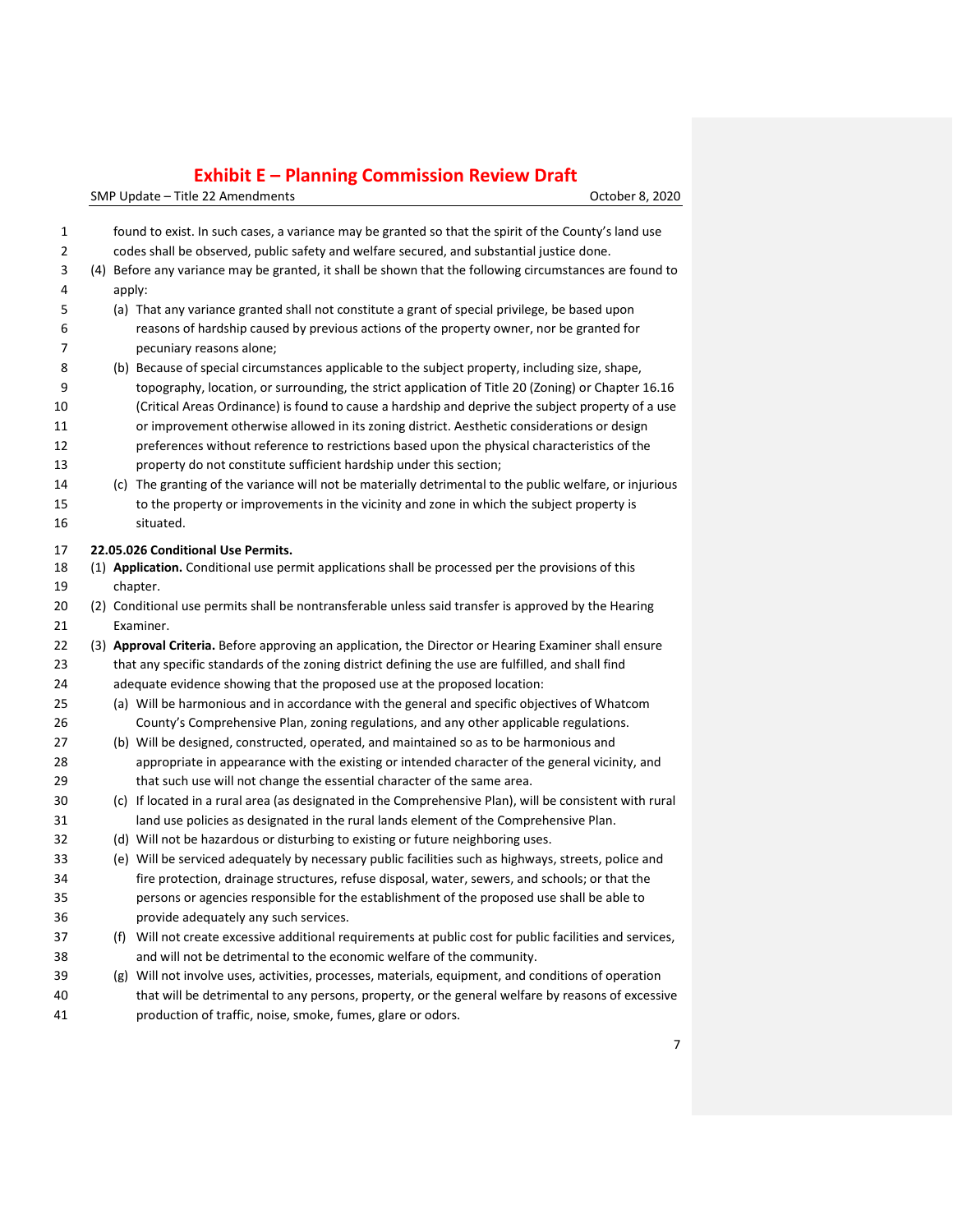| 1        | (h) Will have vehicular approaches to the property which shall be so designed as not to create an                                          |
|----------|--------------------------------------------------------------------------------------------------------------------------------------------|
| 2        | interference with traffic on surrounding public streets.                                                                                   |
| 3        | (i) Will not result in the destruction, loss or damage of any natural, scenic, or historic feature of                                      |
| 4        | major importance.                                                                                                                          |
| 5        | (4) Revisions. The Hearing Examiner may administratively approve revisions to conditional use permits;                                     |
| 6        | provided, that the proposed changes are within the scope and intent of the original permit. "Within                                        |
| 7        | the scope and intent of the original permit" shall mean the following:                                                                     |
| 8        | (a) Lot coverage and height may be increased a maximum of 10 percent from the provisions of the                                            |
| 9        | original permit; provided, that:                                                                                                           |
| 10       | (i) revisions involving new structures not shown on the original site plan shall require a new                                             |
| 11       | permit;                                                                                                                                    |
| 12       | (ii) any revisions shall not exceed height, lot coverage, setback, or any other requirements of                                            |
| 13       | the regulations for the area in which the project is located; and,                                                                         |
| 14       | (iii) any revisions shall be reviewed for consistency with the Comprehensive Plan;                                                         |
| 15       | (b) Landscaping may be added to a project without necessitating an application for a new permit;                                           |
| 16       | provided, that the landscaping is consistent with conditions (if any) attached to the original                                             |
| 17       | permit and is consistent with the regulations for the area in which the project is located;                                                |
| 18       | (c) The use authorized pursuant to the original permit is not changed;                                                                     |
| 19       | (d) No additional over-water construction will be involved for shoreline conditional use permits;                                          |
| 20       | (e) No substantial increase in adverse environmental impact will be caused by the project revision.                                        |
|          |                                                                                                                                            |
|          |                                                                                                                                            |
| 21<br>22 | 22.05.026 Administrative Approval Uses.<br>(1) Administrative approval applications shall be processed per the provisions of this Chapter. |
| 23       | (2) The Director of Planning and Development Services is authorized to approve, approve with                                               |
| 24       | conditions, or deny all administrative approval use applications.                                                                          |
| 25       | (3) Approval Criteria. Decisions for all administrative approval use permits shall be based upon                                           |
| 26       | compliance with:                                                                                                                           |
| 27       | (a) The criteria established for the proposed use in the appropriate zone district;                                                        |
| 28       | (b) The Comprehensive Plan policies governing the associated land use designation;                                                         |
| 29       | (c) In rural areas, consideration will be given to the cumulative impacts of permitted uses in relation                                    |
| 30       | to the governing Comprehensive Plan policies and zoning district; and                                                                      |
| 31       | (d) The criteria of WCC 22.05.026 (Conditional Use Permits), subsection (3) (Approval Criteria).                                           |
| 32       | (e) Additionally, decisions for administrative approval use permits for adult businesses shall be                                          |
| 33       | based on the criteria in subsection (4) of this section.                                                                                   |
| 34       | (4) Additional Approval Criteria for Adult Businesses. Prior to granting administrative approval for an                                    |
| 35       | adult business, the Director shall find that the proposed use at the proposed location satisfies or will                                   |
| 36       | satisfy all the following criteria:                                                                                                        |
| 37       | (a) The adult business will be consistent with WCC 20.66.131 (Light Impact Industrial District,                                            |
| 38       | Administrative Approval Uses).                                                                                                             |
| 39       | (b) The adult business shall be closed from 2:00 a.m. to 10:00 a.m. if it contains:                                                        |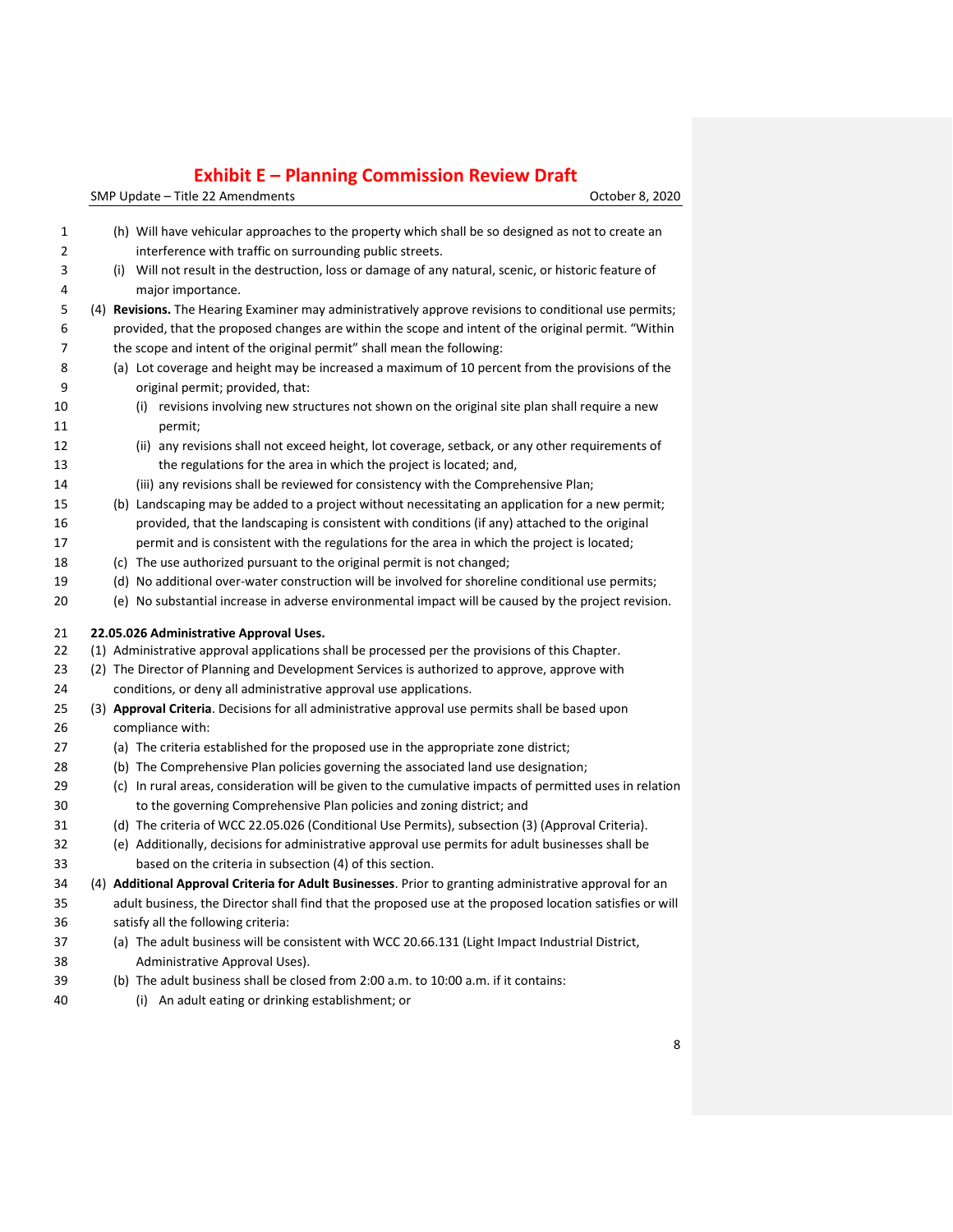SMP Update – Title 22 Amendments Controller and SMP Update – Title 22 Amendments

| 1  | (ii) An adult theater; or                                                                                   |
|----|-------------------------------------------------------------------------------------------------------------|
| 2  | (iii) Another adult commercial establishment; or                                                            |
| 3  | (iv) One or more viewing booths.                                                                            |
| 4  | (c) If the adult business includes one or more viewing booths, the interior of the adult business will      |
| 5  | incorporate all of the following measures:                                                                  |
| 6  | (a) Each viewing booth shall have at least a three-foot wide opening where a customer enters                |
| 7  | and exits the booth that is without doors, physical barriers, or visual barriers; and                       |
| 8  | (b) Each viewing booth shall have at least one 100-watt light bulb that is properly working and             |
| 9  | turned on when business is open. The light bulb shall not be covered or otherwise shielded                  |
| 10 | except with a commercially available lighting fixture. A minimum of one 12-inch by 12-inch                  |
| 11 | durable metal sign shall be located at the entrance to each viewing booth area stating that                 |
| 12 | lights shall remain on; and                                                                                 |
| 13 | (c) Aisles or hallways adjacent to viewing booths shall be a minimum of five feet wide; and                 |
| 14 | (d) There shall be no holes or openings in common walls between viewing booths.                             |
| 15 | (d) Additionally for adult businesses containing one or more viewing booths, a condition of approval        |
| 16 | shall allow an unannounced inspection by Whatcom County every six months during business                    |
| 17 | hours to ensure that measures in subsections $(4)(c)(i)$ through (iv) of this section are being             |
| 18 | implemented on an ongoing basis.                                                                            |
| 19 | (5) Revisions. The Director may approve revisions to administrative approval use permits; provided,         |
| 20 | that the proposed changes are within the scope and intent of the original permit. "Within the scope         |
| 21 | and intent of the original permit" shall mean the following:                                                |
| 22 | (a) Lot coverage and height may be increased a maximum of 10 percent from the provisions of the             |
| 23 | original permit; provided, that:                                                                            |
| 24 | (i) revisions involving new structures not shown on the original site plan shall require a                  |
| 25 | new permit; and                                                                                             |
| 26 | (ii) any revisions shall not exceed height, lot coverage, setback, or any other requirements                |
| 27 | of the regulations for the area in which the project is located; and                                        |
| 28 | (iii) any revisions shall be reviewed for consistency with the Comprehensive Plan;                          |
| 29 | (b) Landscaping may be added to a project without necessitating an application for a new permit;            |
| 30 | provided, that the landscaping is consistent with conditions (if any) attached to the original              |
| 31 | permit and is consistent with the regulations for the area in which the project is located;                 |
| 32 | (c) The use authorized pursuant to the original permit is not changed;                                      |
| 33 | (d) No additional over-water construction will be involved for shoreline conditional use permits;           |
| 34 | (e) No substantial increase in adverse environmental impact will be caused by the project revision.         |
| 35 | 22.05.030 Consolidated Permit Review.                                                                       |
| 36 | The County shall integrate and consolidate the review and decision on two or more project permits           |
| 37 | subject to this chapter that relate to the proposed project action unless the applicant requests            |
| 38 | otherwise. Consolidated Type I, II, III and IV permits shall be reviewed under the process required for the |

- 39 permit with the highest process type number per WCC [22.05.020.](https://www.codepublishing.com/WA/WhatcomCounty/#!/WhatcomCounty22/WhatcomCounty2205.html#22.05.020) Level IV is considered the highest and
- Level I is considered the lowest process type.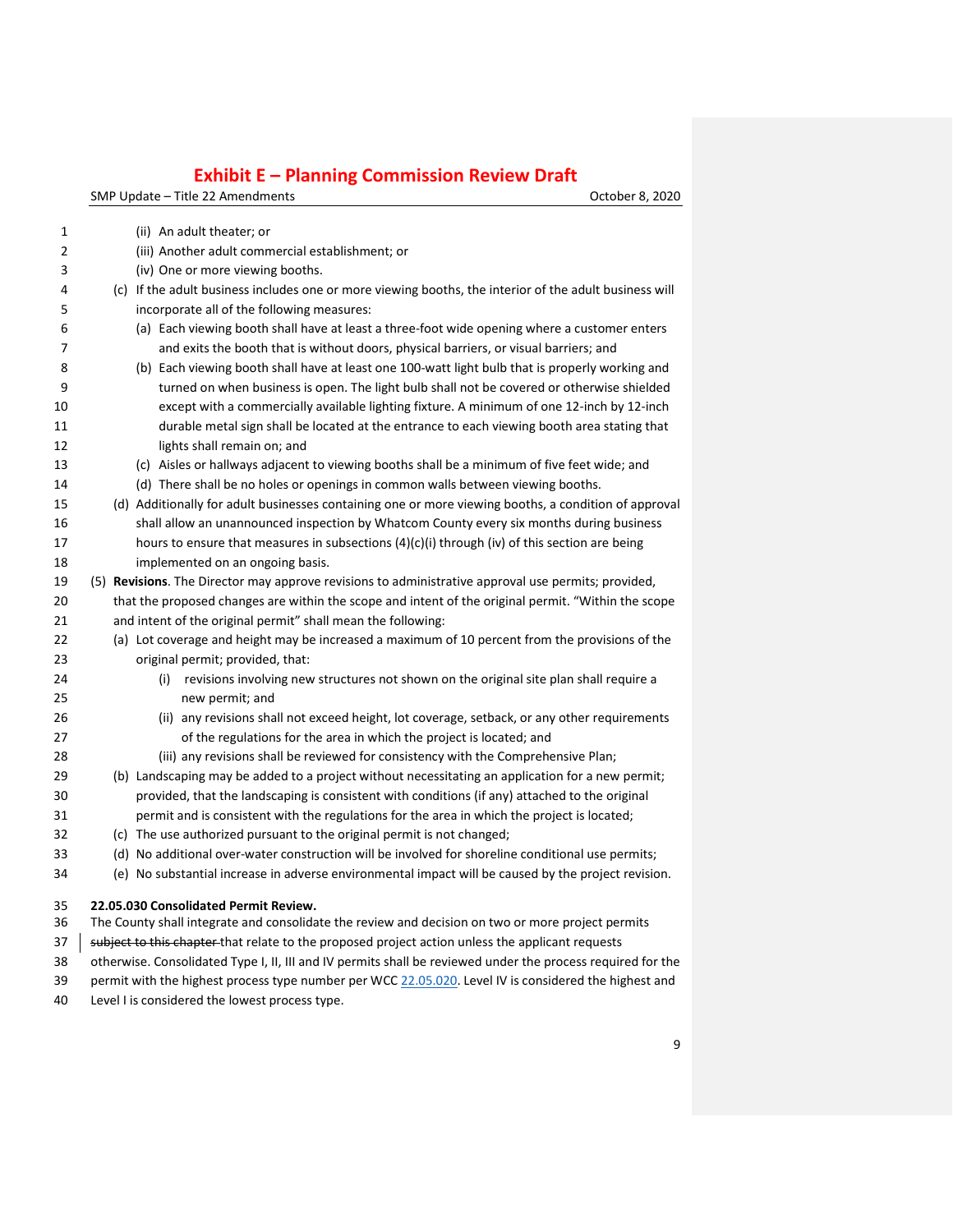SMP Update – Title 22 Amendments **Canadian Control of Canadian Control Control Control Control Control Control Control Control Control Control Control Control Control Control Control Control Control Control Control Control** 

#### **22.05.040 Pre-Application Conference.**

- The purpose of a pre-application conference is to assist applicants in preparing development
- applications for submittal to the County by identifying applicable regulations and procedures. It is not
- intended to provide a staff recommendation on future permit decisions. Pre-application review does not
- constitute acceptance of an application by the County nor does it vest an application, unless otherwise
- indicated in Whatcom County Code.
- (1) A pre-application conference is required as indicated in WCC [22.05.020,](https://www.codepublishing.com/WA/WhatcomCounty/#!/WhatcomCounty22/WhatcomCounty2205.html#22.05.020) unless the Director or designee grants a written waiver. For other permits, the applicant may request a pre-application conference.
- (2) The County shall charge the applicant a fee for a pre-application conference per the unified fee
- schedule. If the County makes a determination of completeness on a project permit submitted within one year of the notice of site-specific submittal requirements per subsection (6) of this section, the pre-application fee shall be applied to the application cost.
- (3) It is the responsibility of the applicant to initiate a pre-application conference through a written application. The application shall, at a minimum, include all items identified on the pre-application form and the department's administrative manual. The applicant may provide additional information to facilitate more detailed review.
- (4) A pre-application conference shall be scheduled as soon as possible and held no later than 30 calendar days from the date of the applicant's request, unless agreed upon by the applicant and the
- County. (5) The County shall invite the appropriate city to the pre-application meeting if the project is located 22 within that city's urban growth area or which contemplates the use of any city utilities. Notice shall
- also be given to appropriate public agencies and public utilities, if within 500 feet of the area submitted in the application.
- (6) The County should provide the applicant with notice of site-specific submittal requirements for application no later than 14 calendar days from the date of the conference.
- (7) A new pre-application conference shall be required if an associated project permit application is not filed with the County within one year of the notice of site-specific submittal requirements per
- subsection (6) of this section or the application is substantially altered, unless waived per WCC [22.05.040\(](https://www.codepublishing.com/WA/WhatcomCounty/#!/WhatcomCounty22/WhatcomCounty2205.html#22.05.040)1).

#### **22.05.050 Application and Determination of Completeness.**

- (1) Project permit applications shall be submitted using current forms provided by the review authority. The submittal shall include: all applicable fees per Chapter [22.25](https://www.codepublishing.com/WA/WhatcomCounty/#!/WhatcomCounty22/WhatcomCounty2225.html#22.25) WCC, all materials required by the
- 34 department's administrative manual (unless waived pursuant to subsection (2), and all items
- 35 dentified in the pre-application notice of site-specific submittal requirements. If a permit is denied, 36 no reapplication for the same or essentially similar development may be made until one year from the date of denial.
- (2) The Director may vary or waive the requirements provided in the department's administrative
- manual on a case-by-case basis, though may also require additional specific information depending
- 40 on the nature of the proposal and the presence of sensitive ecological features or issues related to
- **Example 19 compliance with other county requirements. Comment CES4**]: Moved from 23.60.090

(Permit Application Review)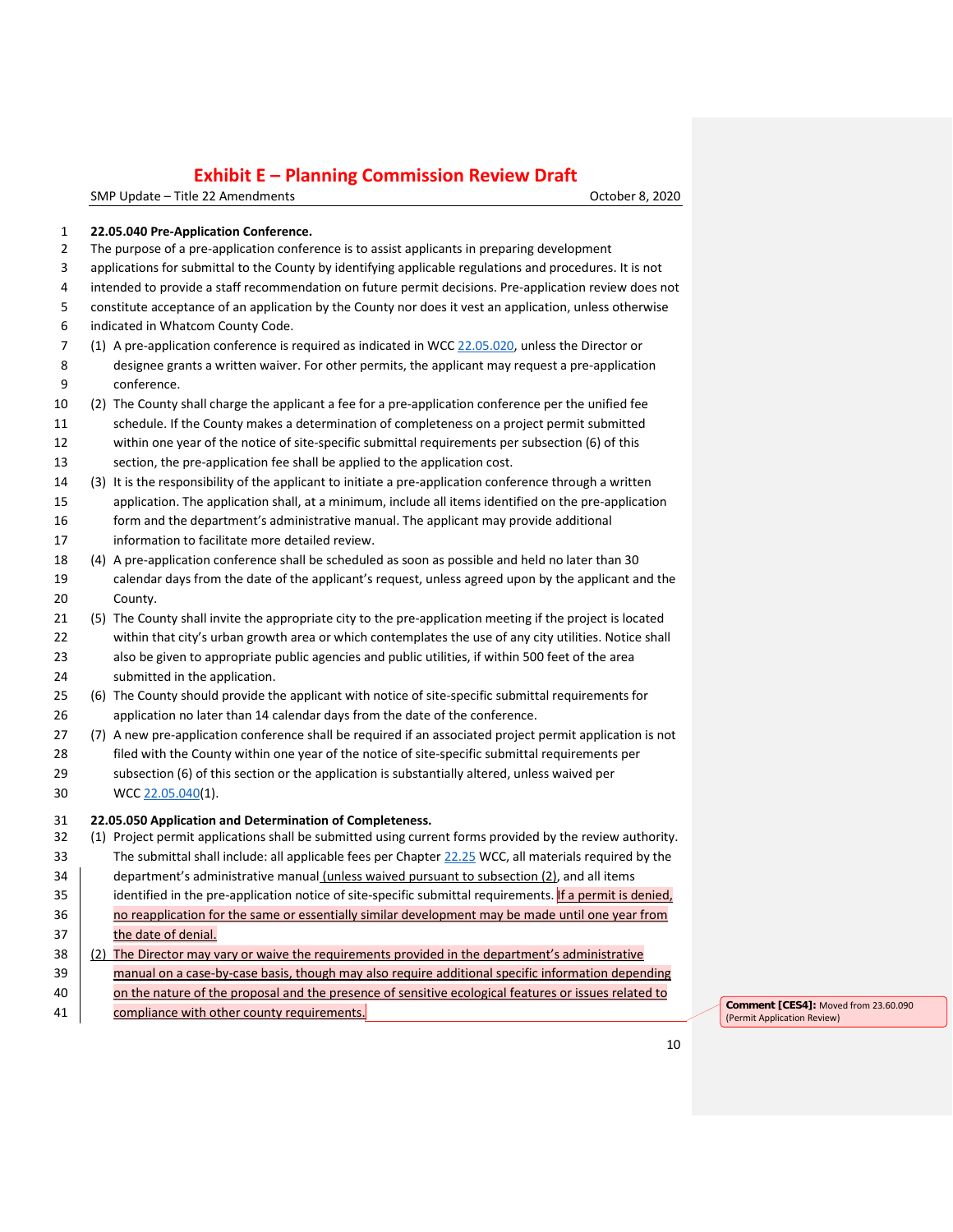| 1<br>2<br>3<br>4<br>5<br>6<br>7<br>8<br>9<br>10<br>11<br>12 | $\frac{2(3)}{2(3)}$ Upon submittal by the applicant, the County will accept the application and note the date of<br>receipt. Receipt of an application does not constitute approval of the project proposal.<br>(3)(4) Within 14 calendar days of receiving the application, the County shall provide to the applicant a<br>written determination which states either that the application is complete or the application is<br>incomplete. To the extent known by the County, other agencies of local, state, or federal<br>government that may have jurisdiction shall be identified on the determination.<br>$(4)$ (5) A project permit application is complete when it meets the submittal requirements of the<br>department's administrative manual, includes items identified through the pre-application<br>conference process and contains sufficient information to process the application even if additional<br>information will be required. A determination of completeness shall not preclude the County from<br>requiring additional information or studies at any time prior to permit approval. A project permit<br>application shall be deemed complete under this section if the County does not issue a written |
|-------------------------------------------------------------|-------------------------------------------------------------------------------------------------------------------------------------------------------------------------------------------------------------------------------------------------------------------------------------------------------------------------------------------------------------------------------------------------------------------------------------------------------------------------------------------------------------------------------------------------------------------------------------------------------------------------------------------------------------------------------------------------------------------------------------------------------------------------------------------------------------------------------------------------------------------------------------------------------------------------------------------------------------------------------------------------------------------------------------------------------------------------------------------------------------------------------------------------------------------------------------------------------------------------------------|
| 13                                                          | determination to the applicant that the application is incomplete by the end of the fourteenth                                                                                                                                                                                                                                                                                                                                                                                                                                                                                                                                                                                                                                                                                                                                                                                                                                                                                                                                                                                                                                                                                                                                      |
| 14                                                          | calendar day from the date of receipt.                                                                                                                                                                                                                                                                                                                                                                                                                                                                                                                                                                                                                                                                                                                                                                                                                                                                                                                                                                                                                                                                                                                                                                                              |
| 15<br>16                                                    | (5)(6) If the application is determined to be incomplete, the following shall take place:<br>(a) The County will notify the applicant that the application is incomplete and indicate what is                                                                                                                                                                                                                                                                                                                                                                                                                                                                                                                                                                                                                                                                                                                                                                                                                                                                                                                                                                                                                                       |
| 17                                                          | necessary to make the application complete.                                                                                                                                                                                                                                                                                                                                                                                                                                                                                                                                                                                                                                                                                                                                                                                                                                                                                                                                                                                                                                                                                                                                                                                         |
| 18                                                          | (b) The applicant shall have 90 calendar days from the date that the notification was issued to                                                                                                                                                                                                                                                                                                                                                                                                                                                                                                                                                                                                                                                                                                                                                                                                                                                                                                                                                                                                                                                                                                                                     |
| 19                                                          | submit the necessary information to the County. If the applicant does not submit the necessary                                                                                                                                                                                                                                                                                                                                                                                                                                                                                                                                                                                                                                                                                                                                                                                                                                                                                                                                                                                                                                                                                                                                      |
| 20                                                          | information to the County in writing within the 90-day period, the application shall be rejected.                                                                                                                                                                                                                                                                                                                                                                                                                                                                                                                                                                                                                                                                                                                                                                                                                                                                                                                                                                                                                                                                                                                                   |
| 21                                                          | The Director or designee may extend this period for an additional 90 calendar days upon written                                                                                                                                                                                                                                                                                                                                                                                                                                                                                                                                                                                                                                                                                                                                                                                                                                                                                                                                                                                                                                                                                                                                     |
| 22                                                          | request by the applicant.                                                                                                                                                                                                                                                                                                                                                                                                                                                                                                                                                                                                                                                                                                                                                                                                                                                                                                                                                                                                                                                                                                                                                                                                           |
| 23                                                          | (c) Upon receipt of the necessary information, the County shall have 14 calendar days to make a                                                                                                                                                                                                                                                                                                                                                                                                                                                                                                                                                                                                                                                                                                                                                                                                                                                                                                                                                                                                                                                                                                                                     |
| 24                                                          | determination and notify the applicant whether the application is complete or what additional                                                                                                                                                                                                                                                                                                                                                                                                                                                                                                                                                                                                                                                                                                                                                                                                                                                                                                                                                                                                                                                                                                                                       |
| 25                                                          | information is necessary.                                                                                                                                                                                                                                                                                                                                                                                                                                                                                                                                                                                                                                                                                                                                                                                                                                                                                                                                                                                                                                                                                                                                                                                                           |
| 26                                                          | (7) A determination of an incomplete application is an appealable final administrative determination,                                                                                                                                                                                                                                                                                                                                                                                                                                                                                                                                                                                                                                                                                                                                                                                                                                                                                                                                                                                                                                                                                                                               |
| 27                                                          | subject to WCC 22.05.160(1).                                                                                                                                                                                                                                                                                                                                                                                                                                                                                                                                                                                                                                                                                                                                                                                                                                                                                                                                                                                                                                                                                                                                                                                                        |
| 28                                                          | 22.05.060 Vesting.                                                                                                                                                                                                                                                                                                                                                                                                                                                                                                                                                                                                                                                                                                                                                                                                                                                                                                                                                                                                                                                                                                                                                                                                                  |
| 29                                                          | (1) Complete Applications. For a project permit application the department has determined to be                                                                                                                                                                                                                                                                                                                                                                                                                                                                                                                                                                                                                                                                                                                                                                                                                                                                                                                                                                                                                                                                                                                                     |
| 30                                                          | complete per WCC 22.05.050(4), the application shall be considered under the zoning or other land                                                                                                                                                                                                                                                                                                                                                                                                                                                                                                                                                                                                                                                                                                                                                                                                                                                                                                                                                                                                                                                                                                                                   |
| 31                                                          | use control ordinances in effect on the date the application was submitted to the department.                                                                                                                                                                                                                                                                                                                                                                                                                                                                                                                                                                                                                                                                                                                                                                                                                                                                                                                                                                                                                                                                                                                                       |
| 32                                                          | (2) Incomplete Applications. For a project permit application the department has determined to be                                                                                                                                                                                                                                                                                                                                                                                                                                                                                                                                                                                                                                                                                                                                                                                                                                                                                                                                                                                                                                                                                                                                   |
| 33                                                          | incomplete per WCC 22.05.050(5), the application shall be considered under the zoning or other                                                                                                                                                                                                                                                                                                                                                                                                                                                                                                                                                                                                                                                                                                                                                                                                                                                                                                                                                                                                                                                                                                                                      |
| 34<br>35                                                    | land use control ordinances in effect on the date the department determines the application to be<br>complete based on the necessary information required by the department.                                                                                                                                                                                                                                                                                                                                                                                                                                                                                                                                                                                                                                                                                                                                                                                                                                                                                                                                                                                                                                                        |
| 36                                                          | (3) Applications Subject to Pre-Application Conference. Notwithstanding the provisions of subsections                                                                                                                                                                                                                                                                                                                                                                                                                                                                                                                                                                                                                                                                                                                                                                                                                                                                                                                                                                                                                                                                                                                               |
| 37                                                          | $(1)$ and $(2)$ of this section, for a project permit application that is $(a)$ subject to a pre-application                                                                                                                                                                                                                                                                                                                                                                                                                                                                                                                                                                                                                                                                                                                                                                                                                                                                                                                                                                                                                                                                                                                        |
| 38                                                          | conference per WCC 22.05.020 and 22.05.040, (b) submitted no more than 28 calendar days from                                                                                                                                                                                                                                                                                                                                                                                                                                                                                                                                                                                                                                                                                                                                                                                                                                                                                                                                                                                                                                                                                                                                        |
| 39                                                          | the date the department issued its notice of site-specific submittal requirements, and (c)                                                                                                                                                                                                                                                                                                                                                                                                                                                                                                                                                                                                                                                                                                                                                                                                                                                                                                                                                                                                                                                                                                                                          |
| 40                                                          | determined complete by the department, the application shall be considered under the zoning or                                                                                                                                                                                                                                                                                                                                                                                                                                                                                                                                                                                                                                                                                                                                                                                                                                                                                                                                                                                                                                                                                                                                      |
|                                                             |                                                                                                                                                                                                                                                                                                                                                                                                                                                                                                                                                                                                                                                                                                                                                                                                                                                                                                                                                                                                                                                                                                                                                                                                                                     |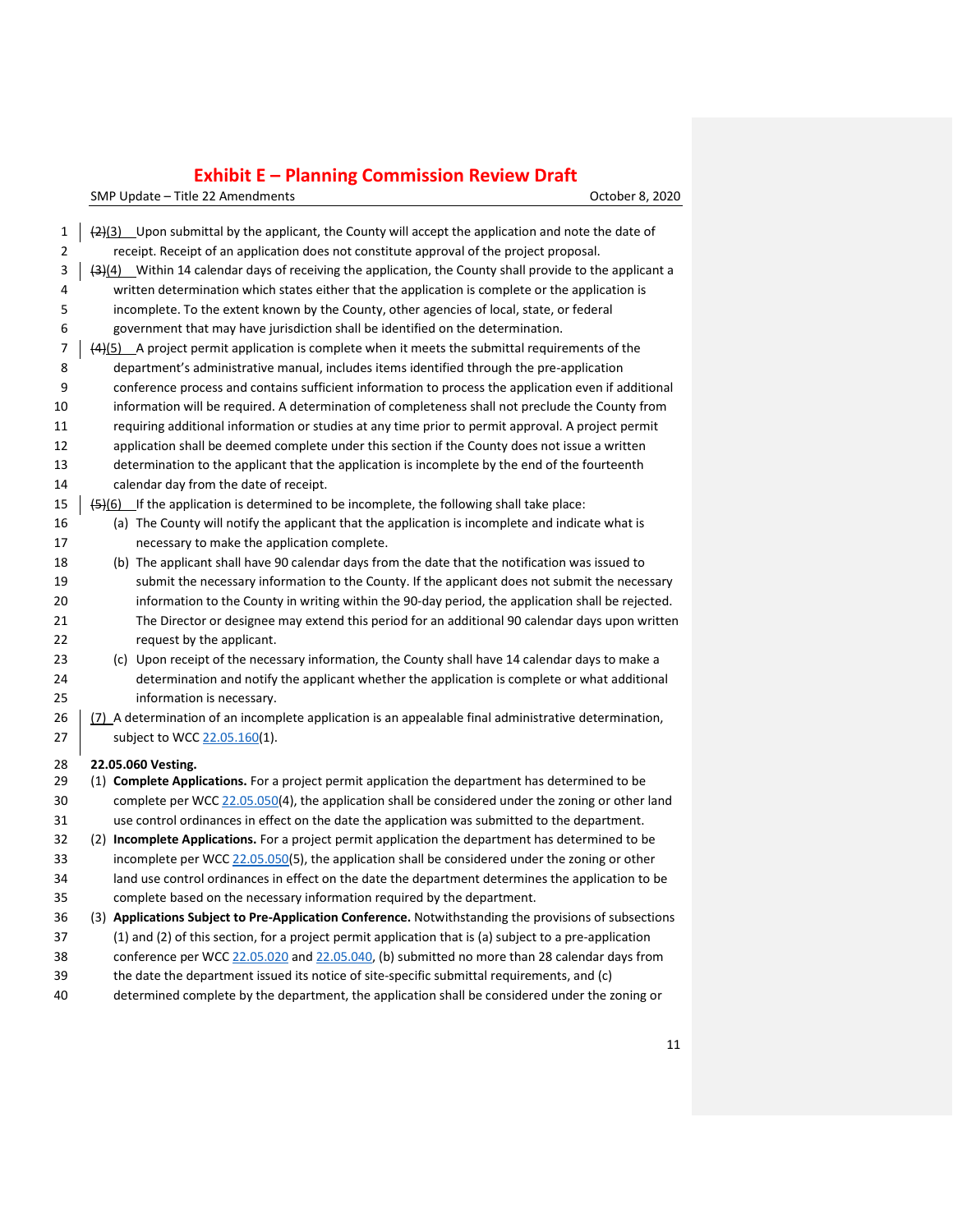| 1  | other land use control ordinances in effect on the date the pre-application conference request was          |
|----|-------------------------------------------------------------------------------------------------------------|
| 2  | submitted to the department.                                                                                |
| 3  | (4) Continuation of Vesting. Building or land disturbance permit applications that are required to          |
| 4  | complete a valid (i.e., not expired) project permit approval for project permits identified in the          |
| 5  | following list (subsections (4)(a) through (m) of this section) shall vest to the zoning and land use       |
| 6  | control ordinances in effect at the time the project permit application identified below was                |
| 7  | determined complete:                                                                                        |
| 8  | (d)(a)<br>Administrative use;                                                                               |
| 9  | (e)(b)<br>Commercial site plan review;                                                                      |
| 10 | (f)(c)<br>Conditional use;                                                                                  |
| 11 | (g)(d)<br>Critical areas variance;                                                                          |
| 12 | (h)(e)<br>Major project permit;                                                                             |
| 13 | (ii)(f)<br>Natural resource review;                                                                         |
| 14 | (j)(g)<br>Planned unit development;                                                                         |
| 15 | (k)(h)<br>Reasonable use (Type II and III);                                                                 |
| 16 | H(i)<br>Shoreline conditional use permit;                                                                   |
| 17 | (m)(j)<br>_Shoreline exemption;                                                                             |
| 18 | (n)(k)<br>Shoreline substantial;                                                                            |
| 19 | $\Theta$ (I)<br>Shoreline variance;                                                                         |
| 20 | $(\rho)(m)$<br>Zoning variance.                                                                             |
| 21 | (5) Building Permit Applications within Recorded Long and Short Subdivisions and Binding Site Plans.        |
| 22 | Building permit applications, including associated land disturbance permits, shall be governed by           |
| 23 | conditions of approval, statutes, and ordinances in effect at the time of final approval pursuant to        |
| 24 | RCW 58.17.170. Vesting duration for those building permit applications shall be governed by the             |
| 25 | time limits established for long subdivisions in RCW 58.17.170, unless the County finds that a change       |
| 26 | in conditions creates a serious threat to the public health or safety.                                      |
| 27 | (6) Building and Fire Code Requirements. Building and fire code provisions adopted per WCC                  |
| 28 | Title 15 vest at the time a building permit application is determined complete.                             |
| 29 | (7) Duration. Vesting status established through subsections (1) through (5) of this section runs with      |
| 30 | the application and expires upon denial of the application by the County, withdrawal of the                 |
| 31 | application by the applicant, rejection of the application per WCC 22.05.050(5), expiration of the          |
| 32 | application per WCC 22.05.130(1)(a)(i), or expiration of the approved permit per WCC 22.05.140.             |
| 33 | 22.05.070 Notice of Application.                                                                            |
| 34 | (1) For Type II, III, and IV applications per WCC 22.05.020, the County shall issue a notice of application |
| 35 | within 14 calendar days of a determination of completeness. The date of notice shall be the date of         |
| 36 | mailing.                                                                                                    |
| 37 | (2) If the County has made a State Environmental Policy Act (SEPA) threshold determination of               |
| 38 | significance concurrently with the notice of application, the County shall combine the determination        |
| 39 | of significance and scoping notice with the notice of application.                                          |
| 40 | (3) Notice shall include:                                                                                   |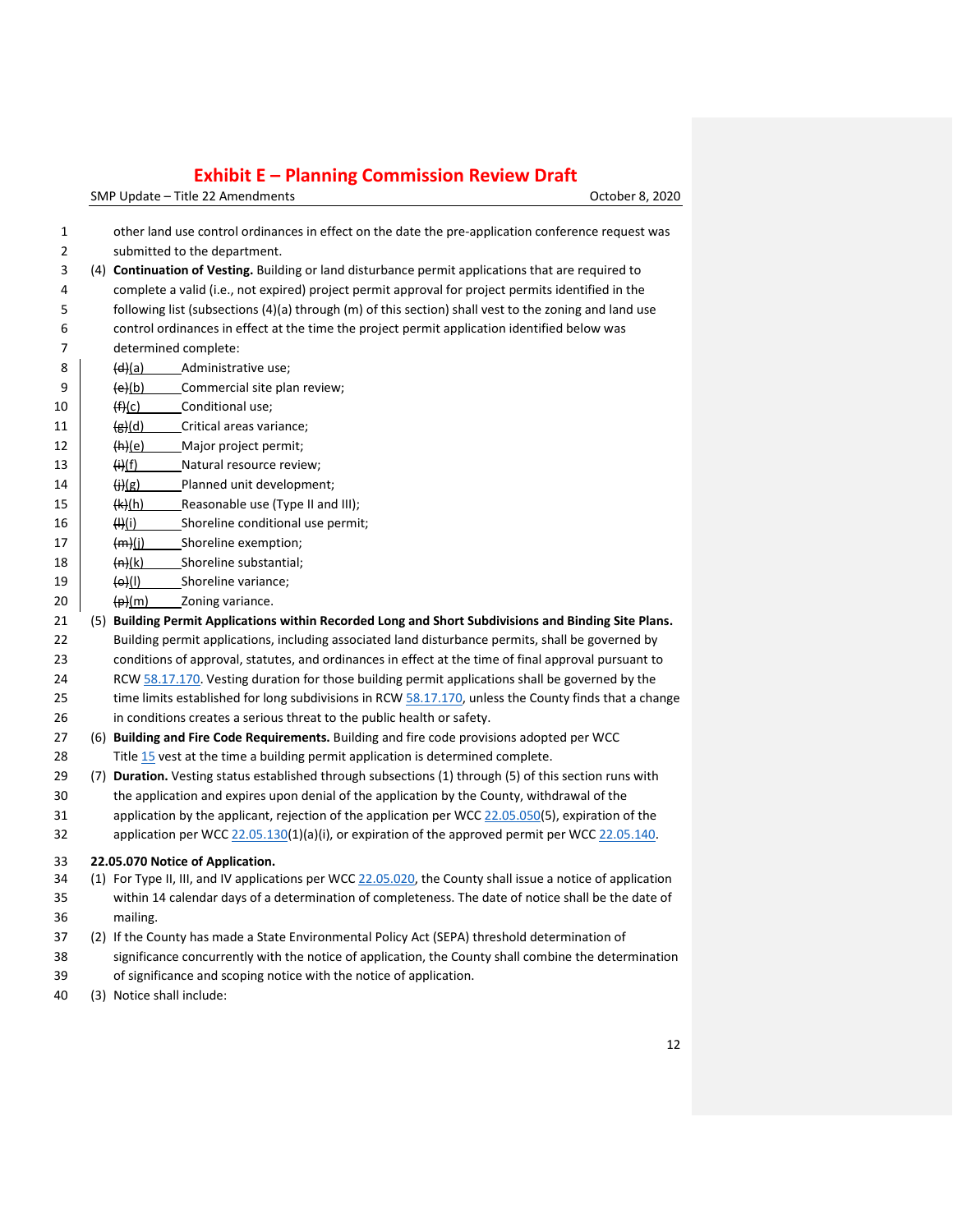| $\mathbf{1}$<br>$\overline{2}$ |  | (a) The date of application, the date of determination of completeness for the application, and the<br>date of the notice of application; |
|--------------------------------|--|-------------------------------------------------------------------------------------------------------------------------------------------|
| 3                              |  | (b) A description of the proposed project action and a list of the project permits included in the                                        |
| 4                              |  | application, and, if applicable, a list of any studies requested by the County;                                                           |
| 5                              |  | (c) The identification of other permits not included in the application to the extent known by the                                        |
| 6                              |  | County;                                                                                                                                   |
| 7                              |  | (d) The identification of environmental reviews conducted, including notice of existing                                                   |
| 8                              |  | environmental documents that evaluate the proposed project (including but not limited to                                                  |
| 9                              |  | reports, delineations, assessments and/or mitigation plans associated with critical area reviews)                                         |
| 10                             |  | and, if not otherwise stated on the document providing notice of application, the location where                                          |
| 11                             |  | the application and any studies can be reviewed;                                                                                          |
| 12                             |  | (e) Any other information determined appropriate by the County;                                                                           |
| 13                             |  | (f) A statement indicating those development regulations that will be used for project mitigation or                                      |
| 14                             |  | a determination of consistency if they have been identified at the time of notice;                                                        |
| 15                             |  | (g) A statement of the minimum public comment period which shall be 14 calendar days for all                                              |
| 16                             |  | project permits except for shoreline substantial development, shoreline conditional use,                                                  |
| 17                             |  | shoreline variance and major project permits for mitigation banks which shall have a minimum                                              |
| 18                             |  | comment period of no more than 30 calendar days;                                                                                          |
| 19                             |  | (h) A statement of the right of any person to comment on the application and receive notice of and                                        |
| 20                             |  | participate in any hearings, request a copy of the decision once made and to appeal a decision                                            |
| 21                             |  | when allowed by law. The department may accept public comments at any time prior to the                                                   |
| 22                             |  | close of the open record public hearing, or if there is no public hearing, prior to the decision on                                       |
| 23                             |  | the project permit. In addition, the statement shall indicate that any person wishing to receive                                          |
| 24                             |  | personal notice of any decisions or hearings must notify the department.                                                                  |
| 25                             |  | (4) The department shall issue a notice of application in the following manner:                                                           |
| 26                             |  | (a) The notice shall be published once in the official County newspaper and on the Whatcom                                                |
| 27                             |  | County website. The applicant shall bear the responsibility of paying for such notice.                                                    |
| 28                             |  | (b) Additional notice shall be given using the following method:                                                                          |
| 29                             |  | i. For sites within urban growth areas: Application notice shall be sent to all property owners                                           |
| 30                             |  | within 300 feet of the external boundaries of the subject property as shown by the records                                                |
| 31                             |  | of the County assessor;                                                                                                                   |
| 32                             |  | ii. For sites outside urban growth areas: Application notice shall be sent to all property owners                                         |
| 33                             |  | within 1,000 feet of the external boundaries of the subject property as shown by the records                                              |
| 34                             |  | of the County assessor.                                                                                                                   |
| 35                             |  | (5) The County shall send notices of application to neighboring cities and other agencies or tribes that                                  |
| 36                             |  | will potentially be affected, either directly or indirectly, by the proposed development. Notice shall                                    |
| 37                             |  | also be given to public utilities, if within 500 feet of the area submitted in the application.                                           |
| 38                             |  | (6) All public comments received on the notice of application must be received by the department of                                       |
| 39                             |  | planning and development services by 4:30 p.m. on or before the last day of the comment period.                                           |
| 40                             |  | (7) Except for a determination of significance, the County shall not issue its SEPA threshold                                             |
| 41                             |  | determination or issue a decision or recommendation on a permit application until the end of the                                          |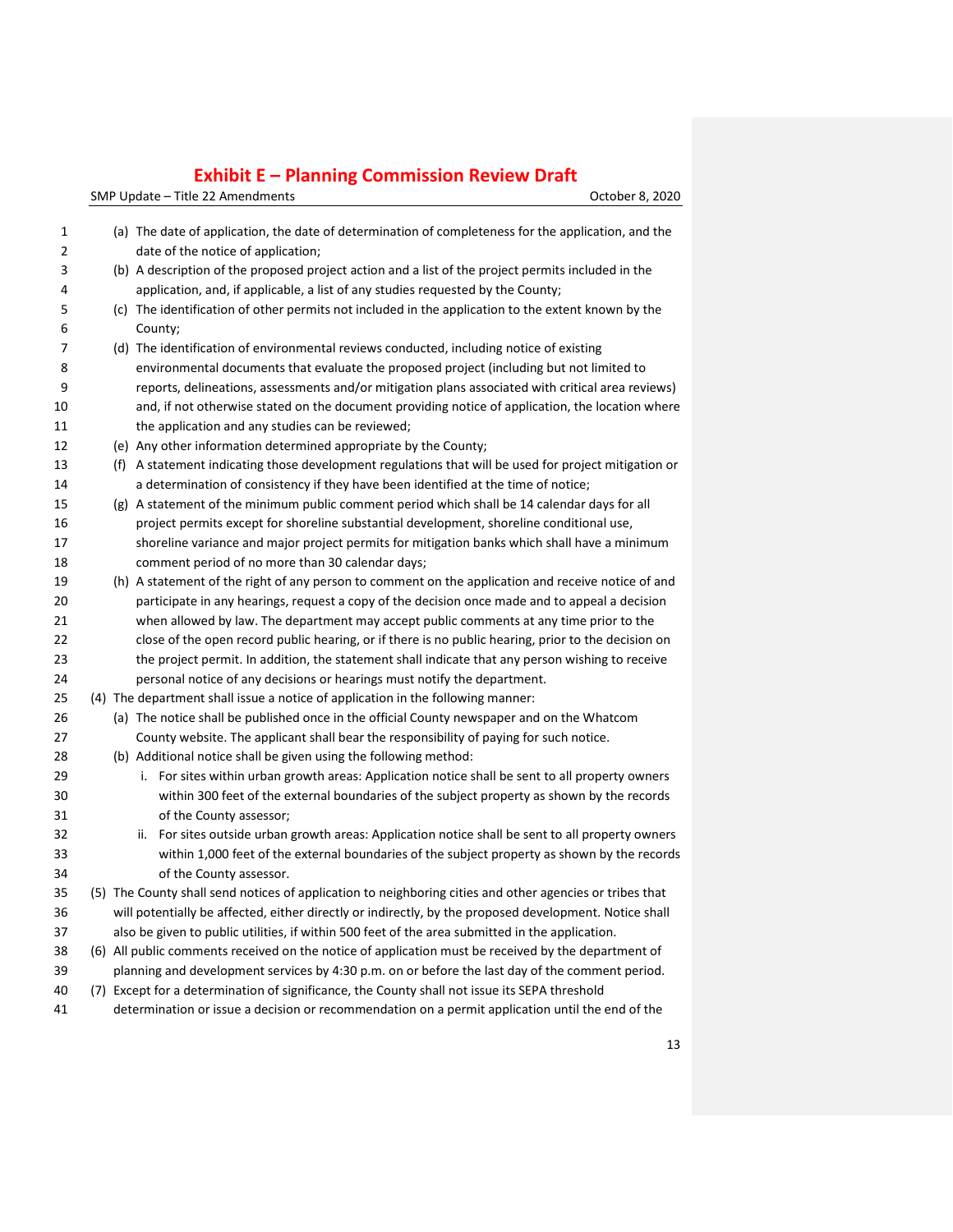SMP Update – Title 22 Amendments Controller Controller Controller Controller B. 2020

| $\mathbf 1$<br>2<br>3<br>4<br>5<br>6 | public comment period on the notice of application. If an optional Determination of Nonsignificance<br>(DNS) process is used, the notice of application and DNS comment period shall be combined.<br>(8) Public notice given for project permit applications, SEPA documents, project hearings, and appeals<br>hearings as required by this chapter and other provisions of the County code may be combined<br>when practical, where such combined notice will expedite the permit review process, and where<br>provisions applicable to each individual notice are met through the combined notice. |
|--------------------------------------|------------------------------------------------------------------------------------------------------------------------------------------------------------------------------------------------------------------------------------------------------------------------------------------------------------------------------------------------------------------------------------------------------------------------------------------------------------------------------------------------------------------------------------------------------------------------------------------------------|
| 7                                    | 22.05.080 Posting of Application.                                                                                                                                                                                                                                                                                                                                                                                                                                                                                                                                                                    |
| 8                                    | Where posting of public notice is required per WCC 22.05.020, the department shall post public notices                                                                                                                                                                                                                                                                                                                                                                                                                                                                                               |
| 9                                    | of the proposal on all road frontages of the subject property and adjacent shorelines on or before the                                                                                                                                                                                                                                                                                                                                                                                                                                                                                               |
| 10                                   | notice of application date and shall be visible to adjacent property owners and to passing motorists. Said                                                                                                                                                                                                                                                                                                                                                                                                                                                                                           |
| 11                                   | notices shall remain in place until three days after the comment period closes.                                                                                                                                                                                                                                                                                                                                                                                                                                                                                                                      |
| 12                                   | 22.05.090 Open Record Public Hearings.                                                                                                                                                                                                                                                                                                                                                                                                                                                                                                                                                               |
| 13                                   | (1) As shown inPursuant to WCC 22.05.020 (Project Permit Processing Table), Type III and Type IV                                                                                                                                                                                                                                                                                                                                                                                                                                                                                                     |
| 14                                   | applications and appeals of Type I and Type II applications require an open record public hearing.                                                                                                                                                                                                                                                                                                                                                                                                                                                                                                   |
| 15                                   | (2) These Open Record Hearing Notice. Public hearings are subject to theshall be noticed as followsing:                                                                                                                                                                                                                                                                                                                                                                                                                                                                                              |
| 16                                   | The Hearing Examiner shall publish a notice of open record hearing once in the official<br><del>(a</del> )a.                                                                                                                                                                                                                                                                                                                                                                                                                                                                                         |
| 17                                   | County newspaper and on the Whatcom County website at least 14 calendar days prior to the                                                                                                                                                                                                                                                                                                                                                                                                                                                                                                            |
| 18                                   | hearing. The notice shall consist of the date, time, place, and type of the hearing. In addition,                                                                                                                                                                                                                                                                                                                                                                                                                                                                                                    |
| 19                                   | personal notice shall be provided to any person who has requested such notice in a timely                                                                                                                                                                                                                                                                                                                                                                                                                                                                                                            |
| 20                                   | manner, consistent with WCC 22.05.070(3)(h) (Notice of Application).                                                                                                                                                                                                                                                                                                                                                                                                                                                                                                                                 |
| 21                                   | $\left\{\rightarrow\right\}$ b. Within two days of the published notice the applicant shall be responsible for posting                                                                                                                                                                                                                                                                                                                                                                                                                                                                               |
| 22                                   | three copies of the notice in a conspicuous manner on the property upon which the use is                                                                                                                                                                                                                                                                                                                                                                                                                                                                                                             |
| 23                                   | proposed. Notices shall be provided by the Hearing Examiner.                                                                                                                                                                                                                                                                                                                                                                                                                                                                                                                                         |
| 24<br>25                             | An affidavit verifying distribution of the notice must be submitted to the Hearing<br><del>(c)</del> c.<br>Examiner two working days prior to the open record hearing.                                                                                                                                                                                                                                                                                                                                                                                                                               |
|                                      | The Hearing Examiner shall send notice of an open record hearing to neighboring cities<br>(d)d.                                                                                                                                                                                                                                                                                                                                                                                                                                                                                                      |
| 26<br>27                             | and other agencies or tribes that will potentially be affected, either directly or indirectly by the                                                                                                                                                                                                                                                                                                                                                                                                                                                                                                 |
| 28                                   | proposed development. The Hearing Examiner shall be responsible for such notification.                                                                                                                                                                                                                                                                                                                                                                                                                                                                                                               |
| 29                                   | The applicant shall pay all costs associated with providing notice.<br><del>(e</del> )e.                                                                                                                                                                                                                                                                                                                                                                                                                                                                                                             |
| $30\,$                               | $\frac{2}{2}(3)$ One Open Record Hearing. A project proposal subject to this chapter shall be provided with no                                                                                                                                                                                                                                                                                                                                                                                                                                                                                       |
| 31                                   | more than one open record hearing and one closed record hearing pursuant to RCW Chapter 36.70B                                                                                                                                                                                                                                                                                                                                                                                                                                                                                                       |
| 32                                   | RCW. This restriction does not apply to an appeal of a determination of significance as provided in                                                                                                                                                                                                                                                                                                                                                                                                                                                                                                  |
| 33                                   | RCW 43.21C.075.                                                                                                                                                                                                                                                                                                                                                                                                                                                                                                                                                                                      |
| 34                                   | $\left(\frac{1}{2}\right)(4)$ Combined County and Agency Hearing. Unless otherwise requested by an applicant, the County                                                                                                                                                                                                                                                                                                                                                                                                                                                                             |
| 35                                   | shall allow an open record hearing to be combined with a hearing that may be necessary by another                                                                                                                                                                                                                                                                                                                                                                                                                                                                                                    |
| 36                                   | local, state, regional, federal or other agency for the same project if the joint hearing can be held                                                                                                                                                                                                                                                                                                                                                                                                                                                                                                |
| 37                                   | within the time periods specified in Chapter 22.05 WCC, or if the applicant agrees to waive such                                                                                                                                                                                                                                                                                                                                                                                                                                                                                                     |
| 38                                   | time periods in the event additional time is needed in order to combine the hearings. The combined                                                                                                                                                                                                                                                                                                                                                                                                                                                                                                   |
| 39                                   | hearing shall be conducted in Whatcom County pursuant to Chapter 36.70B RCW.                                                                                                                                                                                                                                                                                                                                                                                                                                                                                                                         |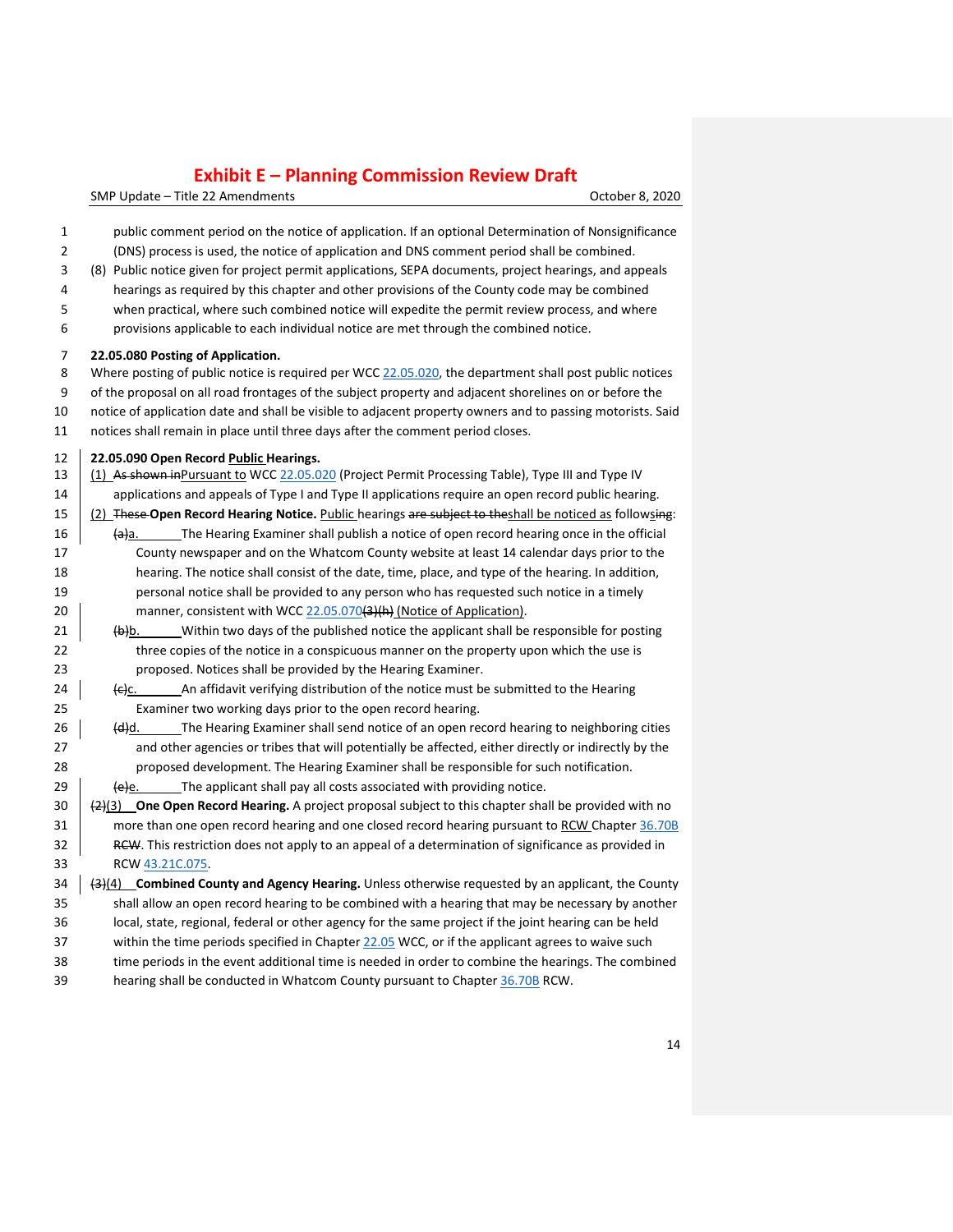SMP Update – Title 22 Amendments Controller and SMP Update – Title 22 Amendments

| 1  | $(4)(5)$ Quasi-judicial actions, including applications listed as Type III and IV applications in                                                                                                    |  |  |  |
|----|------------------------------------------------------------------------------------------------------------------------------------------------------------------------------------------------------|--|--|--|
| 2  | WCC 22.05.020, are subject to the appearance of fairness doctrine, Chapter 42.36 RCW. The Hearing                                                                                                    |  |  |  |
| 3  | Examiner shall administer the open record hearing and issue decisions or recommendations in                                                                                                          |  |  |  |
| 4  | accordance with Chapter 42.36 RCW.                                                                                                                                                                   |  |  |  |
| 5  | 22.05.100 Application Consistency Review and Recommendations.                                                                                                                                        |  |  |  |
| 6  | (1) During project permit review, the review authority shall determine if the project proposal is                                                                                                    |  |  |  |
| 7  | consistent with the County's comprehensive plan, other adopted plans, and existing regulations and                                                                                                   |  |  |  |
| 8  | development standards.                                                                                                                                                                               |  |  |  |
| 9  | For Type I and II applications, the conclusions of a consistency determination made<br><del>(1)</del> (a)                                                                                            |  |  |  |
| 10 | under this section shall be documented in the project permit decision.                                                                                                                               |  |  |  |
| 11 | For Type III and IV applications the department shall prepare a staff report on the<br>(2)(b)                                                                                                        |  |  |  |
| 12 | proposed development or action. Staff shall file one consolidated report with the Hearing                                                                                                            |  |  |  |
| 13 | Examiner at least 10 calendar days prior to the scheduled open record hearing. The staff report                                                                                                      |  |  |  |
| 14 | shall:                                                                                                                                                                                               |  |  |  |
| 15 | $\left\{a\right\}$ i. Summarize the comments and recommendations of County departments, affected agencies,                                                                                           |  |  |  |
| 16 | special districts and public comments received within the 14-day or 30-day comment period                                                                                                            |  |  |  |
| 17 | as established in WCC 22.05.070(6).                                                                                                                                                                  |  |  |  |
| 18 | $\left(\frac{h}{b}\right)$ ii. Provide an evaluation of the project proposal for consistency as indicated in this section.                                                                           |  |  |  |
| 19 | $\left\langle \right\langle \right\langle \right\langle \right\langle \right\langle \right\langle \right\rangle$ iii. Include recommended findings, conclusions, and actions regarding the proposal. |  |  |  |
| 20 | (2) <b>Additional Requirements.</b> For all project permit applications, if more information is required to                                                                                          |  |  |  |
| 21 | determine consistency at any time in review of the application, the department may issue a notice                                                                                                    |  |  |  |
| 22 | of additional requirements. The applicant notice of additional requirements-shall have allow the                                                                                                     |  |  |  |
| 23 | applicant-180 calendar days from the date of issuance of said notice to submit all required                                                                                                          |  |  |  |
| 24 | information.                                                                                                                                                                                         |  |  |  |
| 25 | (3) Permit Inactivity. Any application that remains inactive for a period of 180 days shall expire and a                                                                                             |  |  |  |
| 26 | new application and repayment of fees shall be required to reactivate the proposal; provided, that                                                                                                   |  |  |  |
| 27 | Fthe Director or designee may grant a 1-year extension for good cause extend this period for no                                                                                                      |  |  |  |
| 28 | more than cumulative 24 months-upon written request by the applicant, provided the request is                                                                                                        |  |  |  |
| 29 | submitted before the end of the first 180-day period. A notice of additional requirements is not a                                                                                                   |  |  |  |
| 30 | final administrative determination.                                                                                                                                                                  |  |  |  |
| 31 | (4) <b>Burden of Proof.</b> Permit applicants/proponents have the burden of proving that the proposed                                                                                                |  |  |  |
| 32 | development is consistent with all applicable policies and regulations                                                                                                                               |  |  |  |
| 33 | $\left\{\frac{.}{2}\right\}$ Permit conditions. In granting, revising, or extending a permit, the decision maker may attach                                                                          |  |  |  |
| 34 | such conditions, modifications, or restrictions thereto regarding the location, character, and other                                                                                                 |  |  |  |
| 35 | elements of the proposed development deemed necessary to assure that the development will be                                                                                                         |  |  |  |
| 36 | consistent with the applicable policies and regulations (including the policies and provisions of the                                                                                                |  |  |  |
| 37 | Shoreline Management Act for shoreline permits). In cases involving unusual circumstances or                                                                                                         |  |  |  |
| 38 | uncertain effects, a condition may be imposed to require monitoring with future review or                                                                                                            |  |  |  |
| 39 | reevaluation to assure conformance. If the monitoring plan is not implemented, the permittee may                                                                                                     |  |  |  |
| 40 | be found to be noncompliant and the permit may be revoked in accordance with WCC 22.05.150                                                                                                           |  |  |  |
| 41 | (Permit Revocation).                                                                                                                                                                                 |  |  |  |

**Comment [CES5]:** Combined 23.60.090 (Permit application review) with this section and normalized the extension date to 1-year.

**Comment [CES6]:** Moved from 23.60.120

**Comment [CES7]:** Moved from 23.60.140 (Permit Conditions).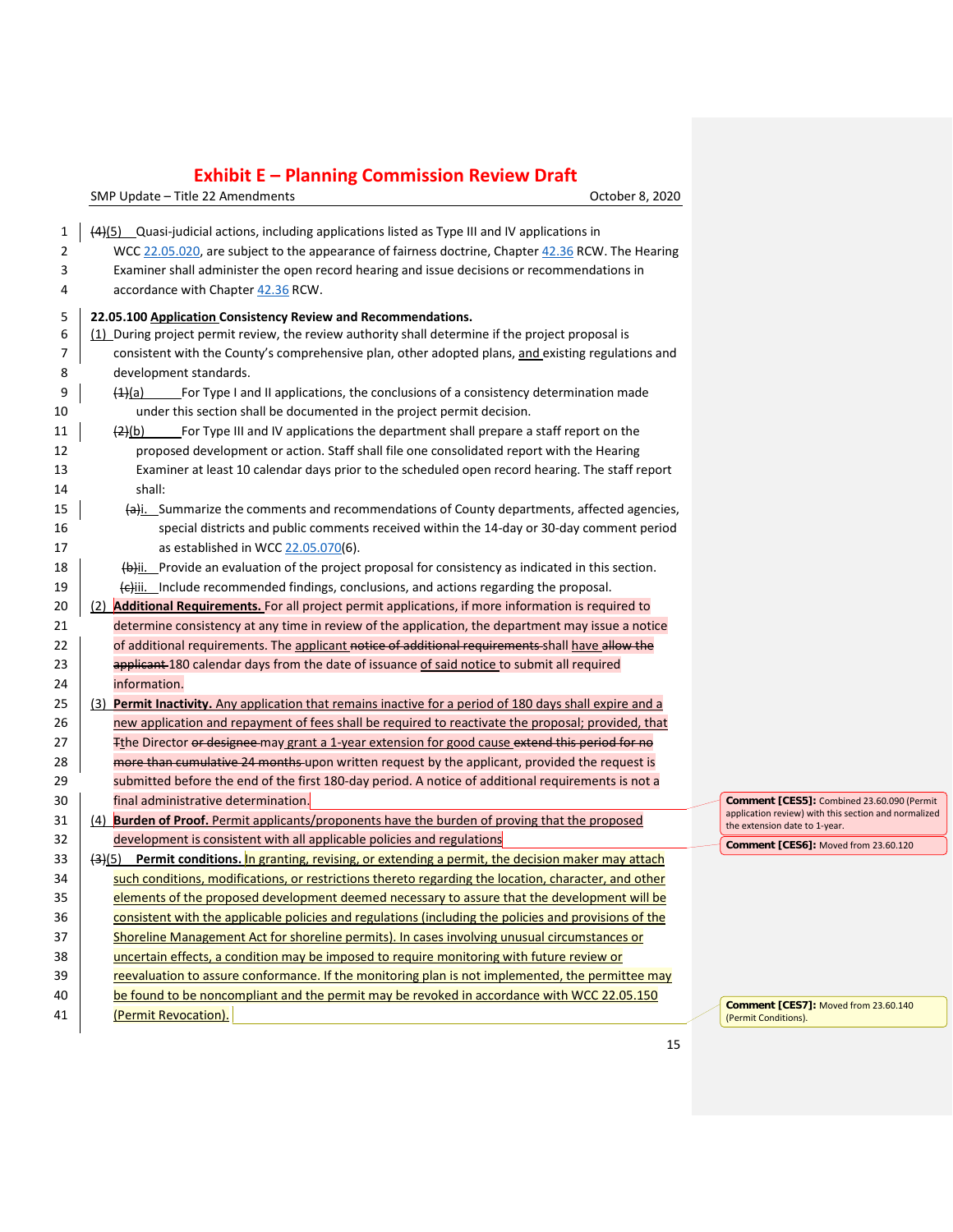SMP Update – Title 22 Amendments **Canadian Control of Canadian Control of Canadian Corporation** October 8, 2020

#### **22.05.110 Final Decisions.**

- (1) The Director or designee's final decision on all Type I or II applications shall be in the form of a written determination or permit. The determination or permit may be granted subject to conditions, modifications, or restrictions that are necessary to comply with all applicable codes.
- 5 (2) The Hearing Examiner's final decision on all Type III applications per WCC [22.05.020](https://www.codepublishing.com/WA/WhatcomCounty/#!/WhatcomCounty22/WhatcomCounty2205.html#22.05.020) or appeals per 6 WCC  $\frac{22.05.160(1)}{2}$  $\frac{22.05.160(1)}{2}$  $\frac{22.05.160(1)}{2}$  shall either grant or deny the application or appeal.
- (a) The Hearing Examiner may grant Type III applications subject to conditions, modifications or restrictions that the Hearing Examiner finds are necessary to make the application compatible with its environment, carry out the objectives and goals of the comprehensive plan, statutes, ordinances and regulations as well as other official policies and objectives of Whatcom County.
- (b) Performance bonds or other security, acceptable to the prosecuting attorney, may be required
- to ensure compliance with the conditions, modifications and restrictions. (c) The Hearing Examiner shall render a final decision within 14 calendar days following the conclusion of all testimony and hearings. Each final decision of the Hearing Examiner shall be in writing and shall include findings and conclusions based on the record to support the decision.
- (d) No final decision of the Hearing Examiner shall be subject to administrative or quasi-judicial review, except as provided herein.
- (e) The applicant, any person with standing, or any County department may appeal any final decision of the Hearing Examiner to superior court, except as otherwise specified in WCC [22.05.020.](https://www.codepublishing.com/WA/WhatcomCounty/#!/WhatcomCounty22/WhatcomCounty2205.html#22.05.020)

#### **22.05.120 Recommended Decisions to County Council.**

- 22 (1) For Type IV applications per WCC [22.05.020](https://www.codepublishing.com/WA/WhatcomCounty/#!/WhatcomCounty22/WhatcomCounty2205.html#22.05.020) the Hearing Examiner's recommendations to the County Council may be to grant, grant with conditions or deny an application. The Hearing Examiner's
- recommendation may include conditions, modifications or restrictions as may be necessary to make
- the application compatible with its environment, carry out the objectives and goals of the comprehensive plan, statutes, ordinances and regulations as well as other official policies and
- objectives of Whatcom County.
- (2) Each recommended decision of the Hearing Examiner for an application identified as a Type IV 29 application per WCC [22.05.020](https://www.codepublishing.com/WA/WhatcomCounty/#!/WhatcomCounty22/WhatcomCounty2205.html#22.05.020) shall be in writing to the clerk of the County Council and shall include
- findings and conclusions based upon the record to support the decision. Such findings and
- conclusions shall also set forth the manner in which the decision carries out and conforms to the
- County's comprehensive plan and complies with the applicable statutes, ordinances or regulations.
- (3) The deliberation of the County Council on quasi-judicial actions shall be in accordance with WCC [22.05.090\(](https://www.codepublishing.com/WA/WhatcomCounty/#!/WhatcomCounty22/WhatcomCounty2205.html#22.05.090)4) and Chapter [42.36](https://www.codepublishing.com/cgi-bin/rcw.pl?cite=42.36) RCW.
- (4) For planned unit developments and major project permits the following shall apply:
- (a) The recommendation of the Hearing Examiner regarding planned unit developments and major project permits shall be based upon the criteria set forth in WCC [20.85.335](https://www.codepublishing.com/WA/WhatcomCounty/#!/WhatcomCounty20/WhatcomCounty2085.html#20.85.335) and [20.88.130,](https://www.codepublishing.com/WA/WhatcomCounty/#!/WhatcomCounty20/WhatcomCounty2088.html#20.88.130) respectively.
- (b) The Hearing Examiner shall file the recommendation with the clerk of the County Council within 21 calendar days following the conclusion of the open record hearing.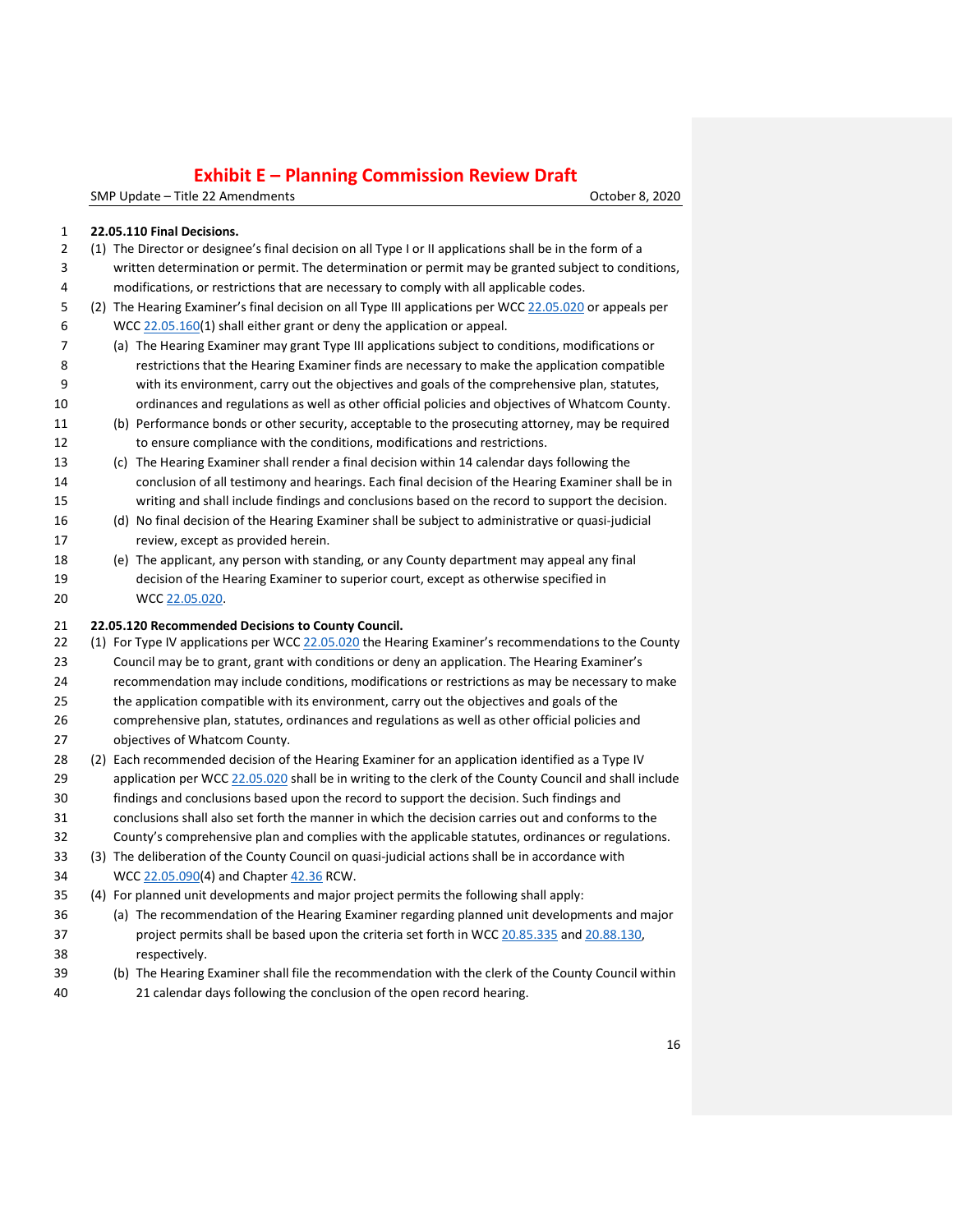| 1  | (c) The County Council shall conduct the following within the specified time frames, except as    |                                                                                                         |  |  |
|----|---------------------------------------------------------------------------------------------------|---------------------------------------------------------------------------------------------------------|--|--|
| 2  | provided in subsection (4)(c)(iii) of this section:                                               |                                                                                                         |  |  |
| 3  |                                                                                                   | i. Hold a public meeting, not an open record public hearing, to deliberate on the project               |  |  |
| 4  |                                                                                                   | application within 28 calendar days after receiving the Hearing Examiner's recommendation.              |  |  |
| 5  | ii.                                                                                               | Issue a final written decision within 21 calendar days of the public meeting.                           |  |  |
| 6  | iii.                                                                                              | The County Council may exceed the time limits in subsection $(4)(c)(i)$ or (ii) of this section if      |  |  |
| 7  |                                                                                                   | the County Council meeting schedule does not accommodate a meeting within the above                     |  |  |
| 8  |                                                                                                   | time frames, or if the County Council makes written findings that a specified amount of                 |  |  |
| 9  |                                                                                                   | additional time is needed to process a specific application or project type, per                        |  |  |
| 10 | RCW 36.70B.080(1).                                                                                |                                                                                                         |  |  |
| 11 |                                                                                                   | (5) The County Council's final written decision may include conditions when the project is approved and |  |  |
| 12 |                                                                                                   | shall state the findings of fact upon which the decision is based.                                      |  |  |
| 13 |                                                                                                   | (6) Any deliberation or decision of the County Council shall be based solely upon consideration of the  |  |  |
| 14 |                                                                                                   | record established by the Hearing Examiner, the recommendations of the Hearing Examiner and the         |  |  |
| 15 | criteria set forth in County code.                                                                |                                                                                                         |  |  |
| 16 | 22.05.130 Permit Review Time Frames.                                                              |                                                                                                         |  |  |
| 17 |                                                                                                   | (1) The County shall issue a notice of final decision for all permit types, including procedures for    |  |  |
| 18 |                                                                                                   | administrative appeal and notice that affected property owners may request a change in valuation        |  |  |
| 19 | for property tax purposes, to the applicant, the Whatcom County assessor, and any person who      |                                                                                                         |  |  |
| 20 | requested notice or submitted substantive comments on the application within 120 calendar days of |                                                                                                         |  |  |
| 21 | the date the department determined the application complete, except as provided below:            |                                                                                                         |  |  |
| 22 |                                                                                                   | (a) The following time periods shall be excluded from the calculation of the number of days             |  |  |
| 23 | elapsed:                                                                                          |                                                                                                         |  |  |
| 24 |                                                                                                   | i. Any period during which the applicant has been required by the County to correct plans,              |  |  |
| 25 |                                                                                                   | perform required studies, or provide additional, required information through a notice of               |  |  |
| 26 |                                                                                                   | additional requirements, per WCC 22.05.100(3). The period shall be calculated from the                  |  |  |
| 27 |                                                                                                   | date the County issues a notice of additional requirements until the date the County                    |  |  |
| 28 |                                                                                                   | receives all of the requested additional information;                                                   |  |  |
| 29 | ii.                                                                                               | Any period during which an environmental impact statement is being prepared following a                 |  |  |
| 30 |                                                                                                   | determination of significance pursuant to Chapter 43.21C RCW and WCC Title 16;                          |  |  |
| 31 | iii.                                                                                              | The period specified for administrative appeals of project permits as provided in                       |  |  |
| 32 | Chapter 2.11 WCC;                                                                                 |                                                                                                         |  |  |
| 33 | iv.                                                                                               | The period specified for administrative appeals of development standards as provided in                 |  |  |
| 34 | WCC 12.08.035(I);                                                                                 |                                                                                                         |  |  |
| 35 |                                                                                                   | v. Any period in which the applicant has not met public notification requirements;                      |  |  |
| 36 |                                                                                                   | vi. Any period of time mutually agreed upon in writing by the applicant and the County.                 |  |  |
| 37 |                                                                                                   | (b) The time limits established by this section shall not apply to a project permit application that:   |  |  |
| 38 | i.                                                                                                | Requires an amendment to the Whatcom County comprehensive plan or a development                         |  |  |
| 39 | regulation in order to obtain approval.                                                           |                                                                                                         |  |  |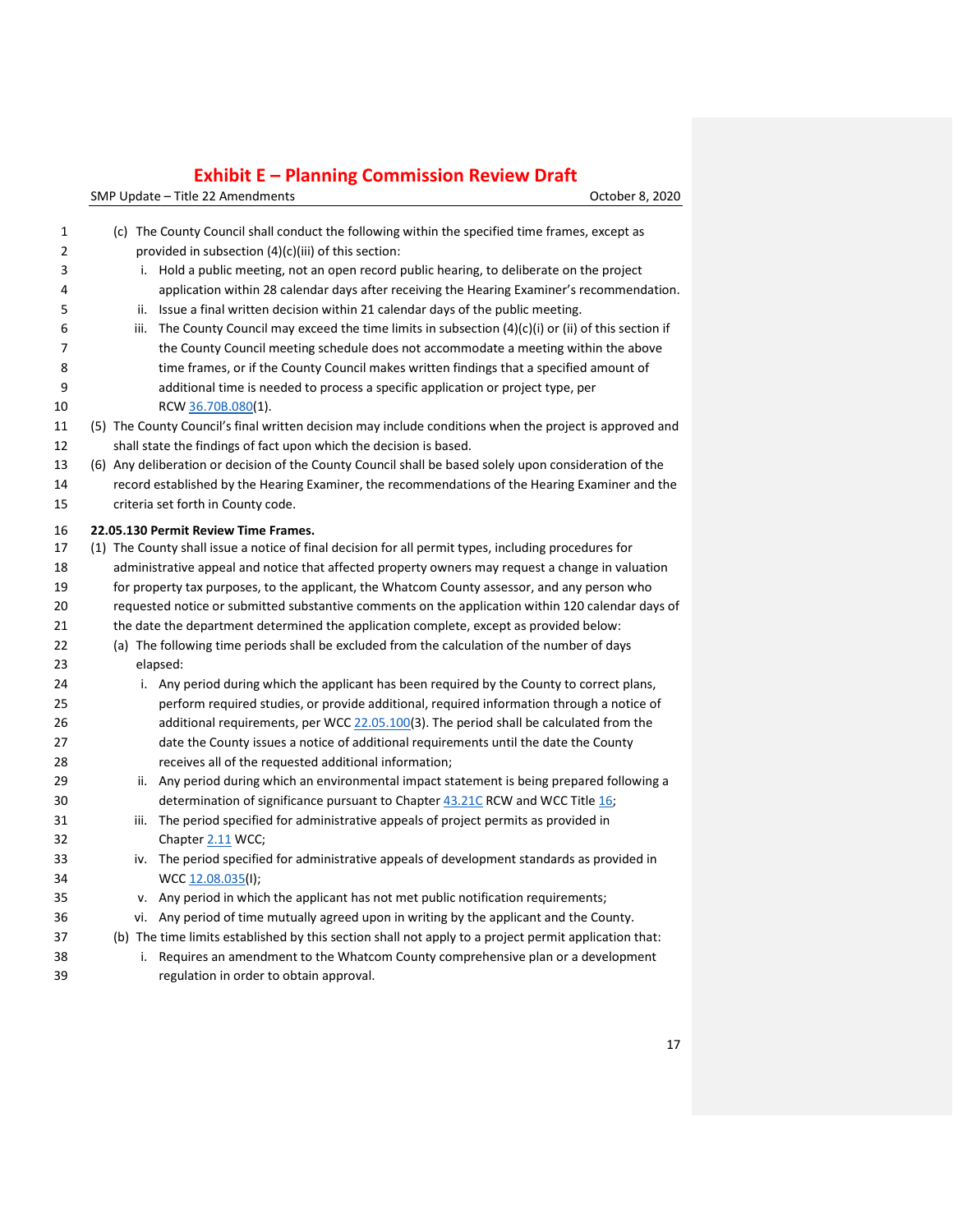SMP Update – Title 22 Amendments Controller and SMP Update – Title 22 Amendments

| 1  | ii.                | Requires approval of a new fully contained community as provided in RCW 36.70A.350, a                         |
|----|--------------------|---------------------------------------------------------------------------------------------------------------|
| 2  |                    | master planned resort as provided in RCW 36.70A.360, or the siting of an essential public                     |
| 3  |                    | facility as provided in RCW 36.70A.200.                                                                       |
| 4  | iii.               | Is substantially revised by the applicant, including all redesigns of proposed land divisions, in             |
| 5  |                    | which case a new time period shall start from the date at which the revised project                           |
| 6  |                    | application is determined to be complete.                                                                     |
| 7  |                    | (c) Additionally, for shoreline permits and exemptions, and pursuant to WAC 173-27-125, the                   |
| 8  |                    | following special procedures apply to Washington State Department of Transportation (WSDOT)                   |
| 9  |                    | projects:                                                                                                     |
| 10 |                    | i. Pursuant to RCW 47.01.485, the Legislature established a target of 90 days review time for                 |
| 11 |                    | local governments.                                                                                            |
| 12 |                    | i-ii. Pursuant to RCW 90.58.140, WSDOT projects that address significant public safety risks may              |
| 13 |                    | begin twenty-one days after the date of filing if all components of the project will achieve no               |
| 14 |                    | net loss of shoreline ecological functions.                                                                   |
| 15 | <del>(c)</del> (d) | The County may extend notice of final decision on the project if the County can                               |
| 16 |                    | document legitimate reasons for such a delay. In such a case the County shall provide written                 |
| 17 |                    | notice to the applicant at least 14 calendar days prior to the deadline for the original notice of            |
| 18 |                    | final decision. The notice shall include a statement of reasons why the time limits have not been             |
| 19 |                    | met and a date of issuance of a notice of final decision.                                                     |
| 20 |                    | (2) If an applicant believes a project permit application has not been acted upon by the County in a          |
| 21 |                    | timely manner or otherwise consistent with this chapter, the applicant or authorized representative           |
| 22 |                    | may request a meeting with the Director to resolve the issue. Within 14 calendar days of after the            |
| 23 |                    | meeting, the Director shall:                                                                                  |
| 24 |                    | (a) Approve the permit if it is within the Director's authority to do so, provided the approval would         |
| 25 |                    | not violate state or County regulations; or                                                                   |
| 26 |                    | (b) Deny the permit if it is within the Director's authority to do so; or                                     |
| 27 |                    | (c) Respond in writing with the department's position, or a mutually acceptable resolution of the             |
| 28 |                    | issue, which may include a partial refund of application fees at the Director's discretion.                   |
| 29 |                    | (3) Any final order, permit decision or determination issued by Whatcom County shall include a notice         |
| 30 |                    | to the applicant of his or her appeal rights per WCC 22.05.160 (Appeals).                                     |
| 31 |                    | 22.05.140 Expiration of Project Permits.                                                                      |
| 32 |                    | (1) This section shall apply to non-shoreline project permits and shoreline statements of exemption.          |
| 33 |                    | Expiration of shoreline permits shall be subject to the rules of WCC 22.07.080 (Expiration of                 |
| 34 |                    | Shoreline Permits).                                                                                           |
| 35 |                    | $\frac{41}{2}$ Project permit approval status shall expire two years from the date of approval except where a |
| 36 |                    | different duration of approval is authorized by Whatcom County Code, or is established by a court             |
| 37 |                    | decision or state law, or executed by a development agreement. The decision maker may extend                  |
| 38 |                    | this period up to one year from the date of original expiration upon written request by the                   |

applicant.

**Comment [CES8]:** Added per Periodic Review Checklist, Item 2015.a, and Scoping Document, Item #2e.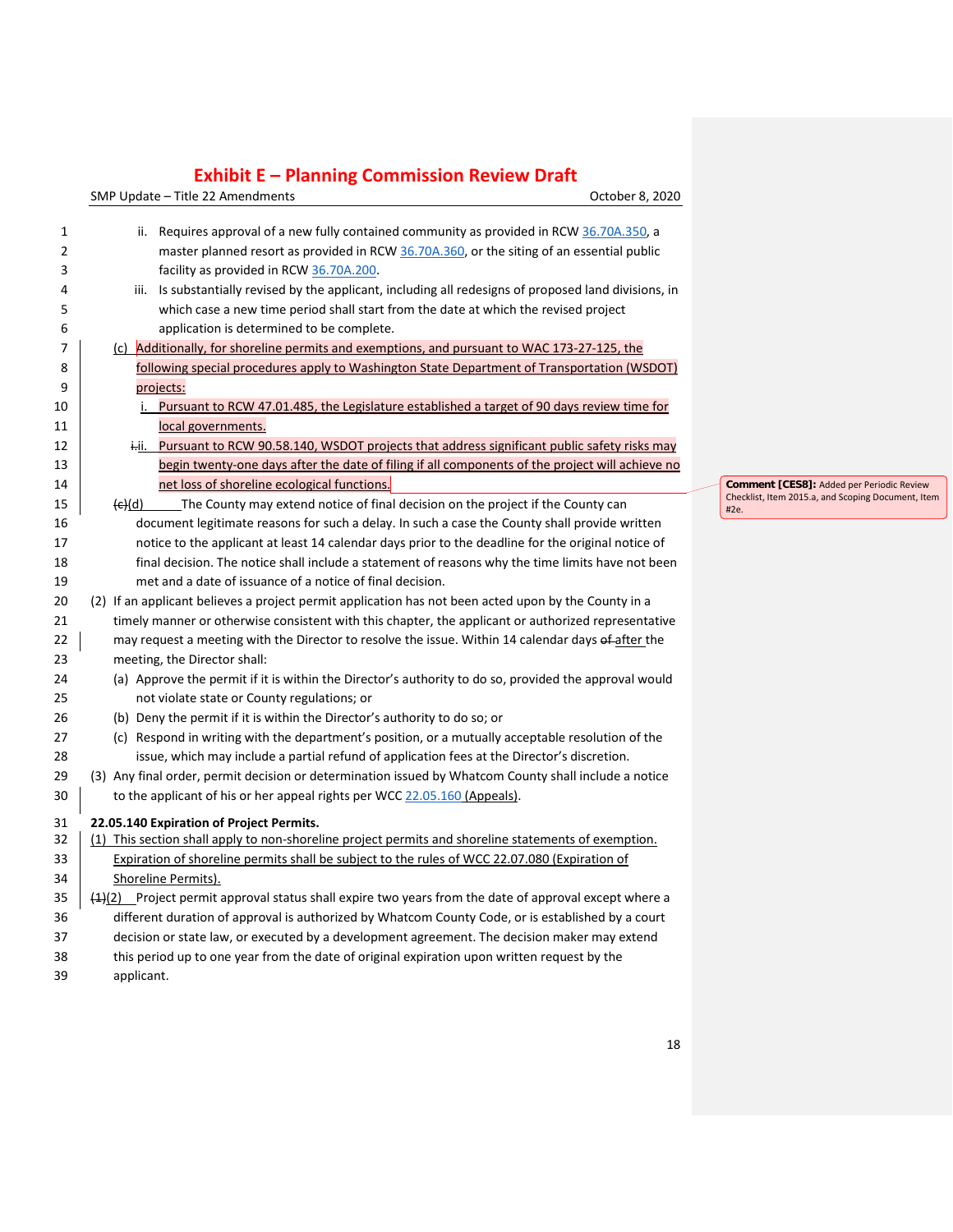| 1<br>2 |  | $\frac{2}{2}(3)$ Any complete project permit application for which no information has been submitted in<br>response to the department's notice of additional requirements per WCC 22.05.100(3) shall expire |
|--------|--|-------------------------------------------------------------------------------------------------------------------------------------------------------------------------------------------------------------|
| 3      |  | at the end of the time limit established in 22.05.100(3).                                                                                                                                                   |
| 4      |  | $\left( \frac{1}{2} \right)$ For projects that have received a SEPA determination of significance per Chapter 16.08 WCC, all                                                                                |
| 5      |  | underlying project permit applications shall expire when one of the following occurs:                                                                                                                       |
| 6      |  | (a) The applicant has not in good faith maintained a contract with a person or firm to complete the                                                                                                         |
| 7      |  | environmental impact statement (EIS) as specified in the scoping document. The applicant is                                                                                                                 |
| 8      |  | responsible for informing the County of the status of such contract. If there is no notice given to                                                                                                         |
| 9      |  | the County, all underlying project permit applications shall expire upon the end date of the                                                                                                                |
| 10     |  | contract; or                                                                                                                                                                                                |
| 11     |  | (b) The mutually agreed time frame to complete the draft EIS or final EIS has lapsed.                                                                                                                       |
| 12     |  | (4) Project permits which received preliminary approval or a final decision prior to February 22, 2009,                                                                                                     |
| 13     |  | that did not include an expiration time frame in the conditions of approval shall expire on June 16,                                                                                                        |
| 14     |  | 2020.                                                                                                                                                                                                       |
| 15     |  | 22.05.150 Permit Revocation Procedure.                                                                                                                                                                      |
| 16     |  | (1) Upon notification by the Director that a substantial violation of the terms and conditions of any                                                                                                       |
| 17     |  | previously granted zoning conditional use, shoreline substantial development, or shoreline                                                                                                                  |
| 18     |  | conditional use permit exists, the Hearing Examiner shall issue a summons as per WCC 2.11.220 to                                                                                                            |
| 19     |  | the permit holder requiring said permit holder to appear and show cause why revocation of the                                                                                                               |
| 20     |  | permit should not be ordered. Failure of the permit holder to respond may be deemed good cause                                                                                                              |
| 21     |  | for revocation.                                                                                                                                                                                             |
| 22     |  | (2) Upon issuance of a summons as set forth in subsection (1) of this section, the Hearing Examiner shall                                                                                                   |
| 23     |  | schedule an open record hearing to review the alleged violations. The summons shall include notice                                                                                                          |
| 24     |  | of the hearing and shall be sent to the permit holder and the Director of planning and development                                                                                                          |
| 25     |  | services no less than 12 calendar days prior to the date of the hearing. At the hearing the Hearing                                                                                                         |
| 26     |  | Examiner shall receive evidence of the alleged violations and the responses of the permit holder, as                                                                                                        |
| 27     |  | per the business rules of the Hearing Examiner's office. Testimony shall be limited to that of the                                                                                                          |
| 28     |  | division and the permit holder except where additional evidence would be of substantial value in                                                                                                            |
| 29     |  | determining if revocation should be ordered. The land use division's evidence may include the                                                                                                               |
| 30     |  | testimony of witnesses.                                                                                                                                                                                     |
| 31     |  | (3) Upon a showing of violation by a preponderance of the evidence as alleged, the Hearing Examiner                                                                                                         |
| 32     |  | may revoke the permit or allow the permit holder a reasonable period of time to cure the violation.                                                                                                         |
| 33     |  | If the violation is not cured within the time set by the Hearing Examiner, the permit shall be                                                                                                              |
| 34     |  | revoked. Where a time to cure the violation has been set out, no further hearing shall be necessary                                                                                                         |
| 35     |  | prior to the revocation. The permit holder shall have the burden of proving that the violation has                                                                                                          |
| 36     |  | been cured within the time limit previously set. Such evidence as is necessary to demonstrate that                                                                                                          |
| 37     |  | the violation has been cured may be submitted to the Hearing Examiner by either the permit holder                                                                                                           |
| 38     |  | or the Director of planning and development services. Any revocation shall be accompanied by                                                                                                                |
| 39     |  | written findings of fact and conclusions of law. The permit holder shall be notified of any revocation                                                                                                      |
| 40     |  | within 14 calendar days of the revocation.                                                                                                                                                                  |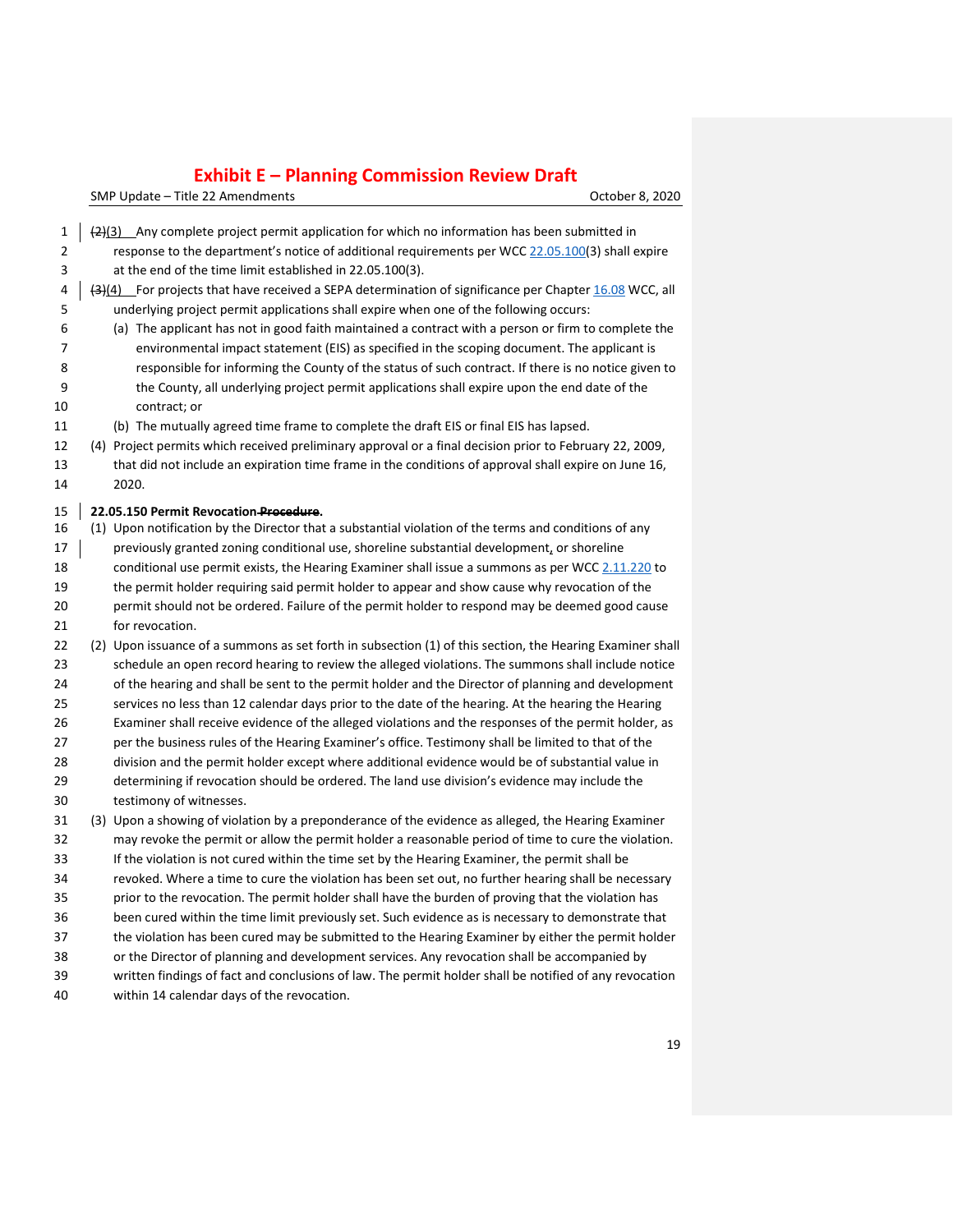SMP Update – Title 22 Amendments **Canadian Control of Canadian Control Control Control Control Control Control Control Control Control Control Control Control Control Control Control Control Control Control Control Control** 

#### **22.05.160 Appeals.** (1) Any person with standing may appeal any order, final permit decision, or final administrative determination made by the Director or designee in the administration or enforcement of any chapter to the Hearing Examiner, who has the authority to hear and decide such appeals per WCC [2.11.210.](https://www.codepublishing.com/WA/WhatcomCounty/#!/WhatcomCounty02/WhatcomCounty0211.html#2.11.210) (a) To be valid, an appeal shall be filed, on a form provided by the department, with the department within 14 calendar days of the issuance of a final permit decision and shall be accompanied by a fee as specified in the Unified Fee Schedule. The written appeal shall include: i. The action or decision being appealed and the date it was issued; 10 ii. Facts demonstrating that the person is adversely affected by the decision; 11 iii. A statement identifying each alleged error and the manner in which the decision fails to satisfy the applicable decision criteria; iv. The specific relief requested; and v. Any other information reasonably necessary to make a decision on the appeal. (b) The Hearing Examiner shall schedule an open record public hearing on the appeal to be held within 60 calendar days following the department's receipt of the application for appeal unless otherwise agreed upon by the County and the appellant. (c) A party who fails to appeal within 14 calendar days is barred from appeal, per Chapter [2.11](https://www.codepublishing.com/WA/WhatcomCounty/#!/WhatcomCounty02/WhatcomCounty0211.html#2.11) WCC. (d) The business rules of the Hearing Examiner shall govern appeal procedures. The Hearing Examiner shall have the authority granted in the business rules, and that authority is incorporated herein by reference. See also WCC [2.11.220.](https://www.codepublishing.com/WA/WhatcomCounty/#!/WhatcomCounty02/WhatcomCounty0211.html#2.11.220) 23  $\mid$  (2) For non-shoreline permits, The applicant, any person with standing, or any County department may appeal any final decision of the Hearing Examiner to superior court or other body as specified by WCC [22.05.020.](https://www.codepublishing.com/WA/WhatcomCounty/#!/WhatcomCounty22/WhatcomCounty2205.html#22.05.020) The appellant shall file a written notice of appeal within 21 calendar days of the  $\parallel$  final decision of the Hearing Examiner, as provided in RCW [36.70C.040.](https://www.codepublishing.com/cgi-bin/rcw.pl?cite=36.70C.040)  $(2)$  (2)(3) For shoreline permits, after the issuance of the appeal determination, a party with standing 28 may appeal to the Shorelines Hearings Board a decision on a shoreline substantial development 29 permit, shoreline variance, or shoreline conditional use pursuant to RCW 90.58.180 within 21 days 30 fthe "date of filing" as defined in this program and RCW 90.58.140(6). The appeal to the Shorelines Hearing Board shall be filed in accordance with the provisions of Chapter 461-08C WAC. Appeals of a decision of the Department of Ecology shall be filed in accordance with the provisions of Chapter 461-08C WAC. **22.05.170 Annual Report.**

Staff shall prepare an annual report on the implementation of this chapter and submit it to the Council.

#### **22.05.180 Interpretation, Conflict and Severability.**

- (1) **Interpret to Protect Public Welfare.** In the event of any discrepancies between the requirements established herein and those contained in any other applicable regulation, code or program, the
- regulations which are more protective of the public health, safety, environment and welfare shall
- apply.

**Comment [AP9]:** Updated per Periodic Review Checklist, Item 2017.d, and Scoping Document Item #2a.

**Comment [CES10]:** Moved from 23.60.150 (Notice of Decision, Reconsideration, and Appeal)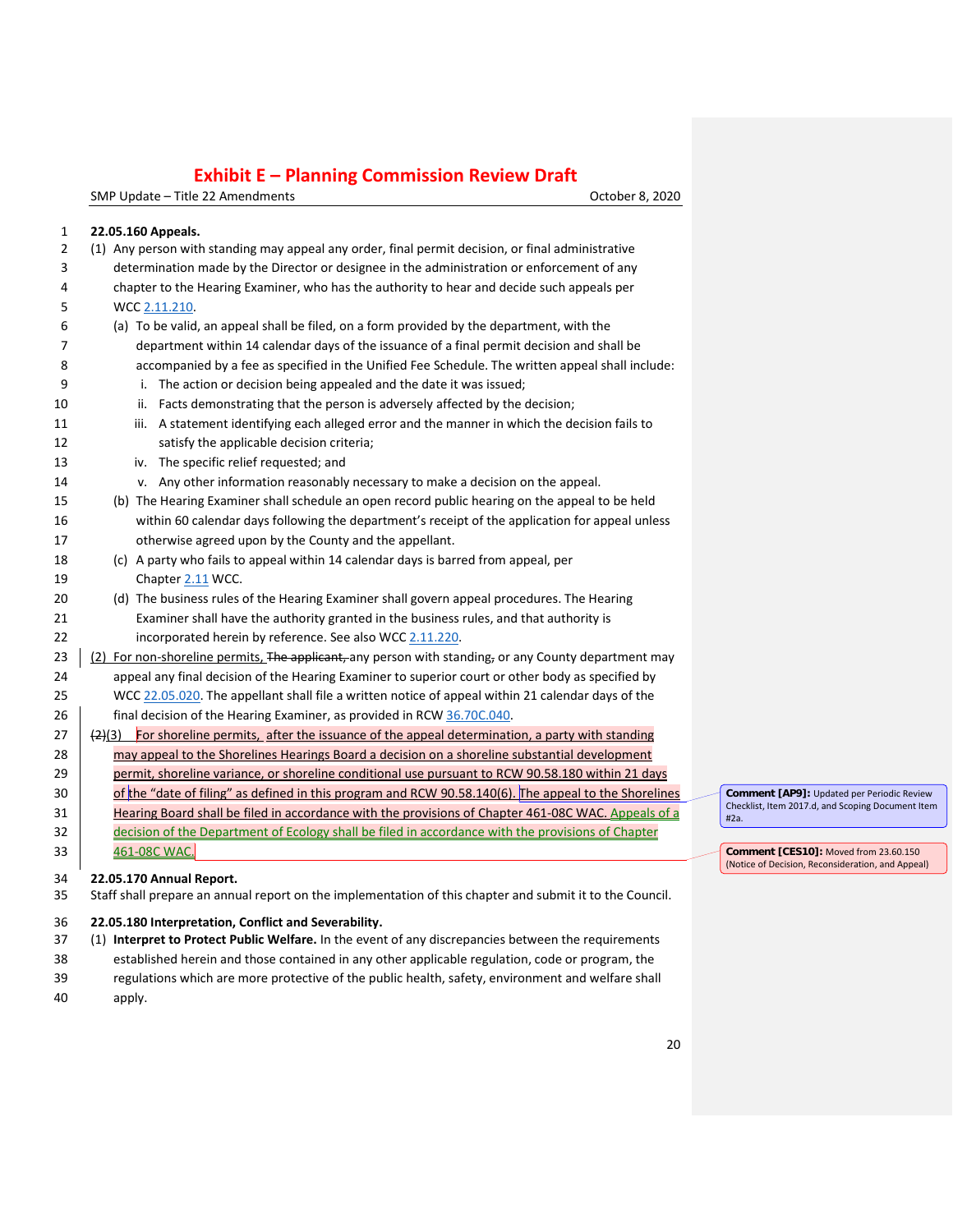SMP Update – Title 22 Amendments Controller and SMP Update – Title 22 Amendments

- 1 (2) **Severability.** The provisions of this chapter are severable. If a section, sentence, clause, or phrase of
- 2 this title is adjudged by a court of competent jurisdiction to be invalid, the decision shall not affect
- 3 the remaining portions of this chapter.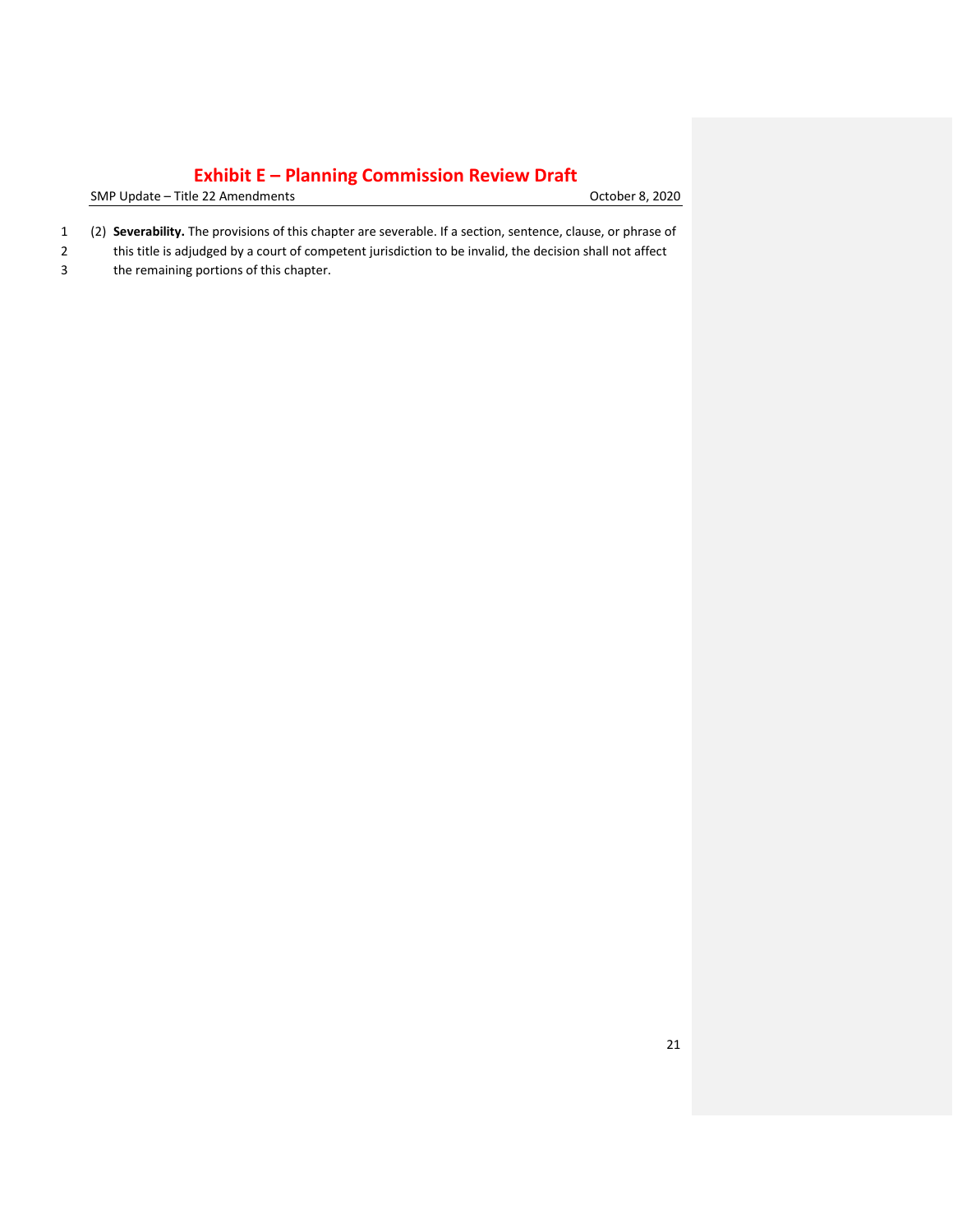SMP Update  $-$  Title 22 Amendments

| October 8, 2020 |
|-----------------|
|-----------------|

### <sup>1</sup> **Chapter 23.6022.07 Additional Requirements for Shoreline Permits**  <sup>2</sup> **and Exemptions** 3 **23.60.00522.07.010 General Requirements.** 4 A. In addition to the requirements of WCC Chapter 22.05 (Project Permits), shoreline permits shall be 5 subject to the provisions of this chapter.  $6 \mid B$ . To be authorized, all shoreline activities, uses, and developments shall be planned and carried 7 **July 20** outdone in a manner that is consistent with this program and the policy of the Shoreline 8 Management Act as required by RCW 90.58.140(1), regardless of whether a shoreline permit, 9 statement of exemption, shoreline variance, or shoreline conditional use permit is required. 10 C. All final shoreline substantial development, variance, and conditional use permit decisions or 11 recommendations shall be filed with the Department of Ecology pursuant to WCC 22.07.060. 12 D. A development or use that is listed as a shoreline conditional use pursuant to this program or is an 13 unlisted use must obtain a shoreline conditional use permit even if the development or use does not 14 require a substantial development permit. 15 E. When a development, use, or activity is proposed that does not comply with the bulk, dimensional 16 and/or performance standards of the program, such development or use shall only be authorized by 17 approval of a shoreline variance even if the development or use does not require a substantial 18 development permit. 19 | F. All permits or statements of exemption issued for development, use, or activity within shoreline 20 jurisdiction shall include written findings prepared by the Director, including compliance with bulk 21 and dimensional standards and policies and regulations of this program. The Director may attach 22 conditions to the approval to project permits as necessary to assure consistency of the project with 23 the Act and the program. 24 G. Pursuant to WAC 173-27-044, requirements to obtain a substantial development permit, shoreline 25 conditional use permit, shoreline variance, letter of exemption, or other review conducted by a local 26 government to implement the Shoreline Management Program do not apply to: 27 1. **Remedial Action**. Any person conducting a remedial action at a facility pursuant to a consent 28 decree, order, or agreed order issued pursuant to chapter [70.105D](http://app.leg.wa.gov/RCW/default.aspx?cite=70.105D) RCW, or to the Department 29 **of Ecology (Ecology)** when it conducts a remedial action under chapte[r 70.105D](http://app.leg.wa.gov/RCW/default.aspx?cite=70.105D) RCW. Ecology 30 must ensure compliance with the substantive requirements of this chapter through the consent 31 decree, order, or agreed order issued pursuant to chapter [70.105D](http://app.leg.wa.gov/RCW/default.aspx?cite=70.105D) RCW, or during the Ecology-32 conducted remedial action, through the procedures developed by Ecology pursuant to RCW 33 [70.105D.090;](http://app.leg.wa.gov/RCW/default.aspx?cite=70.105D.090) 34 2. **Boatyard Facilities.** Any person installing site improvements for stormwater treatment in an 35 existing boatyard facility to meet requirements of a national pollutant discharge elimination 36 system stormwater general permit. Ecology must ensure compliance with the substantive 37 **requirements of this chapter through the review of engineering reports, site plans, and other** 38 documents related to the installation of boatyard stormwater treatment facilities; or

**Comment [CES11]:** Moved from 22.07.020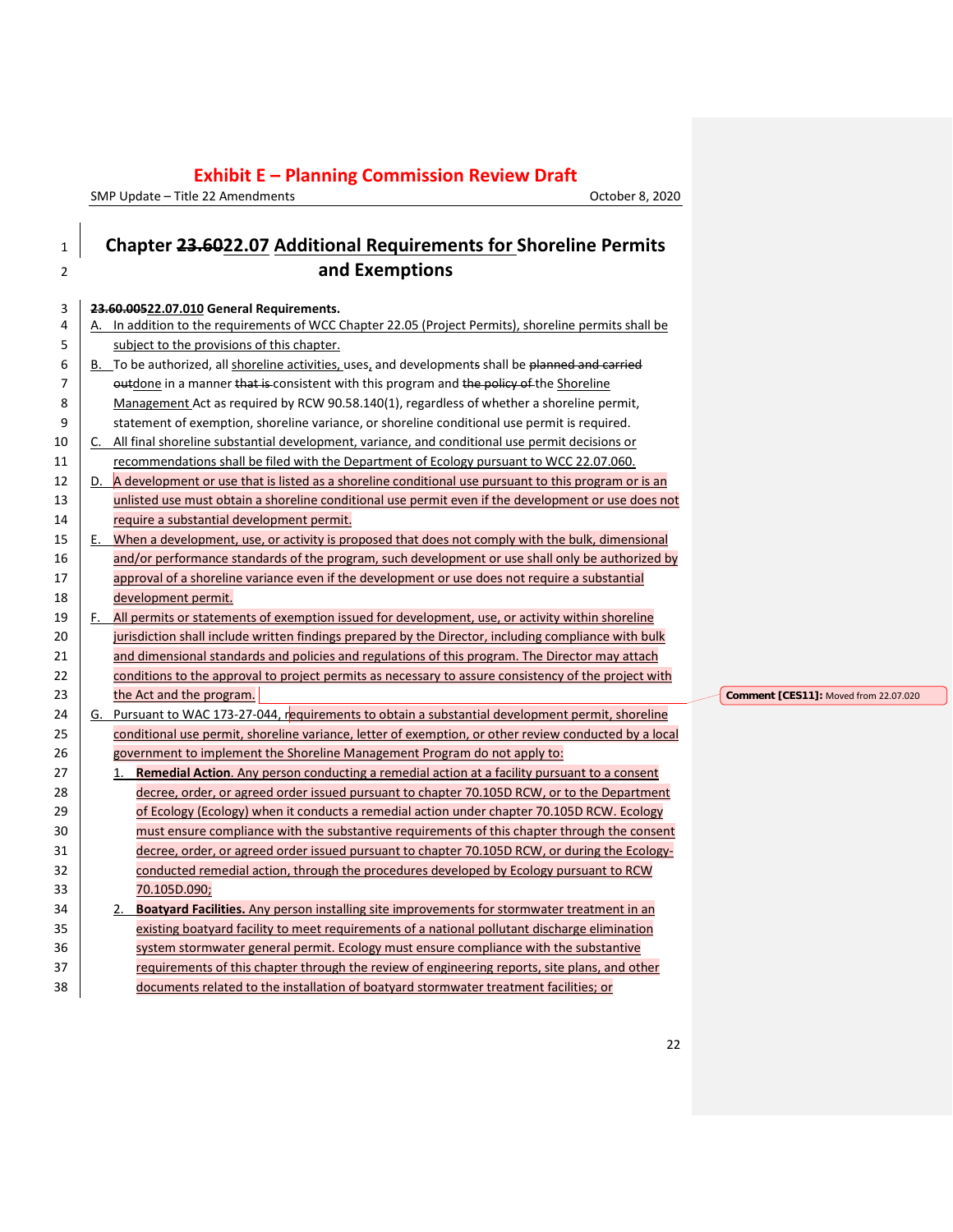SMP Update – Title 22 Amendments Controller Controller Controller Controller B. 2020

| 1  | Washington State Department of Transportation (WSDOT) facility maintenance and safety                |                                     |
|----|------------------------------------------------------------------------------------------------------|-------------------------------------|
| 2  | improvements. Any Washington State Department of Transportation (WSDOT) projects or                  |                                     |
| 3  | activities that meet the conditions of RCW 90.58.356.                                                | Comment [CES12]: Language from RCW  |
| 4  | All applications for shoreline substantial development permits or permit revisions shall be<br>A.H.  | 90.58.355.                          |
| 5  | submitted to the Department of Ecology upon a final decision by local government pursuant to WAC     |                                     |
| 6  | 173-27-130. "Final decision by local government" shall mean the order of ruling, whether it be an    |                                     |
| 7  | approval or denial, that is established after all local administrative appeals related to the permit |                                     |
| 8  | have concluded or the opportunity to initiate such appeals has lapsed.                               |                                     |
|    |                                                                                                      |                                     |
| 9  | 23.60.22.07.020 Exemptions from Shoreline Substantial Development Permits process.                   |                                     |
| 10 | A. 23.60.021 Application and interpretation.                                                         |                                     |
| 11 | 1. An exemption from the substantial development permit process is not an exemption from             |                                     |
| 12 | compliance with the Act, or this program, or from any other regulatory requirements. To be           |                                     |
| 13 | authorized, all uses, and developments, and activities must be consistent with the policies and      |                                     |
| 14 | regulatory provisions of this program and the Act. A statement of exemption shall be obtained        |                                     |
| 15 | for exempt activities consistent with the <b>below</b> provisions-of WCC 23.60.020.                  |                                     |
| 16 | 2. Exemptions shall be construed narrowly. Only those developments that meet the precise terms       |                                     |
| 17 | of one or more of the listed exemptions may be granted exemptions from the substantial               |                                     |
| 18 | development permit process.                                                                          |                                     |
| 19 | 3. The burden of proof that a development, or use, or activity is exempt is on the                   |                                     |
| 20 | applicant/proponent of the exempt development action.                                                |                                     |
| 21 | 4. If any part of a proposed development is not eligible for exemption, then a substantial           |                                     |
| 22 | development permit is required for the entire project.                                               |                                     |
| 23 | A development or use that is listed as a conditional use pursuant to this program or is an           |                                     |
| 24 | unlisted use, must obtain a conditional use permit even if the development or use does not           |                                     |
| 25 | require a substantial development permit.                                                            |                                     |
| 26 | 6. When a development or use is proposed that does not comply with the bulk, dimensional             |                                     |
| 27 | and/or performance standards of the program, such development or use shall only be                   |                                     |
| 28 | authorized by approval of a shoreline variance even if the development or use does not require       |                                     |
| 29 | a substantial development permit.                                                                    |                                     |
| 30 | 7. All permits or statements of exemption issued for development or use within shoreline             |                                     |
| 31 | jurisdiction shall include written findings prepared by the administrator, including compliance      |                                     |
| 32 | with bulk and dimensional standards and policies and regulations of this program. The                |                                     |
| 33 | administrator may attach conditions to the approval of exempt developments and/or uses as            |                                     |
| 34 | necessary to assure consistency of the project with the Act and the program.                         | Comment [CES13]: Moved to 22.07.010 |
| 35 | B. 23.60.022 Exemptions listed.                                                                      |                                     |
| 36 | 1.B. The following activities shall be considered exempt from the requirement to obtain a shoreline  |                                     |
| 37 | substantial development permit. A statement of exemption, as provided for in WCC 23.60.023 of        |                                     |
| 38 | this program shall be required for those activities listed in WCC 23.60.023(B) and (C). Certain      |                                     |
| 39 | developments, uses, or activities are exempt from the substantial development permit                 |                                     |
| 40 | requirements of the Act and this program. These developments, uses, or activities are those set      |                                     |
|    |                                                                                                      |                                     |

23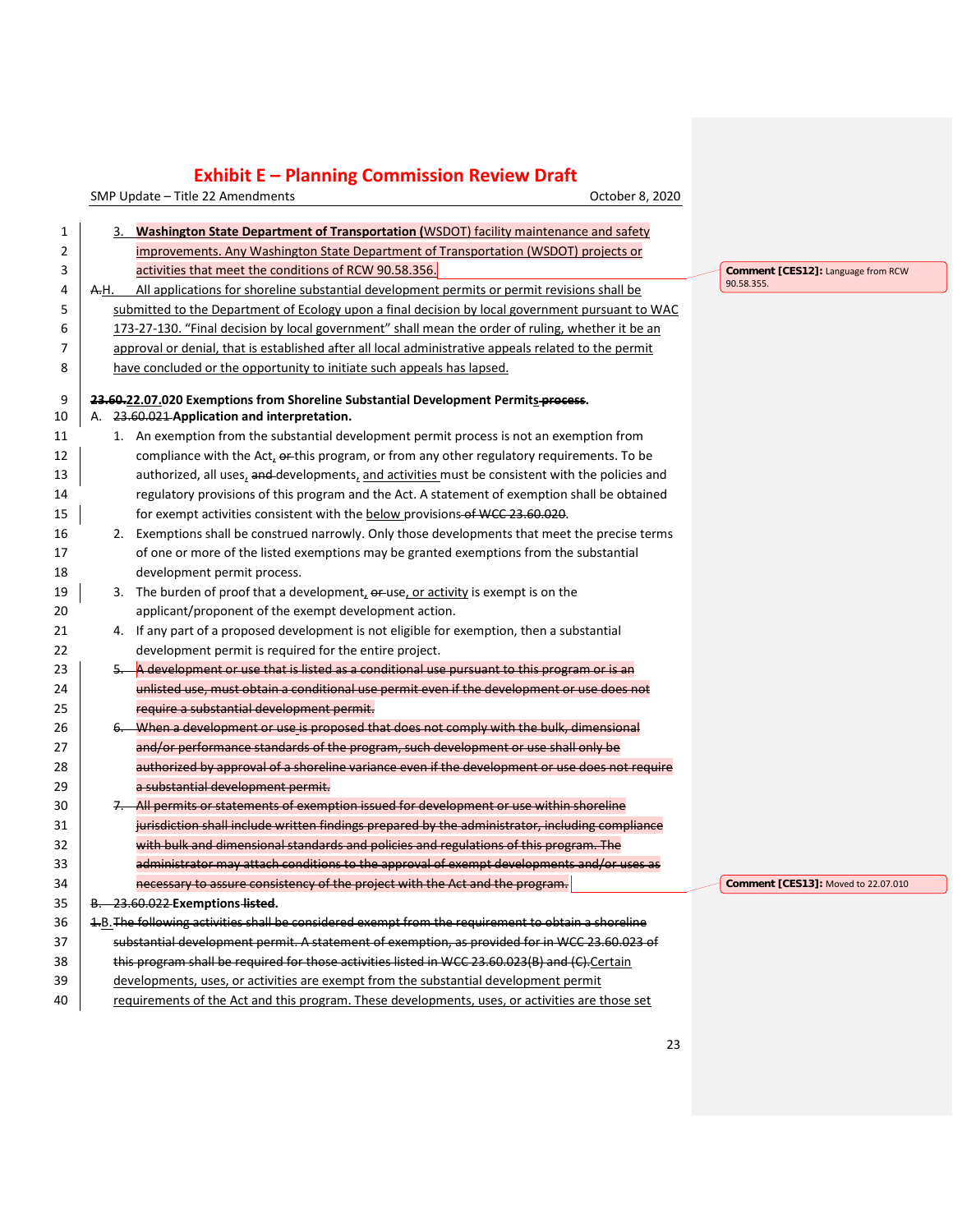SMP Update – Title 22 Amendments Controller Controller Controller Controller B. 2020

| 1  | forth in WAC 173-27-040 (or as amended), and do not meet the definition of substantial             |  |
|----|----------------------------------------------------------------------------------------------------|--|
| 2  | development under RCW 90.58.030(3)(e). A summary of exempt developments is listed below, the       |  |
| 3  | application of which shall be guided by WAC 173-27-040 (or as amended).                            |  |
| 4  | 2.1. Any development of which the total cost or fair market value, whichever is higher, does not   |  |
| 5  | exceed \$5,7187,047, or as amended by the state Office of Financial Management, if such            |  |
| 6  | development does not materially interfere with the normal public use of the water or shorelines    |  |
| 7  | of the state. For the purposes of determining whether or not a permit is required, the total cost  |  |
| 8  | or fair market value shall be based on the value of development that is occurring on shorelines    |  |
| 9  | of the state as defined in RCW 90.58.030(2)(c). The total cost or fair market value of the         |  |
| 10 | development shall include the fair market value of any donated, contributed or found labor,        |  |
| 11 | equipment or materials.                                                                            |  |
| 12 | 3-2. Normal maintenance or repair of existing structures or developments, including damage by      |  |
| 13 | accident, fire or elements. Normal maintenance includes those usual acts to prevent a decline,     |  |
| 14 | lapse or cessation from a lawfully established condition. Normal repair means to restore a         |  |
| 15 | development to a state comparable to its original condition within a reasonable period after       |  |
| 16 | decay or partial destruction except where repair causes substantial adverse effects to the         |  |
| 17 | shoreline resource or environment. Replacement of a structure or development may be                |  |
| 18 | authorized as repair where such replacement is the common method of repair for the type of         |  |
| 19 | structure or development and the replacement structure or development is comparable to the         |  |
| 20 | original structure or development including but not limited to its size, shape, configuration,     |  |
| 21 | location and external appearance and the replacement does not cause substantial adverse            |  |
| 22 | effects to shoreline resources or the environment.                                                 |  |
| 23 | 4.3. Construction of the normal protective bulkhead common to single-family residences. A normal   |  |
| 24 | protective bulkhead includes those structural and nonstructural developments installed at or       |  |
| 25 | near, and parallel to, the ordinary high water mark for the sole purpose of protecting an existing |  |
| 26 | single-family residence and appurtenant structures from loss or damage by erosion. A normal        |  |
| 27 | protective bulkhead is not exempt if constructed for the purpose of creating dry land. When a      |  |
| 28 | vertical or near vertical wall is being constructed or reconstructed, not more than one cubic yard |  |
| 29 | of fill per one foot of wall may be used for backfill. When an existing bulkhead is being repaired |  |
| 30 | by construction of a vertical wall fronting the existing wall, it shall be constructed no further  |  |
| 31 | waterward of the existing bulkhead than is necessary for construction of new footings. When a      |  |
| 32 | bulkhead has deteriorated such that an ordinary high water mark has been established by the        |  |
| 33 | presence and action of water landward of the bulkhead then the replacement bulkhead must be        |  |
| 34 | located at or near the actual ordinary high water mark. Beach nourishment and bioengineered        |  |
| 35 | erosion control projects may be considered a normal protective bulkhead when any structural        |  |
| 36 | elements are consistent with the above requirements and when the project has been approved         |  |
| 37 | by the Washington Department of Fish and Wildlife.                                                 |  |
| 38 | 5.4. Emergency construction necessary to protect property from damage by the elements. An          |  |
| 39 | emergency is an unanticipated and imminent threat to public health, safety or the environment      |  |
| 40 | that requires immediate action within a time too short to allow full compliance with this          |  |
| 41 | program. Emergency construction does not include development of new permanent protective           |  |

**Comment [CES14]:** This number gets updated<br>every 5 years by OFM. As of 2017 it was \$7,047.<br>(Though set in code here, PDS updates its<br>application to reflect newest amount.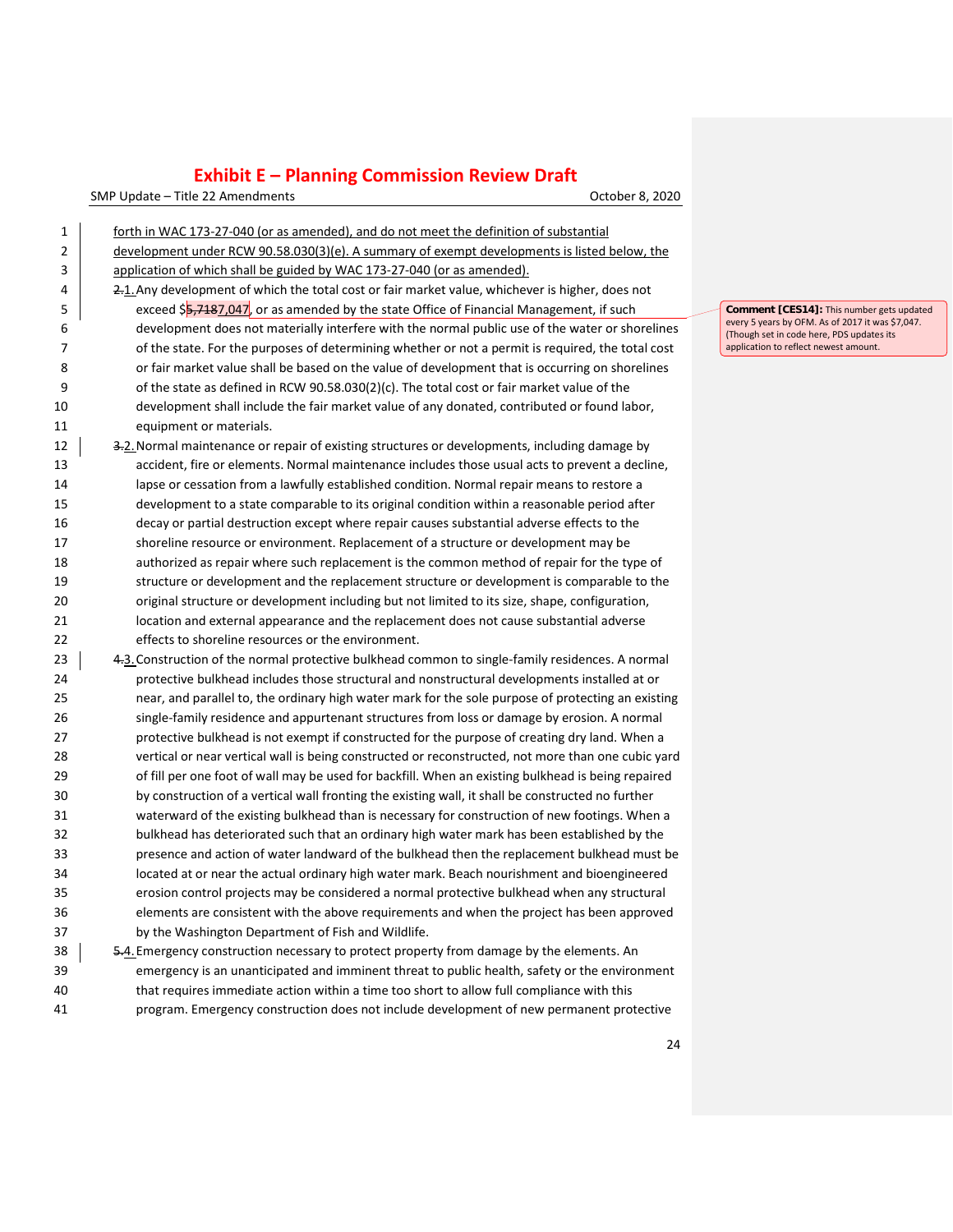SMP Update – Title 22 Amendments CHA COLORET CONSERVATION CORPORATION OCTOber 8, 2020

| 1              | structures where none previously existed. Where new protective structures are deemed by the            |
|----------------|--------------------------------------------------------------------------------------------------------|
| $\overline{2}$ | administratorDirector to be the appropriate means to address the emergency situation, upon             |
| 3              | abatement of the emergency situation the new structure shall be removed or any permit that             |
| 4              | would have been required, absent an emergency, pursuant to Chapter 90.58 RCW, Chapter 173-             |
| 5              | 27 WAC or this program, shall be obtained. All emergency construction shall be consistent with         |
| 6              | the policies of Chapter 90.58 RCW and this program. As a general matter, flooding or other             |
| 7              | seasonal events that can be anticipated and may occur but that are not imminent are not an             |
| 8              | emergency.                                                                                             |
| 9              | 6.5. Construction and practices normal or necessary for farming, irrigation, and ranching activities,  |
| 10             | including agricultural service roads and utilities, construction of a barn or similar agricultural     |
| 11             | structure, and the construction and maintenance of irrigation structures including, but not            |
| 12             | limited to, head gates, pumping facilities, and irrigation channels; provided, that this exemption     |
| 13             | shall not apply to agricultural activities proposed on land not in agricultural use on December        |
| 14             | 17, 2003; and further provided, that a feedlot of any size, all processing plants, other activities of |
| 15             | a commercial nature, or alteration of the contour of the shorelands by leveling or filling other       |
| 16             | than that which results from normal cultivation shall not be considered normal or necessary            |
| 17             | farming or ranching activities. A feedlot shall be an enclosure or facility used or capable of being   |
| 18             | used for feeding livestock hay, grain, silage, or other livestock feed, but shall not include land for |
| 19             | growing crops or vegetation for livestock feeding and/or grazing, nor shall it include normal          |
| 20             | livestock wintering operations.                                                                        |
| 21             | 7.6. Construction or modification, by or under the authority of the Coast Guard or a designated port   |
| 22             | management authority, of navigational aids such as channel markers and anchor buoys.                   |
| 23             | 8.7. Construction on shorelands by an owner, lessee, or contract purchaser of a single-family          |
| 24             | residence for their own use or for the use of their family, which residence does not exceed a          |
| 25             | height of 35 feet above average grade level and that meets all requirements of the state agency        |
| 26             | or local government having jurisdiction thereof. Single-family residence means a detached              |
| 27             | dwelling designed for and occupied by one family including those structures and developments           |
| 28             | within a contiguous ownership which are a normal appurtenance as defined in Chapter 23.60              |
| 29             | WCC 23.110.010.                                                                                        |
| 30             | 9-8. Construction of a dock, including a shared moorage, designed for pleasure craft only, for the     |
| 31             | private noncommercial use of the owners, lessee, or contract purchaser of a single-family or           |
| 32             | multifamily residence. A dock is a landing and moorage facility for watercraft and does not            |
| 33             | include recreational decks, storage facilities or other appurtenances. The private dock                |
| 34             | exemption applies if either:                                                                           |
| 35             | In salt waters, the fair market value of the dock does not exceed \$2,500; or<br>a.                    |
| 36             | In fresh waters the fair market value of the dock does not exceed:<br>b.                               |
| 37             | \$20,000 for docks that are constructed to replace existing docks, are of equal or lesser<br>i.        |
| 38             | square footage than the existing dock being replaced                                                   |
|                |                                                                                                        |

**ii.** \$10,000 for all other docks constructed in fresh waters,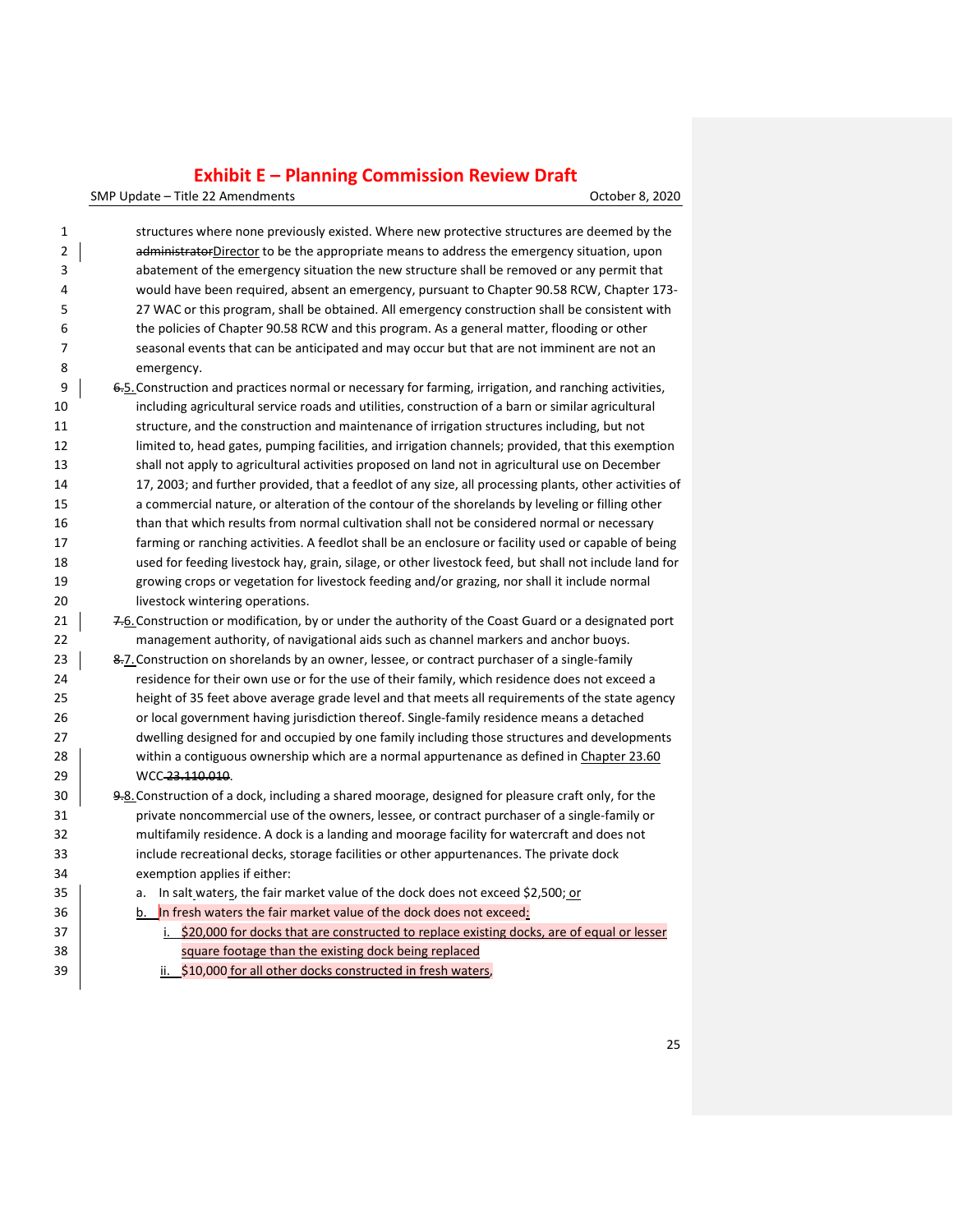SMP Update – Title 22 Amendments Controller Controller Controller Controller B. 2020

| 1  | but-However, if subsequent construction having a fair market value exceeding \$2,500-occurs                   |
|----|---------------------------------------------------------------------------------------------------------------|
| 2  | within five years of the completion of the prior construction, and the combined fair market                   |
| 3  | value of the subsequent and prior construction exceeds the amount specified above, the                        |
| 4  | subsequent construction shall be considered a substantial development for the purpose of this                 |
| 5  | program. For the purpose of this section, saltwater shall include the tidally influenced marine               |
| 6  | and estuarine water areas of the state including the Pacific Ocean, Strait of Juan de Fuca, Strait            |
| 7  | of Georgia, and Puget Sound local marine waters and all associated bays, inlets, and estuaries.               |
| 8  | Operation, maintenance, or construction of canals, waterways, drains, reservoirs, or<br>10.9.                 |
| 9  | other facilities that now exist or are hereafter created or developed as a part of an irrigation              |
| 10 | system for the primary purpose of making use of system waters including return flow and                       |
| 11 | artificially stored ground water for the irrigation of lands; provided, that this exemption shall not         |
| 12 | apply to construction of new irrigation facilities proposed after December 17, 2003.                          |
| 13 | The marking of property lines or corners on state-owned lands, when such marking does<br>11.10.               |
| 14 | not significantly interfere with normal public use of the surface of the water.                               |
| 15 | Operation and maintenance of any system of dikes, ditches, drains, or other facilities<br><del>12.</del> 11.  |
| 16 | existing on June 4, 1975, that were created, developed or utilized, primarily as a part of an                 |
| 17 | agricultural drainage or diking system.                                                                       |
| 18 | Any project with a certification from the governor pursuant to Chapter 80.50 RCW.<br>13.12.                   |
| 19 | Site exploration and investigation activities that are prerequisite to preparation of a<br><del>14.</del> 13. |
| 20 | development application for authorization under this program, if:                                             |
| 21 | ia. The activity does not interfere with the normal public use of surface waters;                             |
| 22 | ii-b. The activity will have no significant adverse impact on the environment including but not               |
| 23 | limited to fish, wildlife, fish or wildlife habitat, water quality and aesthetic values;                      |
| 24 | iii.c. The activity does not involve the installation of any structure and, upon completion of the            |
| 25 | activity, the vegetation and land configuration of the site are restored to conditions existing               |
| 26 | before the activity;                                                                                          |
| 27 | A private entity seeking development authorization under this section first posts a<br>iv.d.                  |
| 28 | performance bond or provides other evidence of financial responsibility to the                                |
| 29 | administratorDirector to ensure that the site is restored to preexisting conditions; and                      |
| 30 | ve. The activity is not subject to the permit requirements of RCW 90.58.550.                                  |
| 31 | The process of removing or controlling aquatic noxious weeds, as defined in RCW<br><del>15.</del> 14.         |
| 32 | 17.26.020, through the use of an herbicide or other treatment methods applicable to weed                      |
| 33 | control that is recommended by a final environmental impact statement published by the                        |
| 34 | Department of Agriculture or the Department of Ecology jointly with other state agencies under                |
| 35 | Chapter 43.21C RCW.                                                                                           |
| 36 | 46.15. Watershed restoration projects as defined in Chapter 23.60 23.110 WCC and WAC 193-                     |
| 37 | 27-040(2)(o)by RCW 89.08.460. The administratorDirector shall review the projects for                         |
| 38 | consistency with the program in an expeditious manner and shall issue its decision along with                 |
| 39 | any conditions within 45 days of receiving a complete application form from the                               |
| 40 | applicant/proponent. No fee may be charged for accepting and processing applications for                      |
| 41 | watershed restoration projects as defined in Chapter 23.60 23.110 WCC (Definitions).                          |

**Comment [CES15]:** Amended to more precisely reflect WAC 173-27-040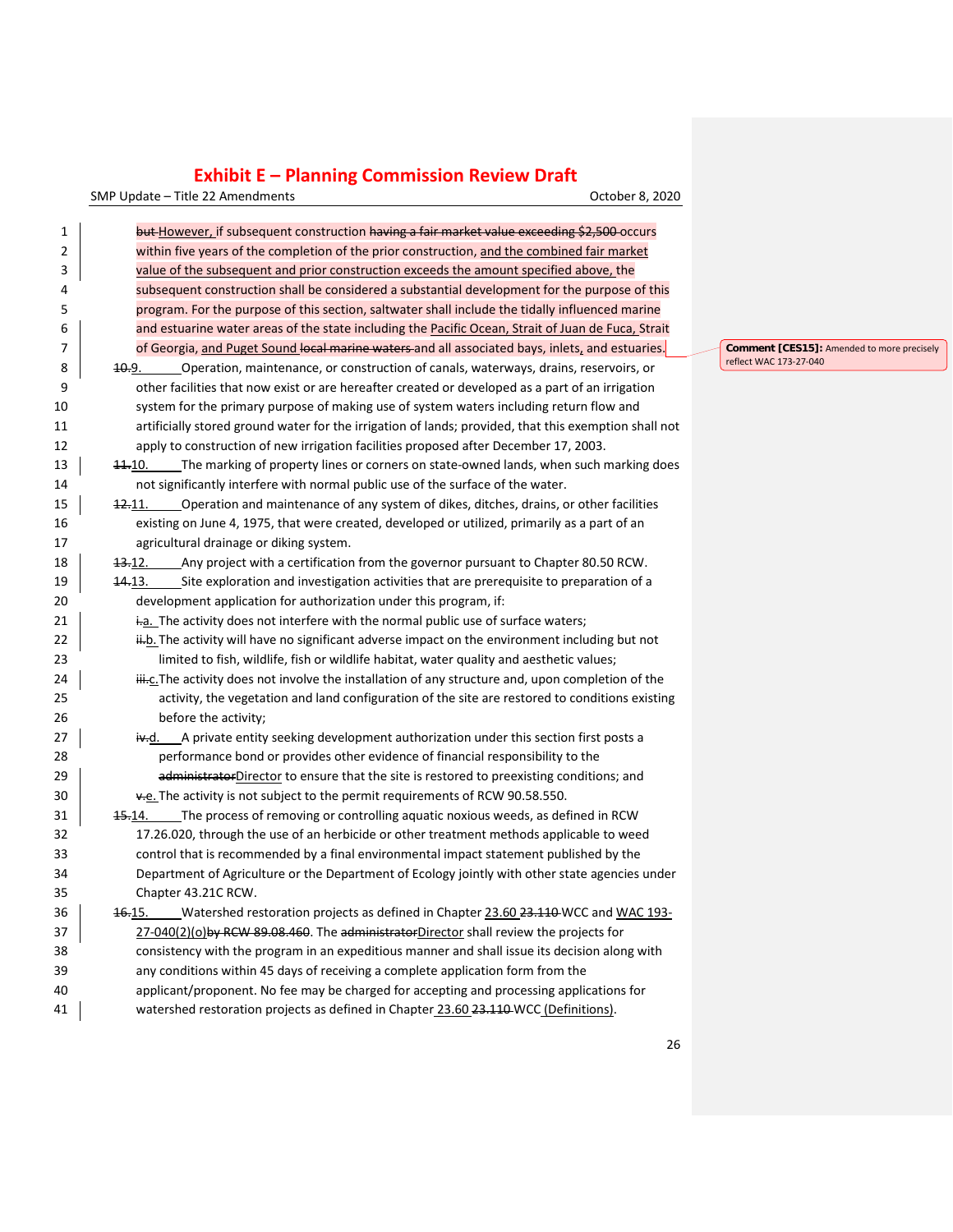SMP Update – Title 22 Amendments Controller Controller Controller Controller B. 2020

| 1                   | 47.16. A public or private project, the primary purpose of which is to improve fish or wildlife                                                     |
|---------------------|-----------------------------------------------------------------------------------------------------------------------------------------------------|
| $\overline{2}$<br>3 | habitat or fish passage, when all of the following apply:<br>ia. The project has been approved in writing by the Department of Fish and Wildlife as |
|                     |                                                                                                                                                     |
| 4                   | necessary for the improvement of the habitat or passage and appropriately designed and                                                              |
| 5                   | sited to accomplish the intended purpose;                                                                                                           |
| 6                   | ii.b. The project received hydraulic project approval by the Department of Fish and Wildlife                                                        |
| 7                   | pursuant to Chapter 77.55 RCW; and                                                                                                                  |
| 8                   | c. The administratorDirector has determined that the project is consistent with this program.                                                       |
| 9                   | The administratorDirector shall make such determination in a timely manner and provide it                                                           |
| 10                  | by letter to the project proponent.                                                                                                                 |
| 11                  | The external or internal retrofitting of an existing structure with the exclusive purpose<br><del>18.</del> 17.                                     |
| 12                  | of compliance with the Americans with Disabilities Act of 1990 or to otherwise provide physical                                                     |
| 13                  | access to the structure by individuals with disabilities.                                                                                           |
| 14                  | C. 23.60.023 Statements of Exemption.                                                                                                               |
| 15                  | 1. Statements of Exemption are considered Type I applications pursuant to WCC 22.05.020 (Project                                                    |
| 16                  | Permit Processing Table).                                                                                                                           |
| 17                  | 1.2. The administratorDirector is hereby authorized to grant or deny requests for statements of                                                     |
| 18                  | exemption from the shoreline substantial development permit requirement process for                                                                 |
| 19                  | developments, uses, or activities and developments-within shorelines that are specifically listed                                                   |
| 20                  | in WCC 23.60.022in subsection (B). Such statements shall be applied for on forms provided by                                                        |
| 21                  | the administrator. The statement shall be in writing and shall indicate the specific exemption of                                                   |
| 22                  | this program that is being applied to the development, and shall provide a summary of the                                                           |
| 23                  | administrator's analysis of the consistency of the project with this program and the Act. As                                                        |
| 24                  | appropriate, such statements of exemption shall contain conditions and/or mitigating measures                                                       |
| 25                  | of approval to achieve consistency and compliance with the provisions of the program and Act.                                                       |
| 26                  | A denial of an exemption shall be in writing and shall identify the reason(s) for the denial. The                                                   |
| 27                  | administratori's actions on the issuance of a statement of exemption or a denial are subject to                                                     |
| 28                  | appeal pursuant to WCC 23.60.150.                                                                                                                   |
| 29                  | 2.3. Exempt activities related to any of the following shall not be conducted until a statement of                                                  |
| 30                  | exemption has been obtained from the administratorDirector-dredging, flood control works and                                                        |
| 31                  | instream structures, development within an archaeological or historic site, clearing and ground                                                     |
| 32                  | disturbing activities such as landfill or excavation, dock, shore stabilization, freestanding signs,                                                |
| 33                  | or any development within an aquatic or natural shoreline designation; provided, that no                                                            |
| 34                  | separate written statement of exemption is required for the construction of a single family                                                         |
| 35                  | residence when a county building permit application has been reviewed and approved by the                                                           |
| 36                  | administrator; provided further, that no statement of exemption is required for emergency                                                           |
| 37                  | development pursuant to WAC 173-27-040(2)(d) and that other project permits (e.g., building                                                         |
| 38                  | permits), may serve as a statement of exemption when they contain a statement of review and                                                         |
| 39                  | compliance with the Shoreline Management Program.                                                                                                   |
| 40                  | 3.4. No statement of exemption shall be required for other uses or developments exempt pursuant                                                     |
| 41                  | to WCC 23.60.022 unless the administratori has cause to believe a substantial question exists as                                                    |

**Comment [CES16]:** Covered by other sections of code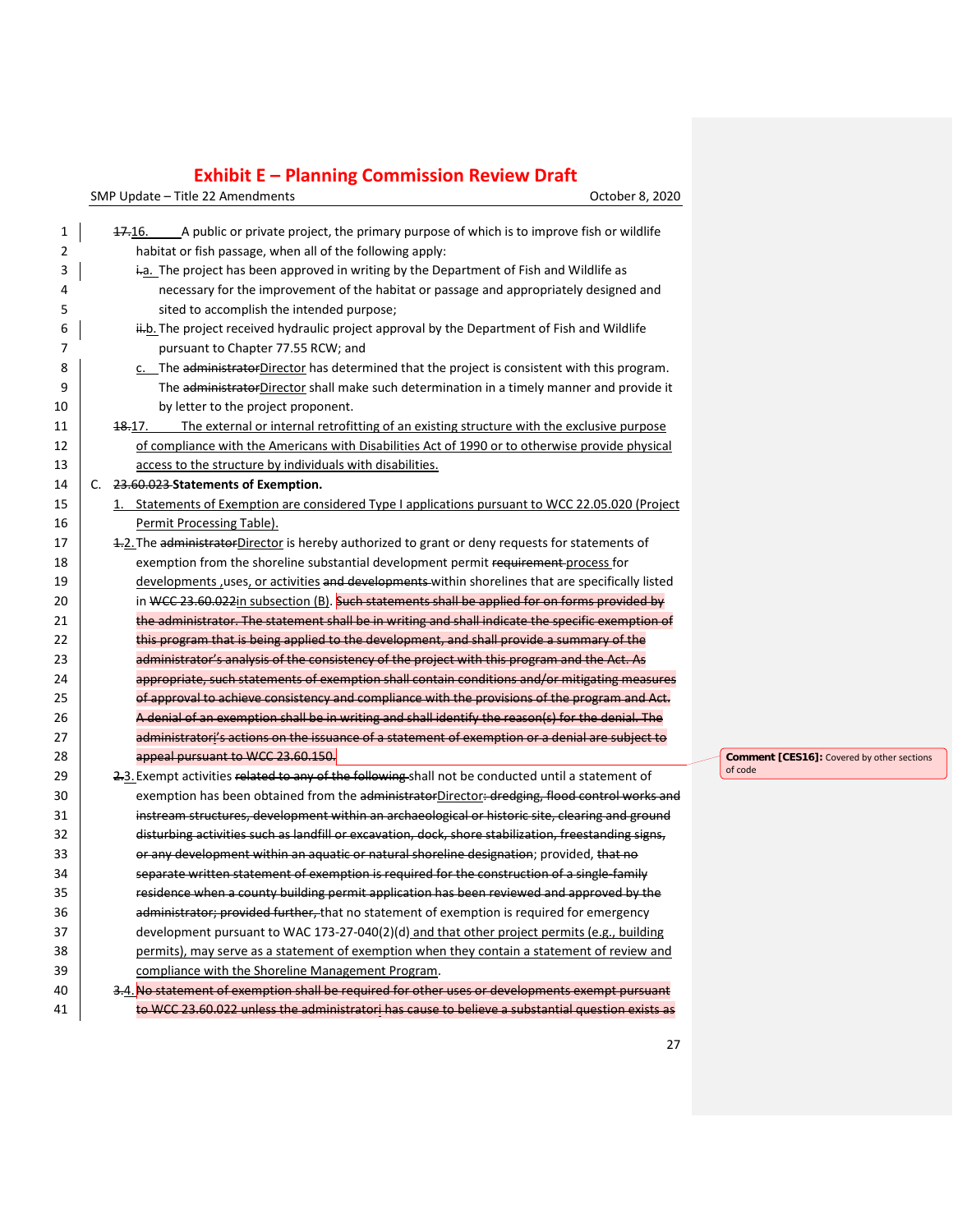SMP Update – Title 22 Amendments Controller Controller Controller Controller B. 2020

| 1              | to qualifications of the specific use or development for the exemption or the administratori              |                                                                                                   |
|----------------|-----------------------------------------------------------------------------------------------------------|---------------------------------------------------------------------------------------------------|
| $\overline{2}$ | determines there is a likelihood of adverse impacts to shoreline ecological functions. Whether or         | Comment [CES17]: Covered by the new                                                               |
| 3              | not a written statement of exemption is issued, all permits issued within the area of shorelines          | language in (2)                                                                                   |
| 4              | shall include a record of review actions prepared by the administratorDirector, including                 |                                                                                                   |
| 5              | compliance with bulk and dimensional standards and policies and regulations of this program.              |                                                                                                   |
| 6              | The administrator may attach conditions to the approval of exempted developments and/or                   |                                                                                                   |
| 7              | uses as necessary to assure consistency of the project with the Act and this program.                     | Comment [CES18]: Covered by 22.05.100(5)                                                          |
| 8              | 4.5. A notice of decision for shoreline statements of exemption shall be provided to the                  |                                                                                                   |
| 9              | applicant/proponent and any party of record. Such notices shall also be filed with the                    |                                                                                                   |
| 10             | Department of Ecology, pursuant to the requirements of WAC 173-27-050 when the project is                 |                                                                                                   |
| 11             | subject to one or more of the following federal permitting requirements:                                  |                                                                                                   |
| 12             | a. A U.S. Army Corps of Engineers Section 10 permit under the Rivers and Harbors Act of 1899.             |                                                                                                   |
| 13             | (The provisions of Section 10 of the Rivers and Harbors Act generally apply to any project                |                                                                                                   |
| 14             | occurring on or over navigable waters. Specific applicability information should be obtained              |                                                                                                   |
| 15             | from the Corps of Engineers.); or                                                                         |                                                                                                   |
| 16             | b. A Section 404 permit under the Federal Water Pollution Control Act of 1972. (The provisions            |                                                                                                   |
| 17             | of Section 404 of the Federal Water Pollution Control Act generally apply to any project that             |                                                                                                   |
| 18             | may involve discharge of dredge or fill material to any water or wetland area. Specific                   |                                                                                                   |
| 19             | applicability information should be obtained from the Corps of Engineers.)                                |                                                                                                   |
| 20             | Whenever the exempt activity also requires a U.S. Army Corps of Engineers Section 10 permit               |                                                                                                   |
| 21             | under the Rivers and Harbors Act of 1899 or a Section 404 permit under the Federal Water                  |                                                                                                   |
| 22             | Pollution Control Act of 1972, a copy of the written statement of exemption shall be sent to the          |                                                                                                   |
| 23             | applicant/proponent and Ecology pursuant to WAC 173-27-050.                                               | Comment [CES19]: Covered by (5)                                                                   |
|                |                                                                                                           |                                                                                                   |
| 24             | 22.07.030 23.60.010 Shoreline Substantial Development Permits criteria.                                   |                                                                                                   |
| 25             | A shoreline substantial development permit shall be required for all proposed uses, development,          |                                                                                                   |
| 26             | and activities within the shoreline jurisdiction unless the proposal is specifically exempt pursuant to   |                                                                                                   |
| 27             | <b>WCC 22.07.020 (Exemptions).</b>                                                                        | Comment [CES20]: Moved from below.                                                                |
| 28             | All shoreline substantial development permits are considered Type II permits (see WCC)                    |                                                                                                   |
| 29             | 22.05.020, Project Permit Processing Table), except those the Director has determined meets the           |                                                                                                   |
| 30             | following criteria, in which case it shall be considered a Type III permit:                               | Comment [CES21]: This subsection (2) moved                                                        |
| 31             | <b>The administrator shall determine whether an application requires a public hearing pursuant to the</b> | from SMP                                                                                          |
| 32             | criteria below no later than 15 days after the minimum public comment period provided by WCC              | Comment [CES22]: Increased due to inflation.                                                      |
| 33             | 23.60.080. An open record public hearing shall be required for all of the following:                      | This amount has not been changed since 1986.                                                      |
| 34             | 1. The proposal has a cost or market value in excess of $$4500,000$ , except for single-family            | <b>Comment [CES23]: Proposed for deletion since</b><br>developments of 5 acres or more would      |
| 35             | residences, agriculture, and commercial forestry, and ecological restoration projects; or                 | undoubtedly be valued at more than \$500,000.                                                     |
| 36             | The proposal would result in development of an area larger than five acres; or                            | Comment [CES24]: Covered by the shoreline                                                         |
| 37             | The proposal is a new or expanded marina, pier, aquaculture structure, any building over 35 feet          | use table in conjunction with subsection (c).                                                     |
| 38             | high, mine, dam, stream diversion, landfill; or                                                           | Comment [CES25]: Not necessary; already<br>covered by the modified use table in T-23.             |
| 39             | The administrator has reason to believe the proposal would be controversial based on public               | <b>Comment [CES26]:</b> Proposed for deletion as                                                  |
| 40             | response to the notice of receipt of application and other information; or                                | there is no criteria for staff to objectively determine<br>when a project might be controversial. |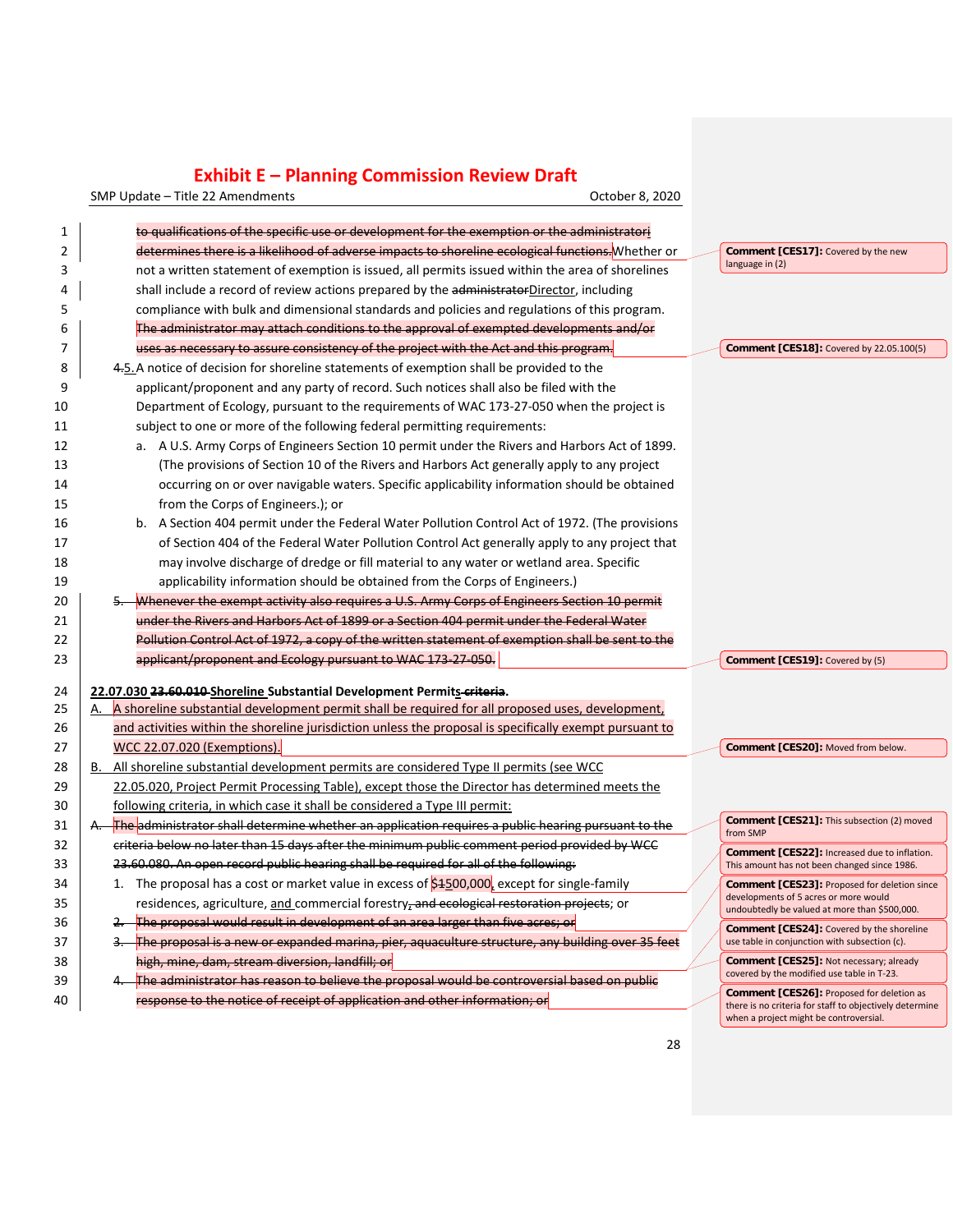SMP Update – Title 22 Amendments Controller Controller Controller Controller B. 2020

| 1  | 5.2. The proposal is determined to have a significant adverse impact on the environment and an                  |                                                                                                  |
|----|-----------------------------------------------------------------------------------------------------------------|--------------------------------------------------------------------------------------------------|
| 2  | environmental impact statement is required in accordance with the State Environmental Policy                    |                                                                                                  |
| 3  | Act <del>; or</del> .                                                                                           |                                                                                                  |
| 4  | 6.3. The proposal requires a major variance and/or conditional use approval pursuant to this                    |                                                                                                  |
| 5  | program; or                                                                                                     |                                                                                                  |
| 6  | The use or development requires an open record public hearing for other Whatcom County                          |                                                                                                  |
| 7  | approvals or permits.                                                                                           | Comment [CES27]: Covered by 22.05.030                                                            |
| 8  | A substantial development permit shall be required for all proposed uses, and development, and                  |                                                                                                  |
| 9  | activities within the of shorelines jurisdiction unless the proposal is specifically exempt pursuant to         |                                                                                                  |
| 10 | WCC 23.60.0220.                                                                                                 | Comment [CES28]: Moved to (A)                                                                    |
| 11 | In order to be approved, the decision maker must find that the proposal is consistent with the<br>C.            |                                                                                                  |
| 12 | Shoreline Management Act and the Shoreline Management Program following criteria:                               |                                                                                                  |
| 13 | 1. All regulations of this program appropriate to the shoreline designation and the type of use or              |                                                                                                  |
| 14 | development proposed shall be met, except those bulk and dimensional standards that have                        |                                                                                                  |
| 15 | been modified by approval of a shoreline variance under WCC 23.60.030.                                          |                                                                                                  |
| 16 | 2. All policies of this program appropriate to the shoreline area designation and the type of use or            |                                                                                                  |
| 17 | development activity proposed shall be considered and substantial compliance demonstrated.                      |                                                                                                  |
| 18 | 3. For pProjects located on shorelines of statewide significance, the policies of Chapter 23.40 WCC             |                                                                                                  |
| 19 | shall also be adhered to.                                                                                       |                                                                                                  |
| 20 | In the granting of all shoreline substantial development permits, consideration shall be given to the           |                                                                                                  |
| 21 | cumulative environmental impact of additional requests for like actions in the area. For example, if            |                                                                                                  |
| 22 | shoreline substantial development permits were granted for other developments in the area where                 |                                                                                                  |
| 23 | similar circumstances exist, the sum of the permitted actions should also remain consistent with the            |                                                                                                  |
| 24 | policy of RCW 90.58.020 and should not produce significant adverse effects to the shoreline                     |                                                                                                  |
| 25 | ecological functions and processes or other users.                                                              | Comment [DN29]: This is not necessary here -                                                     |
|    |                                                                                                                 | it is covered in the body of the SMP already as a<br>general requirement to achieve no net loss. |
| 26 | 22.07.040 23.60.040 Shoreline Conditional use permits criteria.                                                 |                                                                                                  |
| 27 | The purpose of a shoreline conditional use permit is to allow greater flexibility in administering the<br>А.    |                                                                                                  |
| 28 | use regulations of this program in a manner consistent with the policy of RCW 90.58.020. In                     |                                                                                                  |
| 29 | authorizing a shoreline conditional use, special conditions may be attached to the permit by the                |                                                                                                  |
| 30 | county or the Department of Ecology to control any undesirable effects of the proposed use.                     |                                                                                                  |
| 31 | Uses specifically classified or set forth in this program as shoreline conditional uses and unlisted uses<br>В. |                                                                                                  |
| 32 | may be authorized, provided the applicant/proponent can demonstrate all of the following:                       |                                                                                                  |
| 33 | 1. That the proposed use will be consistent with the policy of RCW 90.58.020 and this program.                  |                                                                                                  |
| 34 | 2. That the proposed use will not interfere with normal public use of public shorelines.                        |                                                                                                  |
| 35 | 3. That the proposed use of the site and design of the project will be compatible with other                    |                                                                                                  |
| 36 | permitted uses within the area.                                                                                 |                                                                                                  |
| 37 | 4. That the proposed use will not cause adverse effects to the shoreline environment in which it is             |                                                                                                  |
| 38 | to be located.                                                                                                  |                                                                                                  |
| 39 | 5. That the public interest suffers no substantial detrimental effect.                                          |                                                                                                  |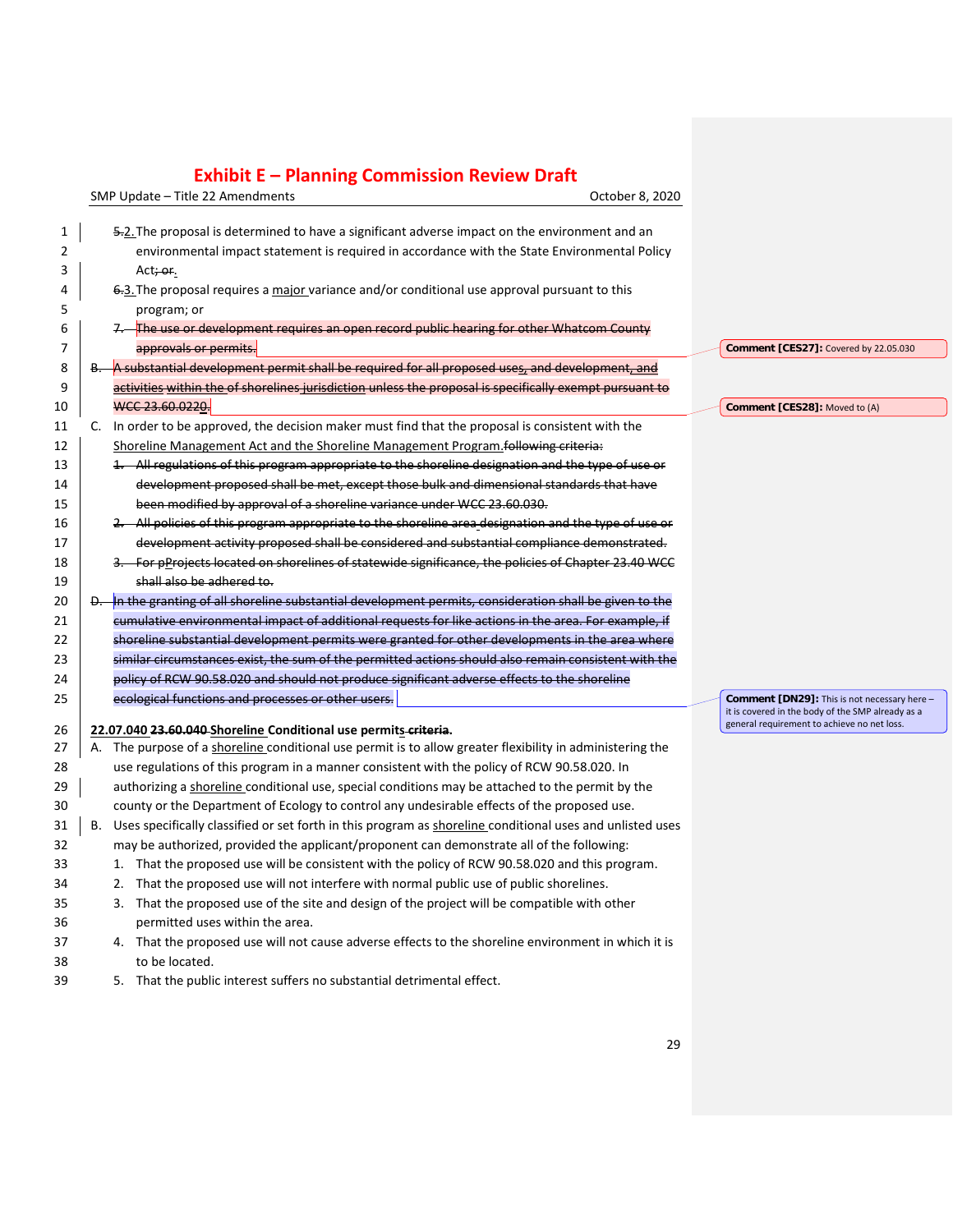SMP Update – Title 22 Amendments Controller Controller Controller Controller B. 2020

| 1        |                           | C. All shoreline conditional use permits are considered Type III permits (see WCC 22.05.020, Project                                                                                                       |
|----------|---------------------------|------------------------------------------------------------------------------------------------------------------------------------------------------------------------------------------------------------|
| 2        |                           | Permit Processing Table), except those for single-family residential development, uses, or activities,                                                                                                     |
| 3        |                           | which shall be processed as a Type II permit.                                                                                                                                                              |
| 4        |                           | E.D. Other uses not specifically classified or set forth in this program, including the expansion or                                                                                                       |
| 5        |                           | resumption of a nonconforming use pursuant to WCC 23.50.0170 (Nonconforming Uses), may be                                                                                                                  |
| 6        |                           | authorized as shoreline conditional uses, provided the applicant/proponent can demonstrate that                                                                                                            |
| 7        |                           | the proposal will satisfy the criteria set forth in subsection (B) of this section, and that the use clearly                                                                                               |
| 8        |                           | requires a specific site location on the shoreline not provided for under the program, and                                                                                                                 |
| 9        |                           | extraordinary circumstances preclude reasonable use of the property in a manner consistent with                                                                                                            |
| 10       |                           | the use regulations of this program. Uses that are prohibited cannot be authorized by a shoreline                                                                                                          |
| 11       | conditional use permit.   |                                                                                                                                                                                                            |
| 12       |                           | D.E.In the granting of all shoreline conditional use permits, consideration shall be given to the                                                                                                          |
| 13       |                           | cumulative environmental impact of additional requests for like actions in the area. For example, if                                                                                                       |
| 14       |                           | shoreline conditional use permits were granted for other developments in the area where similar                                                                                                            |
| 15       |                           | circumstances exist, the sum of the shoreline conditional uses and their impacts should also remain                                                                                                        |
| 16       |                           | consistent with the policy of RCW 90.58.020 and should not produce a significant adverse effect to                                                                                                         |
| 17       |                           | the shoreline ecological functions and processes or other users.                                                                                                                                           |
| 18       |                           | Permits and/or variances applied for or approved under county zoning or subdivision code                                                                                                                   |
| 19       |                           | requirements shall not be construed as shoreline variances under this program.                                                                                                                             |
|          |                           |                                                                                                                                                                                                            |
|          |                           |                                                                                                                                                                                                            |
| 20       |                           | 23.60.03022.07.050 Shoreline Variances permit criteria.                                                                                                                                                    |
| 21       | А.                        | The purpose of a shoreline variance is to grant relief to specific bulk or dimensional requirements                                                                                                        |
| 22       |                           | set forth in this-the Shoreline Management Program and any associated standards appended to this                                                                                                           |
| 23       |                           | program such as critical areas buffer requirements where there are extraordinary or unique                                                                                                                 |
| 24       |                           | circumstances relating to the property such that the strict implementation of this program would                                                                                                           |
| 25       |                           | impose unnecessary hardships on the applicant/proponent or thwart the policy set forth in RCW                                                                                                              |
| 26       |                           | 90.58.020. Use restrictions may not be varied.                                                                                                                                                             |
| 27       |                           | B. Shoreline variances are considered Type III applications pursuant to WCC 22.05.020 (Project Permit                                                                                                      |
| 28       | <b>Processing Table).</b> |                                                                                                                                                                                                            |
| 29<br>30 |                           | B-C. Shoreline Vyariances will be granted in any circumstance where denial would result in a thwarting of<br>the policy enumerated in RCW 90.58.020. In all instances extraordinary circumstances shall be |
| 31       |                           | shown and the public interest shall suffer no substantial detrimental effect.                                                                                                                              |
| 32       |                           |                                                                                                                                                                                                            |
| 33       |                           | C. Proposals that would otherwise qualify as a reasonable use pursuant to WCC 16.16.270(A) shall                                                                                                           |
| 34       |                           | require a shoreline variance and shall meet the variance criteria in this section.                                                                                                                         |
| 35       |                           | D. Shoreline variances for development and/or uses that will be located landward of the ordinary high<br>water mark (OHWM) and/or landward of any wetland may be authorized provided the applicant can     |
| 36       |                           | demonstrate all of the followingVariances may be authorized, provided the applicant/proponent can                                                                                                          |
| 37       |                           | demonstrate all of the following:                                                                                                                                                                          |
| 38       |                           | 1. That the strict application of the bulk or dimensional criteria set forth in this programthe                                                                                                            |
| 39       |                           | Shoreline Management Program precludes or significantly interferes with reasonable permitted                                                                                                               |

**Comment [CES30]:** Moved to General Requirements section.

**Comment [CES31]:** This section's text amended to mimic WAC 173-27-170(3)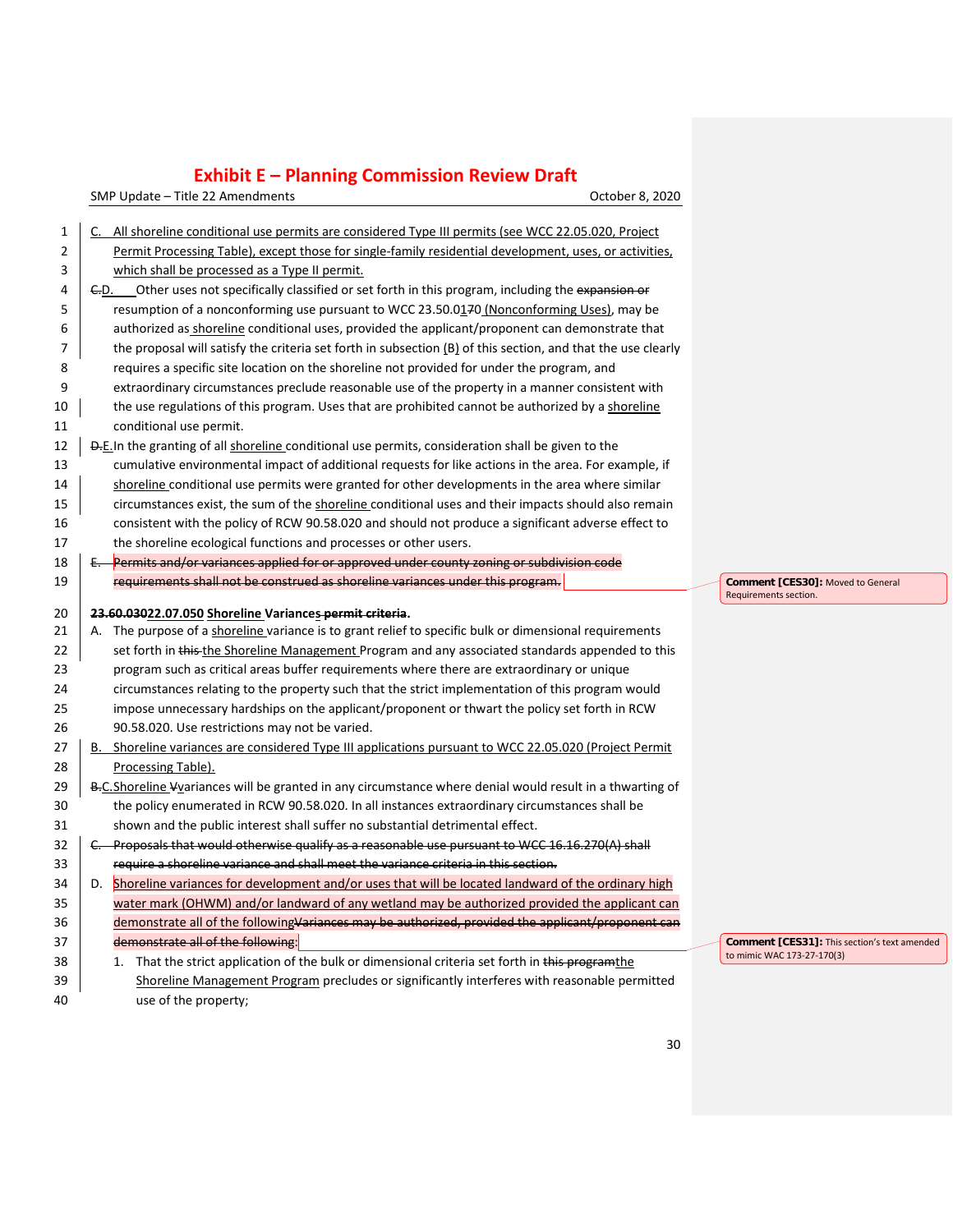SMP Update – Title 22 Amendments Controller Controller Controller Controller B. 2020

| 1  |    | 2. That the hardship described in subsection $(A_1)$ of this section is specifically related to the          |                                |
|----|----|--------------------------------------------------------------------------------------------------------------|--------------------------------|
| 2  |    | property, and is the result of <i>unique</i> conditions such as irregular lot shape, size, or natural        |                                |
| 3  |    | features and the application of this program, and not, for example, from deed restrictions or the            |                                |
| 4  |    | applicant's/proponent's own actions;                                                                         |                                |
| 5  |    | 3. That the design of the project will beis compatible with other permitted-authorized uses                  |                                |
| 6  |    | activities within the area and with uses planned for the area under the comprehensive plan and               |                                |
| 7  |    | shoreline master program and will not cause adverse effects on adjacent properties or impacts                |                                |
| 8  |    | to the shoreline environment;                                                                                |                                |
| 9  |    | 4. That the variance authorized does not constitute a grant of special privilege not enjoyed by the          |                                |
| 10 |    | other properties in the area, and will be the minimum necessary to afford relief;                            |                                |
| 11 |    | 5. That the public interest will suffer no substantial detrimental effect;                                   |                                |
| 12 |    | 6. That the public rights of navigation and use of the shorelines will not be materially interfered          |                                |
| 13 |    | with by the granting of the variance; and                                                                    |                                |
| 14 |    | 7. Mitigation is provided to offset unavoidable adverse impacts caused by the proposed                       |                                |
| 15 |    | development or use.                                                                                          |                                |
| 16 | Е. | Shoreline Vyariances permits for development and/or uses that will be located waterward of the               |                                |
| 17 |    | ordinary high water mark (OHWM) <del>, as defined herein,</del> or within any wetland as defined herein, may |                                |
| 18 |    | be authorized, provided the applicant can demonstrate all of the following:                                  |                                |
| 19 |    | 1. That the strict application of the bulk, dimensional or performance standards set forth in this           |                                |
| 20 |    | program precludes all reasonable use of the property; and                                                    |                                |
| 21 |    | 2.1. That the proposal is consistent with the criteria established under subsections (D) (4) through         | su                             |
| 22 |    | $(7)$ of this section; and                                                                                   |                                |
| 23 |    | 3.2. That the public rights of navigation and use of the shorelines will not be adversely affected.          |                                |
| 24 |    | Other factors that may be considered in the review of variance requests include the conservation of          |                                |
| 25 |    | valuable natural resources and the protection of views from nearby roads, surrounding properties             |                                |
| 26 |    | and public areas; provided, the criteria of subsection D of this section are first met. In addition,         |                                |
| 27 |    | variance requests based on the applicant's/proponent's desire to enhance the view from the subject           |                                |
| 28 |    | development may be granted;                                                                                  |                                |
| 29 |    | where there are no likely detrimental effects to existing or future users, other features, or shoreline      |                                |
| 30 |    | ecological functions and/or processes, and                                                                   |                                |
| 31 |    | where reasonable alternatives of equal or greater consistency with this program are not available.           |                                |
| 32 |    | 4. In platted residential areas, variances shall not be granted that allow a greater height or lesser        |                                |
| 33 |    | shore setback than what is typical for the immediate block or area.                                          | $\mathbf{C}$<br>D <sub>1</sub> |
| 34 | F. | In the granting of all-shoreline variances, consideration shall be given to the cumulative                   | $\mathbf{C}$                   |
| 35 |    | environmental impact of additional requests for like actions in the area. For example, if shoreline          | $V_i$                          |
| 36 |    | variances were granted to other developments in the area where similar circumstances exist, the              | $\mathbf{C}$                   |
| 37 |    | total of the variances should also remain consistent with the policy of RCW 90.58.020 and should             | R                              |
| 38 |    | not produce significant adverse effects to the shoreline ecological functions and processes or other         |                                |
| 39 |    | users.                                                                                                       |                                |
| 40 |    | Permits and/or variances applied for or approved under other county codes such as WCC Title 20 or            |                                |
| 41 |    | 21 shall not be construed as shoreline permits under this program.                                           | $\mathbf{C}$<br>a <sub>i</sub> |
|    |    |                                                                                                              |                                |

**Comment [CES32]:** Already addressed in subsection (D).

**Comment [AP33]:** Revised per Scoping Document, Item #3a and staff comment #28

**Comment [CES34]:** This is covered by the Variance Criteria for protection of public interest.

**Comment [CES35]:** Moved to General equirements section.

**Comment [CES36]:** General provision move to appropriate section.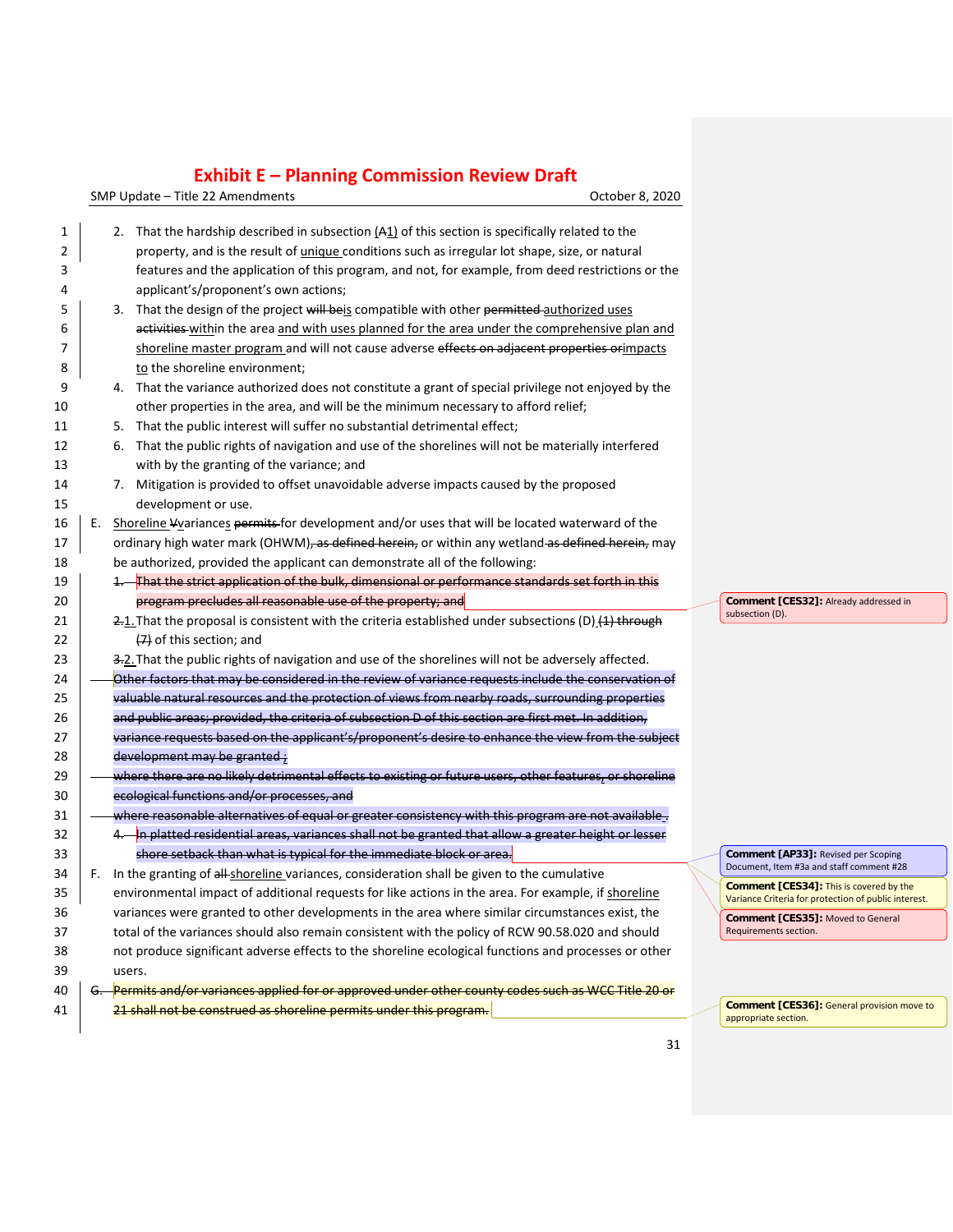SMP Update – Title 22 Amendments CHA COLORET CONSERVATION CORPORATION OCTOber 8, 2020

| $\mathbf 1$    | 23.60.050 Minimum application requirements.                                                                                                                                                                    |                                                                            |
|----------------|----------------------------------------------------------------------------------------------------------------------------------------------------------------------------------------------------------------|----------------------------------------------------------------------------|
| $\overline{2}$ | Where other approvals or permits are required for a use or development that does not require an open                                                                                                           |                                                                            |
| 3              | record hearing, such approvals or permits shall not be granted until a shoreline approval or permit is                                                                                                         |                                                                            |
| 4              | granted. All shoreline approvals and permits shall include written findings prepared by the administrator                                                                                                      |                                                                            |
| 5              | documenting compliance with bulk and dimensional standards and other policies and regulations of this                                                                                                          |                                                                            |
| 6              | program.                                                                                                                                                                                                       | Comment [RCE37]: Don't need, as permit<br>review consolidation is required |
| 7              | A complete application for a substantial development, shoreline conditional use, or variance permit shall                                                                                                      |                                                                            |
| 8              | contain all materials required in the Department's administrative manual; provided, that the                                                                                                                   |                                                                            |
| 9              | administratorirector may vary or waive these requirements as provided in the manual and may vary or                                                                                                            |                                                                            |
| 10             | waive these requirements on a case-by-case basis. The administratorirector may require additional                                                                                                              |                                                                            |
| 11             | specific information depending on the nature of the proposal and the presence of sensitive ecological                                                                                                          |                                                                            |
| 12             | features or issues related to compliance with other county requirements.                                                                                                                                       | <b>Comment [CES38]: Moved to 22.05.050</b>                                 |
| 13             | 23.60.060 Pre-application conference.                                                                                                                                                                          |                                                                            |
| 14             | A. A pre-application conference is require Pprior to filing a permit application for a shoreline substantial                                                                                                   |                                                                            |
| 15             | development permit, variance or shoreline conditional use permit decision. ; provided, that such                                                                                                               |                                                                            |
| 16             | meetings shall not be required for development activities associated with, agriculture, commercial                                                                                                             |                                                                            |
| 17             | forestry, or the construction of a single-family residence.                                                                                                                                                    |                                                                            |
| 18             | B. The pre-application conference shall be processed and reviewed in accordance with Title 22. Chapter                                                                                                         |                                                                            |
| 19             | 22.05 WCC, the applicant shall contact the County to schedule a pre-application conference, which shall                                                                                                        |                                                                            |
| 20             | be held prior to filing the application; provided, that such meetings shall not be required for                                                                                                                |                                                                            |
|                |                                                                                                                                                                                                                |                                                                            |
| 21             | development activities associated with shoreline restoration projects, agriculture, commercial forestry,                                                                                                       |                                                                            |
| 22             | or the construction of a single-family residence.                                                                                                                                                              |                                                                            |
| 23             | 23.60.070 Fees                                                                                                                                                                                                 | Comment [CES39]: Covered by 22.05.050(1)                                   |
| 24             | A. Required fees for all shoreline substantial development permits, shoreline conditional use permits,                                                                                                         |                                                                            |
| 25             | shoreline variances, statements of exemption, appeals, pre-application conferences and other                                                                                                                   |                                                                            |
| 26             | required reviews and/or approvals shall be paid to the county at the time of application in                                                                                                                    |                                                                            |
| 27             | accordance with the Whatcom County Unified Fee Schedule in effect at that time and Chapter 22.05                                                                                                               |                                                                            |
| 28             | WCC.                                                                                                                                                                                                           |                                                                            |
| 29             | B. When any given project requires more than one of the following permits or applications, the total                                                                                                           |                                                                            |
| 30             | amount of fees shall be reduced pursuant to WCC 22.25.030:                                                                                                                                                     |                                                                            |
| 31             | 1. Preliminary plat application.                                                                                                                                                                               |                                                                            |
| 32             | 2. Rezone application.                                                                                                                                                                                         |                                                                            |
| 33             | 3. Major development permit.                                                                                                                                                                                   |                                                                            |
| 34             | 4. Planned unit development.                                                                                                                                                                                   |                                                                            |
| 35             | 5. Binding site plan.                                                                                                                                                                                          |                                                                            |
| 36             | C. When any project requires a shoreline conditional use permit or shoreline variance in addition to a                                                                                                         |                                                                            |
| 37             | shoreline substantial development permit, the fees for the conditional use or variance shall be                                                                                                                |                                                                            |
| 38             | reduced by half.                                                                                                                                                                                               |                                                                            |
| 39             | D. In the event that actions of an applicant result in the repetition of the review, inspections and other<br>steps in the approval process, those items or steps repeated shall be charged to and paid by the |                                                                            |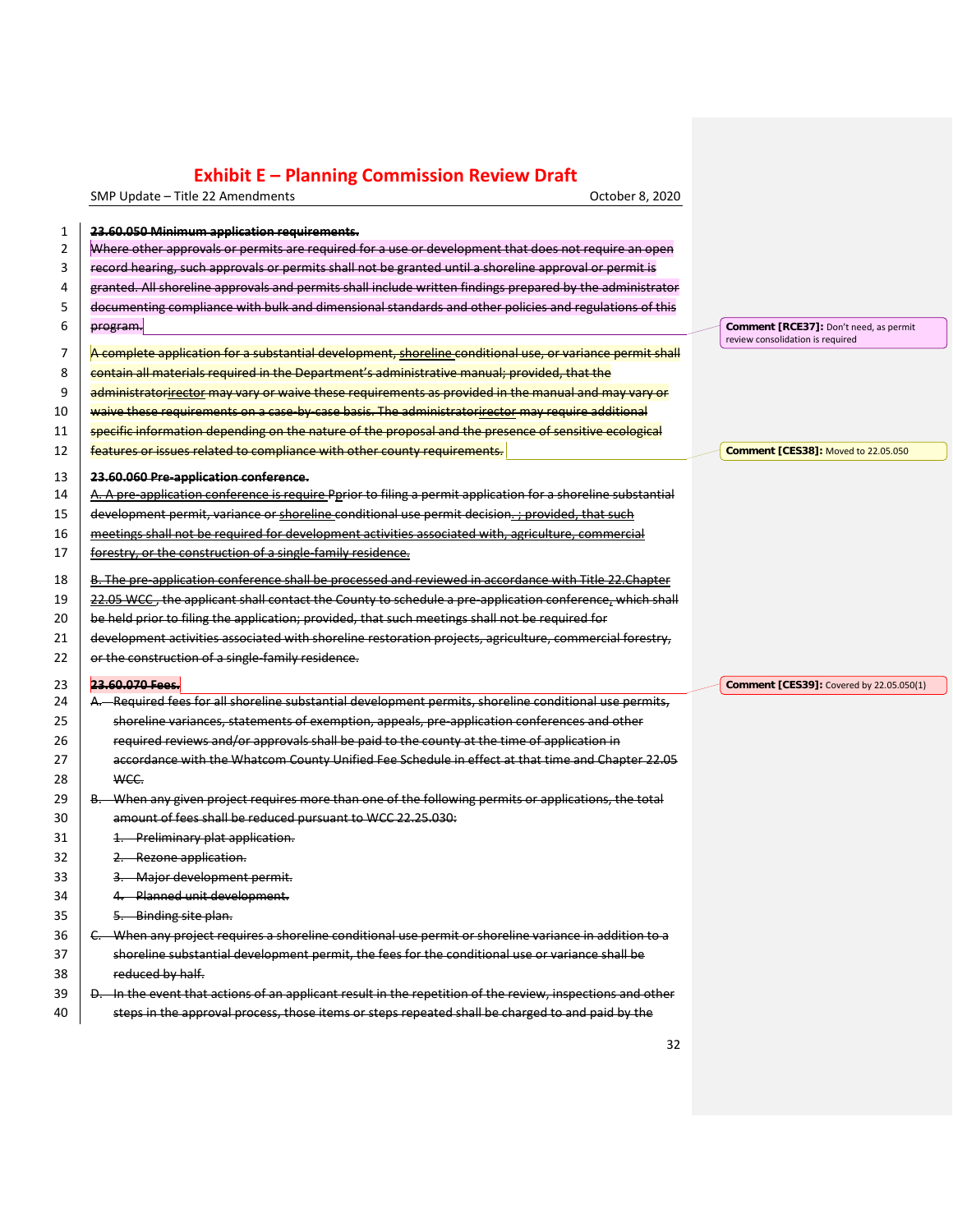SMP Update – Title 22 Amendments CHA COLORET CONSERVATION CORPORATION OCTOber 8, 2020

| 1              | applicant prior to any further processing of the application by the county. The cost shall be in         |                                                                 |
|----------------|----------------------------------------------------------------------------------------------------------|-----------------------------------------------------------------|
| $\overline{2}$ | accordance with the adopted fee schedule.                                                                |                                                                 |
| 3              | E. If an application is withdrawn within 30 days of submittal, and no work has commenced at the site     |                                                                 |
| 4              | of the proposal for which the application was made, a refund of not more than 50 percent of the          |                                                                 |
| 5              | shoreline fees paid may be granted by the administrator. This amount may be reduced where staff          |                                                                 |
| 6              | time, public notice and other costs exceed 50 percent of the fees paid.                                  |                                                                 |
| 7              | 23.60.080 Notice of application.                                                                         |                                                                 |
| 8              | Upon receipt of a completed shoreline substantial development permit, shoreline variance, or             |                                                                 |
| 9              | shoreline conditional use permit application the County shall issue a notice of application for a        |                                                                 |
| 10             | proposed land use action in the manner set forth in WCC 22.05.070.                                       | Comment [MD40]: Covered by 22.05.070. Draft                     |
| 11             | (9) The rights of treaty tribes to resources within their usual and accustomed areas shall be            | revision per Scoping Document, Item #4a (staff<br>comment #31). |
| 12             | accommodated through the notification and comment provisions of the permit review process.               |                                                                 |
| 13             | Tribal treaty rights may be addressed through specific permit conditions. Direct coordination            |                                                                 |
| 14             | between tribes and the applicant/proponent is encouraged.                                                | Comment [RCE41]: Moved to 23.05.040(F)(3)                       |
|                |                                                                                                          |                                                                 |
| 15             | 23.60.090 Permit application review.                                                                     |                                                                 |
| 16             | A. All shoreline permit applications, exemptions, or other approvals shall be subject to the provisions  |                                                                 |
| 17             | of this program that are in effect at the time of application.                                           | Comment [CES42]: Covered by 22.05.060<br>(Vesting)              |
| 18             | B. To facilitate review of an application the decision maker shall consider any or all of the following: |                                                                 |
| 19             | 1. The application and attached information:                                                             |                                                                 |
| 20             | 2. The SEPA checklist, threshold determination, environmental impact statement, or other                 |                                                                 |
| 21             | environmental studies and/or documentation:                                                              |                                                                 |
| 22             | 3. Written comments from interested persons;                                                             |                                                                 |
| 23             | 4. Information and recommendations from any public agency and from the administratorirector in           |                                                                 |
| 24             | cases where the administratorirector is not the decision maker;                                          |                                                                 |
| 25             | 5. Information or comment presented at a public hearing, if held, on the application; and                |                                                                 |
| 26             | 6. The policy and provisions of the Act and this program including the criteria enumerated in WCC        |                                                                 |
| 27             | 23.60.010, 23.60.030 and 23.60.040, as applicable.                                                       | Comment [CES43]: Moved to 22.05.100                             |
| 28             | The decision maker shall process project permit applications for shoreline substantial development       | <b>Consistency Review and Recommendations</b>                   |
| 29             | permits, shoreline variance, and shoreline conditional use permits in compliance with the provisions     |                                                                 |
| 30             | of Chapter 22.05 WCC.                                                                                    |                                                                 |
| 31             | D. The decision maker shall process project permit applications for shoreline statements of exemption    |                                                                 |
| 32             | in accordance with the provisions of Chapter 22.05 WCC and WCC 23.60.023(A).                             | Comment [CES44]: No longer needed as permit                     |
| 33             | Any application for a shoreline permit or approval that remains inactive for a period of 180 days        | procedures have been combined.                                  |
| 34             | shall expire and a new application and repayment of fees shall be required to reactivate the             |                                                                 |
| 35             | proposal; provided, that the administrator may grant a single 90-day extension for good cause.           |                                                                 |
| 36             | Delays such as those caused by public notice requirements, State Environmental Policy Act review,        |                                                                 |
| 37             | litigation directly related to the proposal, or changes in government regulations shall not be           |                                                                 |
| 38             | considered as part of the inactive period.                                                               |                                                                 |
| 39             | If a shoreline permit is denied, no reapplication for the same or essentially similar development may    |                                                                 |
| 40             | be made until one year from the date of denial.                                                          | <b>Comment [CES45]: Moved to 22.05.050</b>                      |
|                |                                                                                                          | Application and Determination of Completeness                   |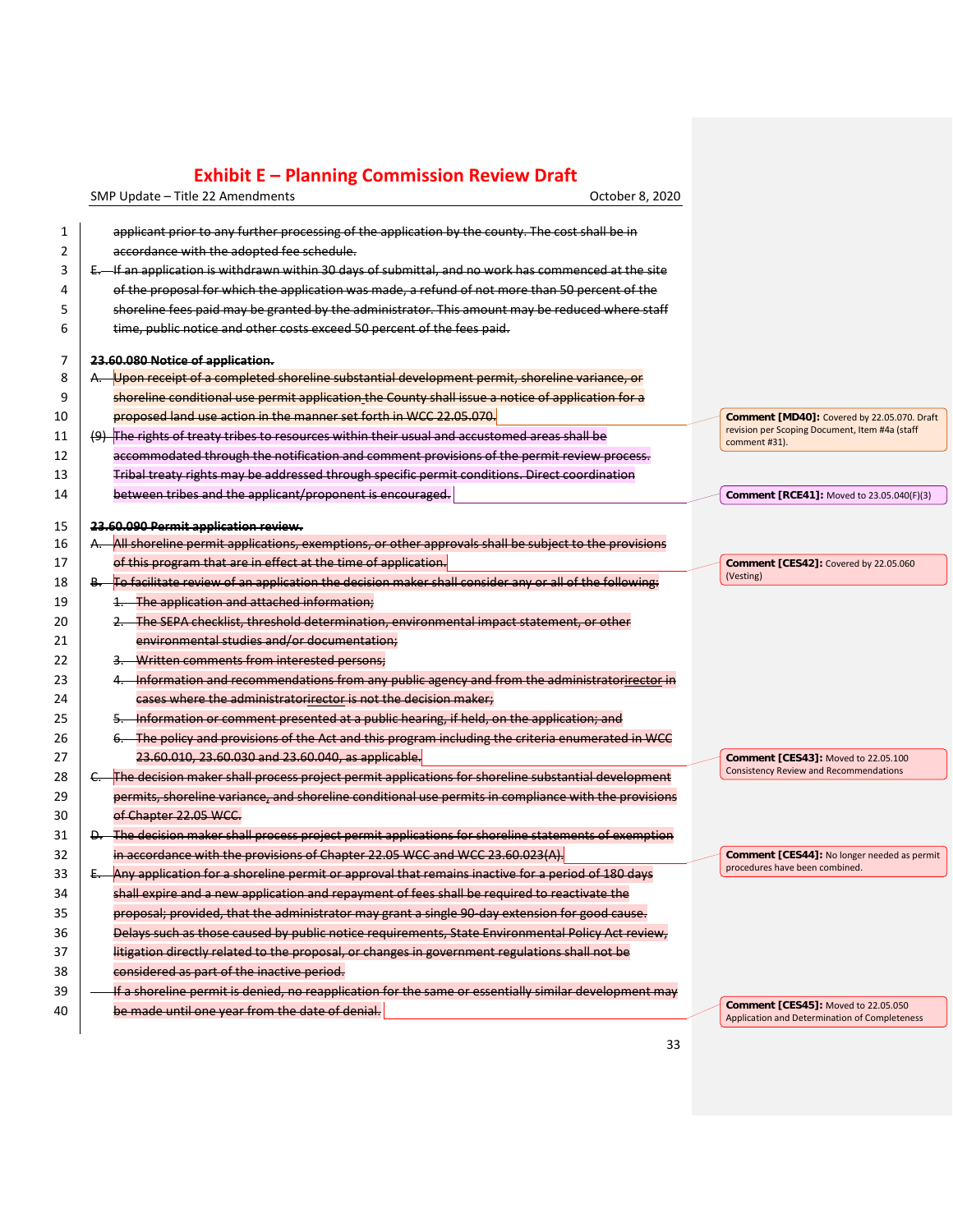SMP Update – Title 22 Amendments Controller Controller Controller Controller B. 2020

|                     | 23.60.100 Consolidated Permit Review.                                                                                                                                                                     |                                                                                         |
|---------------------|-----------------------------------------------------------------------------------------------------------------------------------------------------------------------------------------------------------|-----------------------------------------------------------------------------------------|
| 1<br>$\overline{2}$ | A. Whenever an application for a project permit under the program requires a project permit or                                                                                                            | Comment [CES46]: Don't need this; covered by<br>22.05.030                               |
| 3                   | approval under another County permit authority, such as zoning or subdivision, the shoreline                                                                                                              |                                                                                         |
| 4                   | project permit application, time requirements, and notice provisions for processing the shoreline                                                                                                         |                                                                                         |
| 5                   | permit shall apply, in addition to those of other regulatory programs.                                                                                                                                    |                                                                                         |
| 6                   | provisions of Chapter 22.05 WCC shall apply to the consolidated application, review, and approval of                                                                                                      |                                                                                         |
| 7                   | applications that require an open record hearing.                                                                                                                                                         |                                                                                         |
| 8                   | B. Any shoreline use or development that is subject to other approvals or permits that requires an                                                                                                        |                                                                                         |
| 9                   | open record hearing under another permit authority, such as zoning or subdivision, shall be subject                                                                                                       |                                                                                         |
| 10                  | to consolidated review and the decision maker designated for the open record hearing shall be the                                                                                                         |                                                                                         |
| 11                  | decision maker for the consolidated review.                                                                                                                                                               |                                                                                         |
| 12                  | 23.60.110 State Environmental Policy Act (SEPA) compliance.                                                                                                                                               |                                                                                         |
| 13                  | A. Whenever an application for shoreline substantial development permit, shoreline variance,                                                                                                              |                                                                                         |
| 14                  | shoreline conditional use permit, or statement of exemption is subject to the rules and regulations                                                                                                       |                                                                                         |
| 15                  | of SEPA (Chapter 43.21C RCW), the review requirements of SEPA, including time limitations, shall                                                                                                          |                                                                                         |
| 16                  | apply, where applicable.                                                                                                                                                                                  |                                                                                         |
| 17                  | B. Applications for shoreline permit(s) or approval(s) that are not categorically exempt under SEPA                                                                                                       |                                                                                         |
| 18                  | shall be subject to environmental review by the responsible official of Whatcom County pursuant to                                                                                                        |                                                                                         |
| 19                  | the State Environmental Policy Act (Chapter 197-11 WAC).                                                                                                                                                  |                                                                                         |
| 20                  | C. As part of SEPA review, the Responsible Official may require additional information regarding the                                                                                                      |                                                                                         |
| 21                  |                                                                                                                                                                                                           |                                                                                         |
| 22                  | proposed development in accordance with Chapter 197 11 WAC.                                                                                                                                               |                                                                                         |
|                     | D. Failure of the applicant/proponent to submit sufficient information for a threshold determination to<br>be made shall be grounds for the Responsible Official to determine the application incomplete. |                                                                                         |
| 23                  |                                                                                                                                                                                                           | Comment [RCE47]: Deleted, as this is covered<br>In permit application and permit types. |
| 24                  | 23.60.120 Burden of proof.                                                                                                                                                                                |                                                                                         |
| 25                  | Permit applicants/proponents have the burden of proving that the proposed development is consistent                                                                                                       |                                                                                         |
| 26                  | with the criteria set forth in the Act and this program.                                                                                                                                                  | Comment [CES48]: Moved to 22.05.100 Permit                                              |
| 27                  | 23.60.130 Public Hearings.                                                                                                                                                                                | <b>Consistency Review and Recommendations</b>                                           |
| 28                  | A. An open record public hearing on shoreline permit applications shall be held in accordance with the                                                                                                    | Comment [CES49]: Pertinent sections moved to<br>22.05.090 Open Record Public Hearings   |
| 29                  | provisions of Chapter 22.05 WCC., unless a continuance is granted pursuant to the rules and                                                                                                               |                                                                                         |
| 30                  | procedures of the Hearing Examiner or other hearing body and subject to time requirements for                                                                                                             |                                                                                         |
| 31                  | compliance with the State Environmental Policy Act.                                                                                                                                                       |                                                                                         |
| 32                  | B. Repealed by Ord. 2018 032.                                                                                                                                                                             |                                                                                         |
| 33                  | C. Repealed by Ord. 2018-032.                                                                                                                                                                             |                                                                                         |
| 34                  | D. Public hearing requirements for permit appeals shall be processed according to WCC 23.60.150.                                                                                                          |                                                                                         |
| 35                  | 23.60.140 Permit conditions.                                                                                                                                                                              | Comment [CES50]: Moved to 22.05.100 Permit                                              |
| 36                  | In granting, revising, or extending a shoreline permit, the decision maker may attach such conditions,                                                                                                    | Consistency Review and Recommendations                                                  |
| 37                  | modifications, or restrictions thereto regarding the location, character, and other elements of the                                                                                                       |                                                                                         |
| 38                  | proposed development deemed necessary to assure that the development will be consistent with the                                                                                                          |                                                                                         |
| 39                  | policy and provisions of the Act and this program as well as the supplemental authority provided in                                                                                                       |                                                                                         |
|                     |                                                                                                                                                                                                           |                                                                                         |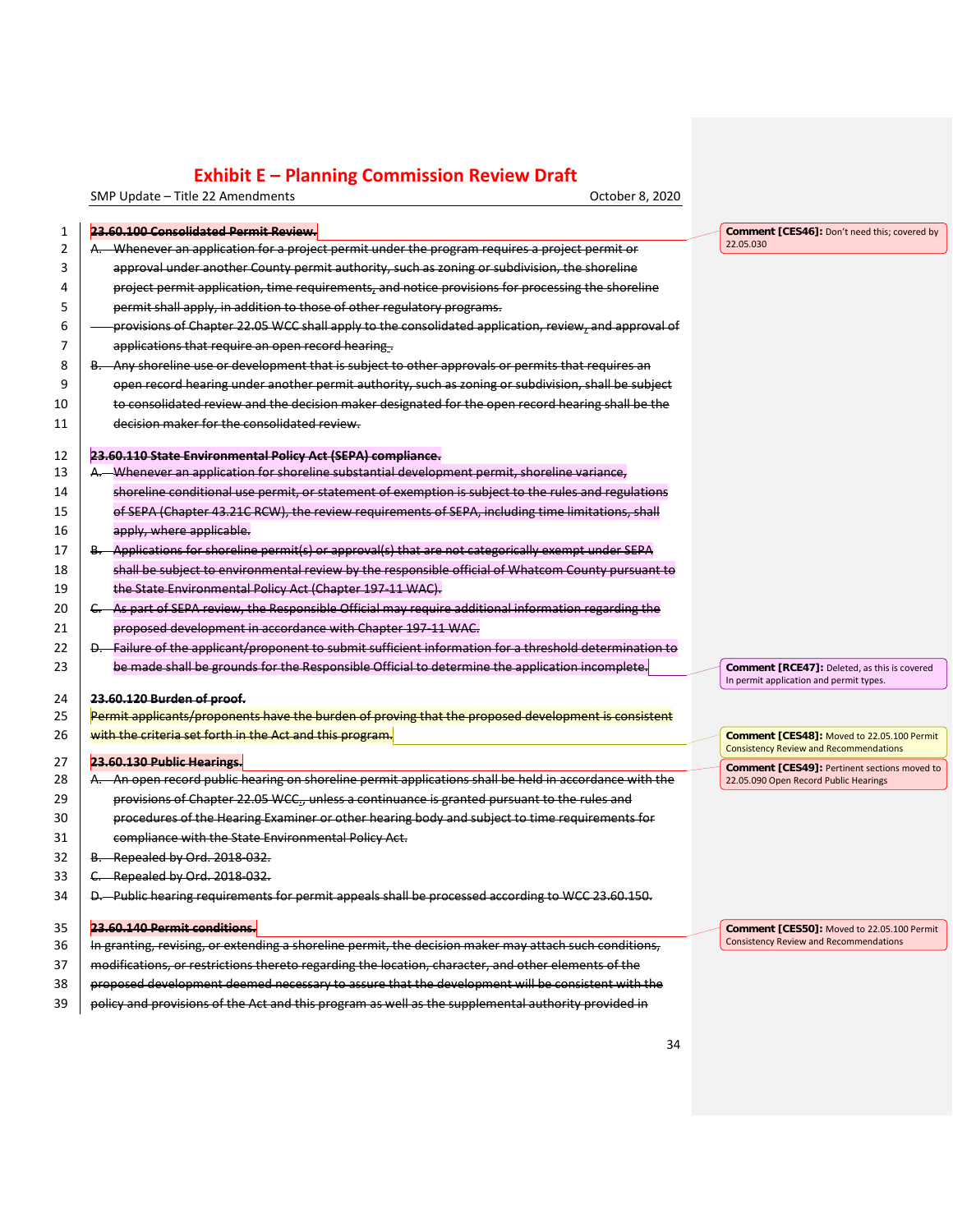SMP Update – Title 22 Amendments Controller Controller Controller Controller B. 2020

| $\mathbf{1}$   | Chapter 43.21C RCW as applicable. In cases involving unusual circumstances or uncertain effects, a         |             |
|----------------|------------------------------------------------------------------------------------------------------------|-------------|
| $\overline{2}$ | condition may be imposed to require monitoring with future review or reevaluation to assure                |             |
| 3              | conformance with the Act and this program. If the monitoring plan is not implemented, the permittee        |             |
| 4              | may be found to be noncompliant and the permit may be rescinded in accordance with WCC 23.60.180.          |             |
| 5              | 22.07.060 Filing Shoreline Permits with the Department of Ecology                                          |             |
| 6              | After all local permit administrative appeals or reconsideration periods are complete, the County<br>А.    |             |
| 7              | will deliver the final permit using return receipt requested mail or email to the Department of            |             |
| 8              | Ecology regional office and the attorney general.                                                          |             |
| 9              | B. Proposals that require both shoreline conditional use permits and/or shoreline variances shall be       |             |
| 10             | delivered simultaneously with any shoreline permit for the project.                                        |             |
| 11             | The permit and documentation of final local decision will be delivered together the following<br>C.        |             |
| 12             | information:                                                                                               | Cor         |
| 13             | 1. A copy of the complete application;                                                                     | Che<br>#2a  |
| 14             | 2. Findings and conclusions that establish the basis for the decision, including but not limited to        |             |
| 15             | identification of shoreline environment designation(s), applicable program policies and                    |             |
| 16             | regulations, and the consistency of the project with appropriate review criteria for the type of           |             |
| 17             | permit(s);                                                                                                 |             |
| 18             | 3. The final decision of the local government;                                                             |             |
| 19             | 4. A completed permit data sheet (WAC 173-27-990, Appendix A); and                                         |             |
| 20             | 5. Where applicable, local government shall also file the applicable documents required by SEPA,           |             |
| 21             | or in lieu thereof, a statement summarizing the actions and dates of such actions taken under              |             |
| 22             | Chapter 43.21C RCW.                                                                                        |             |
| 23             | 6. When the project has been modified in the course of the local review process, plans or text shall       |             |
| 24             | be provided that clearly indicate the final approved plan.                                                 |             |
| 25             | F. Development pursuant to a shoreline substantial development permit, shoreline variance, or              |             |
| 26             | shoreline conditional use permit shall not begin and shall not be authorized until 21 days after the       |             |
| 27             | "date of filing," as defined in this program Title 23 (Shoreline Management Program) and RCW               |             |
| 28             | 90.58.140(6), or until all review proceedings before the Shorelines Hearings Board have terminated.        | Cor         |
| 29             | G. Upon approval of a permit revision, the decision maker shall file a copy of the revised site plan and a | Che<br>#2a. |
| 30             | detailed description of the authorized changes to the original permit with the Department of               | Cor         |
| 31             | Ecology together with a final ruling and findings supporting the decision based on the requirements        | Initia      |
| 32             | of this section. In addition, the decision maker shall notify parties of record of the action.             |             |
| 33             | 23.60.150 Notice of Decision, Reconsideration and Appeal.                                                  |             |
| 34             | A notice of decision for action on a shoreline substantial development permit, shoreline variance, or      |             |
| 35             | shoreline conditional use permit shall be provided to the applicant/proponent and any party of             |             |
| 36             | recordin accordance with the review procedures of Chapter 22.05 WCC. and at least 10 days prior to         |             |
| 37             | filing such decisions with the Department of Ecology pursuant to WAC 173-27-130. Decisions filed           |             |
| 38             | with the Department of Ecology shall contain the following information:                                    | Cor         |
| 39             | After all local permit administrative appeals or reconsideration periods are complete and the permit       |             |
| 40             | documents are amended to incorporate any resulting changes, the County will mail or hand deliver           |             |
|                |                                                                                                            |             |

**Comment [AP51]:** Updated per Periodic Review Checklist, Item 2017.d, and Scoping Document Items and 5c.

**Comment [AP52]:** Updated per Periodic Review cklist, Item 2017.d, and Scoping Document Item

**Comment [CES53]:** Moved from 23.60.160 Initiation of development

**mment [CES54]:** Covered by 22.05.110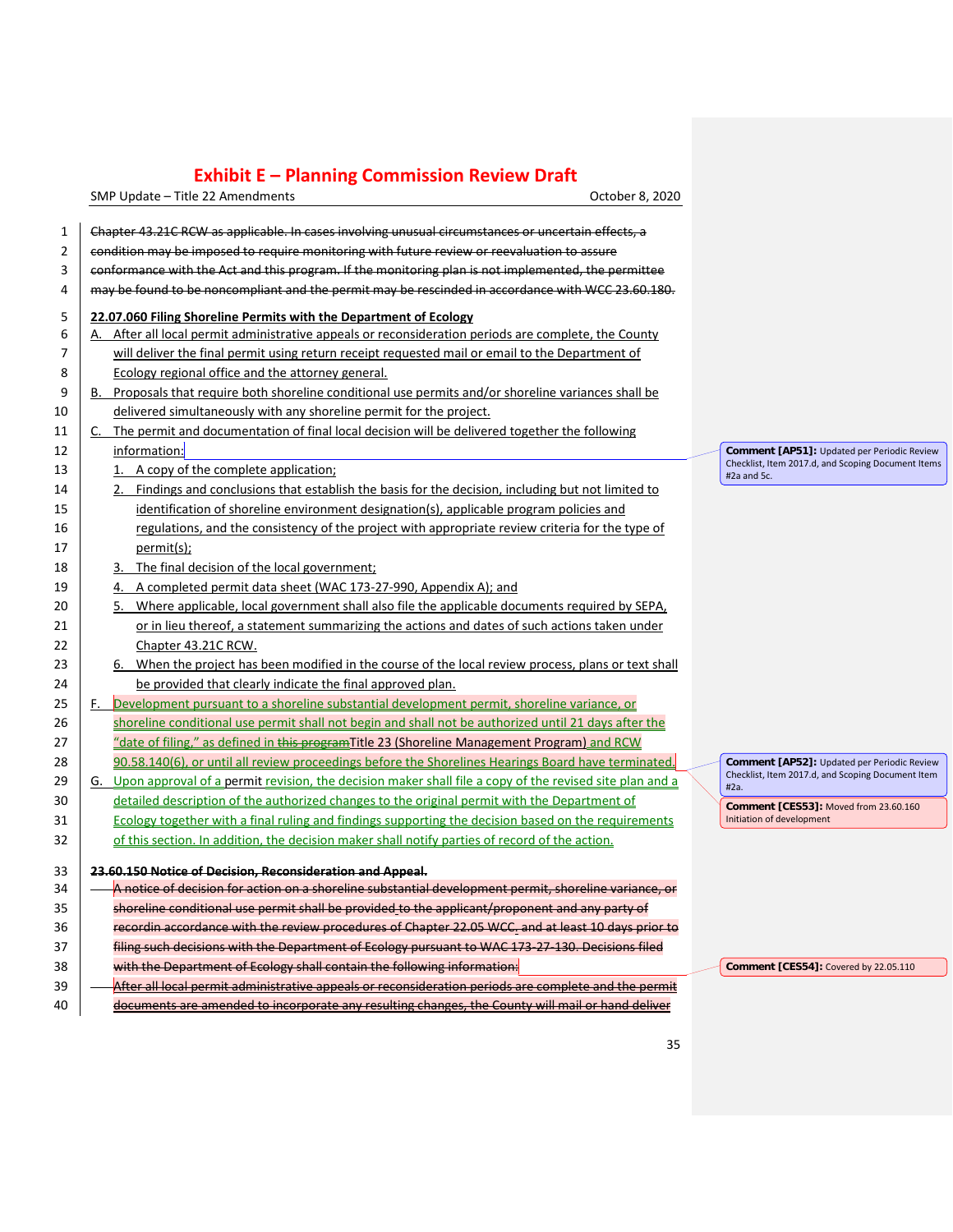SMP Update – Title 22 Amendments Controller Controller Controller Controller B. 2020

| 1  | the permit using return receipt requested mail to the Department of Ecology regional office and the  |                                                 |
|----|------------------------------------------------------------------------------------------------------|-------------------------------------------------|
| 2  | Office of the Attorney General.                                                                      | Comment [CES55]: Moved to 22.07.070             |
| 3  | Projects that require both Conditional Use Permits and or Variances shall be mailed simultaneously   |                                                 |
| 4  | with any Substantial Development Permitsshoreline permit for the project.                            |                                                 |
| 5  | The permit and documentation of final local decision will be mailed together the following           |                                                 |
| 6  | information:                                                                                         |                                                 |
| 7  | a. A copy of the complete application;                                                               |                                                 |
| 8  | b. Findings and conclusions that establish the basis for the decision including but not limited to   |                                                 |
| 9  | identification of shoreline environment designation(s), applicable program policies and              |                                                 |
| 10 | regulations and the consistency of the project with appropriate review criteria for the type of      |                                                 |
| 11 | permit(s);                                                                                           |                                                 |
| 12 | c. The final decision of the local government;                                                       |                                                 |
| 13 | d. A completed permit data sheet (see Appendix A of this title); and                                 |                                                 |
| 14 | e. Where applicable, local government shall also file the applicable documents required by SEPA,     |                                                 |
| 15 | or in lieu thereof, a statement summarizing the actions and dates of such actions taken under        |                                                 |
| 16 | Chapter 43.21C RCW.                                                                                  |                                                 |
| 17 | f. When the project has been modified in the course of the local review process, plans or text shall |                                                 |
| 18 | be provided that clearly indicate the final approved plan.                                           |                                                 |
| 19 | A. Notice of decision for shoreline statements of exemption shall comply with WCC 22.05.110(1) and   |                                                 |
| 20 | 23.60.023(E).                                                                                        | <b>Comment [CES56]:</b> Covered by 22.05.110(1) |
| 21 | Any person with standing may appeal any order, final permit decision, or final administrative        |                                                 |
| 22 | determination made by the irector or designee in the administration of this program.                 |                                                 |
| 23 | <b>Administrative Appeal Procedures.</b>                                                             |                                                 |
| 24 | Administrative appeals are processed in accordance with WCC 22.05.160.                               |                                                 |
| 25 | After the issuance of the appeal determination, a party with standing may appeals to the             |                                                 |
| 26 | Shorelines Hearings Board of a decision on a shoreline substantial development permit,               |                                                 |
| 27 | shoreline variance, or shoreline conditional use pursuant to RCW 90.58.180 within 21 days of         |                                                 |
| 28 | the "date of filing," as defined in this program and RCW 90.58.140(6). The appeal to the             |                                                 |
| 29 | Shorelines Hearing Board shall be filed in accordance with the provisions of Chapter 461 08C         |                                                 |
| 30 | WAC.                                                                                                 | Comment [CES57]: Moved to 22.05.160             |
| 31 | B. This program shall only establish standing for parties of record for shoreline substantial        | (Appeals)                                       |
| 32 | development permits, shoreline variances, or shoreline conditional use permits. Standing as a party  |                                                 |
| 33 | of record is not established by this program for exempt actions pursuant to WCC 23.60.022;           |                                                 |
| 34 | provided, that in such cases standing may be established through an associated permit process that   |                                                 |
| 35 | provides for public notice and provisions for parties of record.                                     |                                                 |
| 36 |                                                                                                      |                                                 |
| 37 | The applicant/proponent or any party of record may request reconsideration of any final<br>F.        |                                                 |
| 38 | action by the decision maker within 10 days of notice of the decision. Such requests shall be        |                                                 |
| 39 | filed on forms supplied by the county. Grounds for reconsideration must be based upon the            |                                                 |
| 40 | content of the written decision. The decision maker is not required to provide a written             |                                                 |

**response or modify his/her original decision. He/she may initiate such action as he/she deems**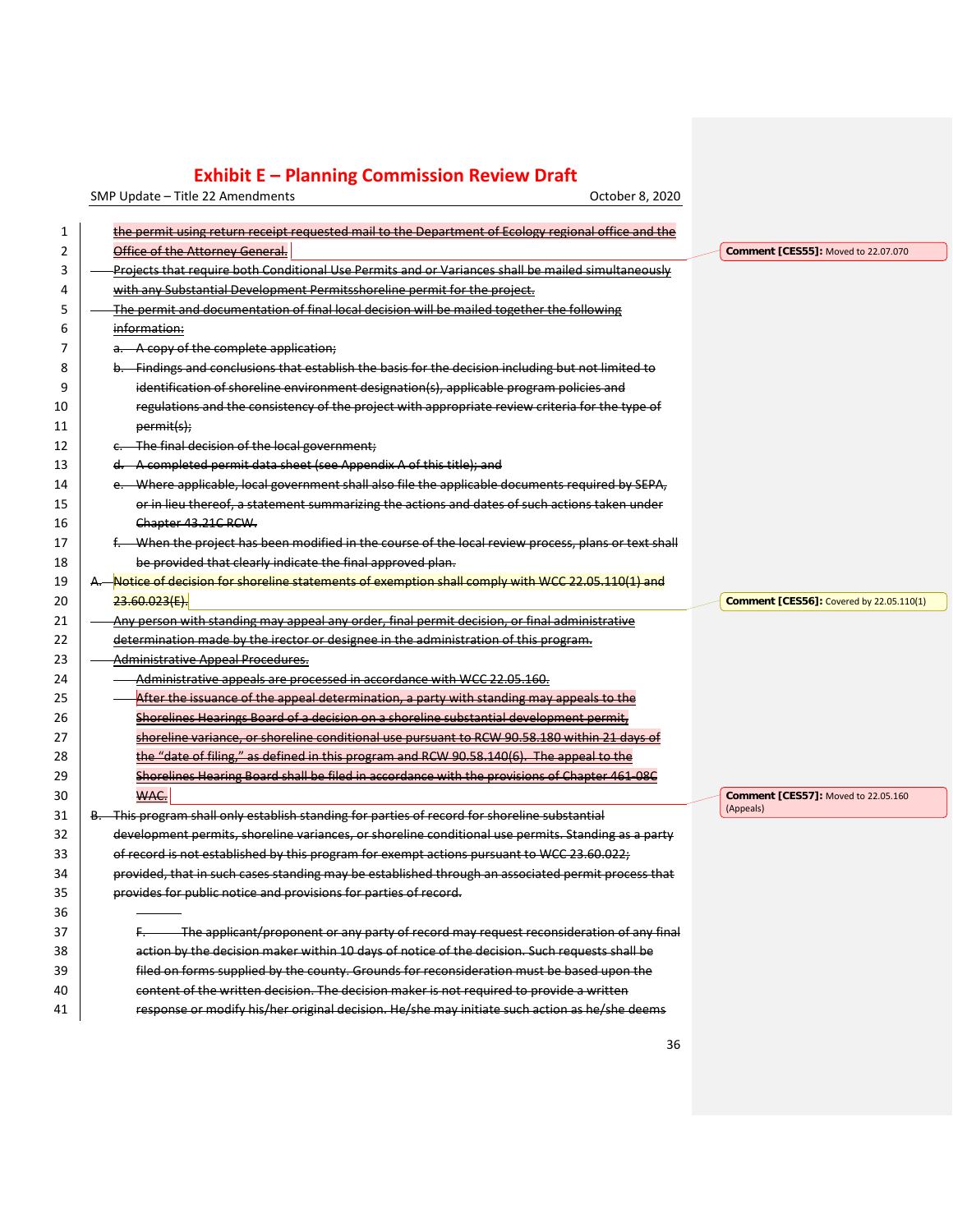SMP Update – Title 22 Amendments Controller Controller Controller Controller B. 2020

| 1  | appropriate. The procedure of reconsideration shall not preempt or extend the appeal period             |                   |
|----|---------------------------------------------------------------------------------------------------------|-------------------|
| 2  | for a permit or affect the date of filing with the Department of Ecology, unless the                    |                   |
| 3  | applicant/proponent requests the abeyance of said permit appeal period in writing within 10             |                   |
| 4  | days of a final action.                                                                                 |                   |
| 5  | Appeals to the Shorelines Hearings Board of a decision on a shoreline substantial<br>G.                 |                   |
| 6  | development permit, shoreline variance or shoreline conditional use permit may be filed by the          |                   |
| 7  | applicant/proponent or any aggrieved party pursuant to RCW 90.58.180 within 21 days of filing           |                   |
| 8  | the final decision by Whatcom County with the Department of Ecology.                                    |                   |
| 9  | Whatcom County shall consider an appeal of a decision on a shoreline substantial development<br>C.      |                   |
| 10 | permit, shoreline variance or shoreline conditional use only when the applicant/proponent waives        |                   |
| 11 | his/her right to a single appeal to the Shorelines Hearings Board. Such waivers shall be filed with the |                   |
| 12 | county in writing concurrent with a notice of appeal within 10 days of a final action. When an          |                   |
| 13 | applicant/proponent has waived his/her right to a single appeal, such appeals shall be processed in     |                   |
| 14 | accordance with the appeal procedures of subsection H of this section and shall be an open record       |                   |
| 15 | hearing before the hearing examiner.                                                                    | Comment [A]       |
| 16 | H. With the exception of a shoreline substantial development permit, aAny order, requirement or         | Document, Item    |
| 17 | administrative permit decision, or determination by the administrator based on a provision of this      |                   |
| 18 | program, including the issuance of a statement of exemption or denial, except a shoreline               |                   |
| 19 | substantial development permit, may be the subject of an appeal to the office of the hearing            |                   |
| 20 | examiner by any aggrieved person. Such appeals shall be processed in accordance with the appeal         |                   |
| 21 | procedures of subsection H of this section and shall be an open record hearing before the hearing       |                   |
| 22 | examiner.                                                                                               | <b>Comment [M</b> |
| 23 | I. Appeal Procedures.                                                                                   | Document, Item    |
| 24 | 1. Appeals shall be filed on forms supplied by the county within 10 calendar days of the issuance of    |                   |
| 25 | a substantial development permit, shoreline variance or shoreline conditional use permit and            |                   |
| 26 | within 20 calendar days of any other action of the administrator being appealed.                        |                   |
| 27 | 2. A public hearing on the appeal shall be held within 45 working days following receipt of the         |                   |
| 28 | application for appeal.                                                                                 |                   |
| 29 | 3. Legal notice of the public hearing shall be made by mailing notice of time, date, and location of    |                   |
| 30 | the hearing to the appellant, any parties of record, the Washington Department of Ecology, and          |                   |
| 31 | the administrator at least 15 days prior to the hearing.                                                |                   |
| 32 | 4. A decision by the hearing examiner shall be mailed within 10 working days of the public hearing      |                   |
| 33 | to all parties of record unless otherwise mutually agreed to by all parties to the appeal.              |                   |
| 34 | 5. Any party of record may request a closed record review of the hearing examiner's decision            |                   |
| 35 | issued under subsection (H)(4) of this section by the county council. Such an appeal shall be filed     |                   |
| 36 | with the county council on forms supplied by the county within 10 calendar days of the written          |                   |
| 37 | decision. If appeal is made to the county council, notice of appeal shall be provided to all parties    |                   |
| 38 | of record at least 15 days prior to consideration by the county council. The council shall meet to      |                   |
| 39 | review the hearing examiner's decision within 21 days of transmittal thereof, at which time it          |                   |
| 40 | may approve or disapprove the application, or remand the matter to the hearing examiner.                |                   |

**Comment [AP58]:** Removed per Scoping Document, Item #5c.

**Comment [MD59]:** Draft revision per Scoping Document, Items #4a and 5c (staff comment #34).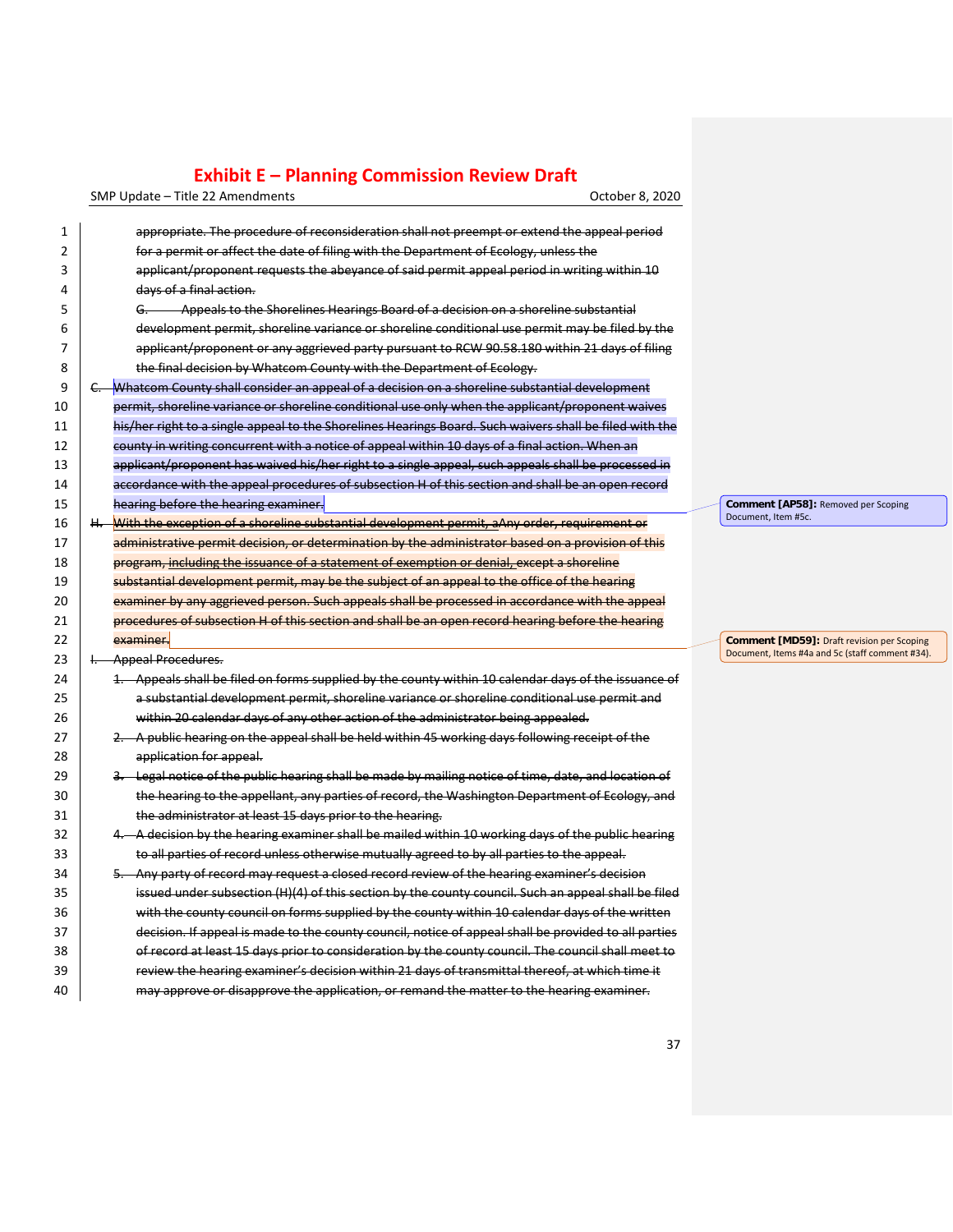SMP Update – Title 22 Amendments Controller and SMP Update – Title 22 Amendments

| 1              | 6. The time period for appeal to the Shorelines Hearings Board shall begin after the decision maker     |                                                           |
|----------------|---------------------------------------------------------------------------------------------------------|-----------------------------------------------------------|
| $\overline{2}$ | has filed the final county decision with the Department of Ecology.                                     |                                                           |
| 3              | 23.60.160 Initiation of development.                                                                    | Comment [CES60]: Moved to 22.07.060 (Filing               |
| 4              | Development pursuant to a shoreline substantial development permit, shoreline variance, or              | Shoreline Permits with the Department of Ecology)         |
| 5              | conditional use permit shall not begin and shall not be authorized until 21 days after the "date of     |                                                           |
| 6              | filing" or until all review proceedings before the Shorelines Hearings Board have terminated.           | Comment [AP61]: Updated per Periodic Review               |
| 7              | Date of Filing.<br>А.                                                                                   | Checklist, Item 2017.d, and Scoping Document Item<br>#2a. |
| 8              | 1. "Date of filing" of a substantial development permit is the date of actual receipt of the decision   | Comment [CES62]: Moved to permit                          |
| 9              | by the Department of Ecology.                                                                           | application review section.                               |
| 10             | 2. The "date of filing" for a shoreline variance or shoreline conditional use permit shall mean the     |                                                           |
| 11             | date the permit decision rendered by the Department of Ecology is transmitted by the                    |                                                           |
| 12             | department to the county and the applicant/proponent.                                                   | Comment [AP63]: Definition for "date of filing"           |
|                |                                                                                                         | added to definitions section.                             |
| 13             | 22.07.07023.60.170 Revisions to Shoreline Permits.                                                      |                                                           |
| 14             | A. A revision is required whenever the applicant/proponent proposes substantive changes to the          |                                                           |
| 15             | design, terms, or conditions of a project from that which is approved in the permit and/or statement    |                                                           |
| 16             | of exemption. Changes are substantive if they materially alter the project in a manner that relates to  |                                                           |
| 17             | its conformance to the terms and conditions of the permit, this program, or the Act. Changes that       |                                                           |
| 18             | are not substantive in effect do not require a revision.                                                |                                                           |
| 19             | B. An application for a revision to a shoreline permit shall be submitted to the administratorDirector. |                                                           |
| 20             | The application shall include detailed plans and text describing the proposed changes. The County       |                                                           |
| 21             | decision maker that approved the original permit may approve the request upon a-finding that the        |                                                           |
| 22             | proposed changes are within the scope and intent of the original approval, and are consistent with      |                                                           |
| 23             | this program and the Act.                                                                               |                                                           |
| 24             | "Within the scope and intent of the original approval" means all of the following:<br>C.                | Comment [RCE64]: Changes made to match                    |
| 25             | 1. No additional over-water construction is involved except that a pier, dock, or floating structure    | WAC 173-27-100                                            |
| 26             | may be increased by 500 square feet or 10 percent from the provisions of the original permit,           |                                                           |
| 27             | whichever is lessover that approved under the original approval;                                        |                                                           |
| 28             | 2. Ground area coverage and/or height may be increased a maximum of 10 percent over that                |                                                           |
| 29             | approved under the original approval; provided, that the revised approval does not authorize            |                                                           |
| 30             | development to exceed the height, impervious surface, setbacks, or any other requirements of            |                                                           |
| 31             | this program except as authorized under a variance granted for the original development;                |                                                           |
| 32             | The revised permit does not authorize development to exceed height, lot coverage, setback, or           |                                                           |
| 33             | any other requirements of the applicable master program except as authorized under a variance           |                                                           |
| 34             | granted as the original permit or a part thereof;                                                       |                                                           |
| 35             | 3.4. Additional or revised mitigation and/or landscaping is consistent with any conditions attached to  |                                                           |
| 36             | the original approval and with this program;                                                            |                                                           |
| 37             | 4.5. The use authorized pursuant to the original approval is not changed; and                           |                                                           |
| 38             | 5.6. The revision will not cause adverse environmental impacts beyond those originally authorized in    |                                                           |
| 39             | the approval.                                                                                           |                                                           |
|                |                                                                                                         |                                                           |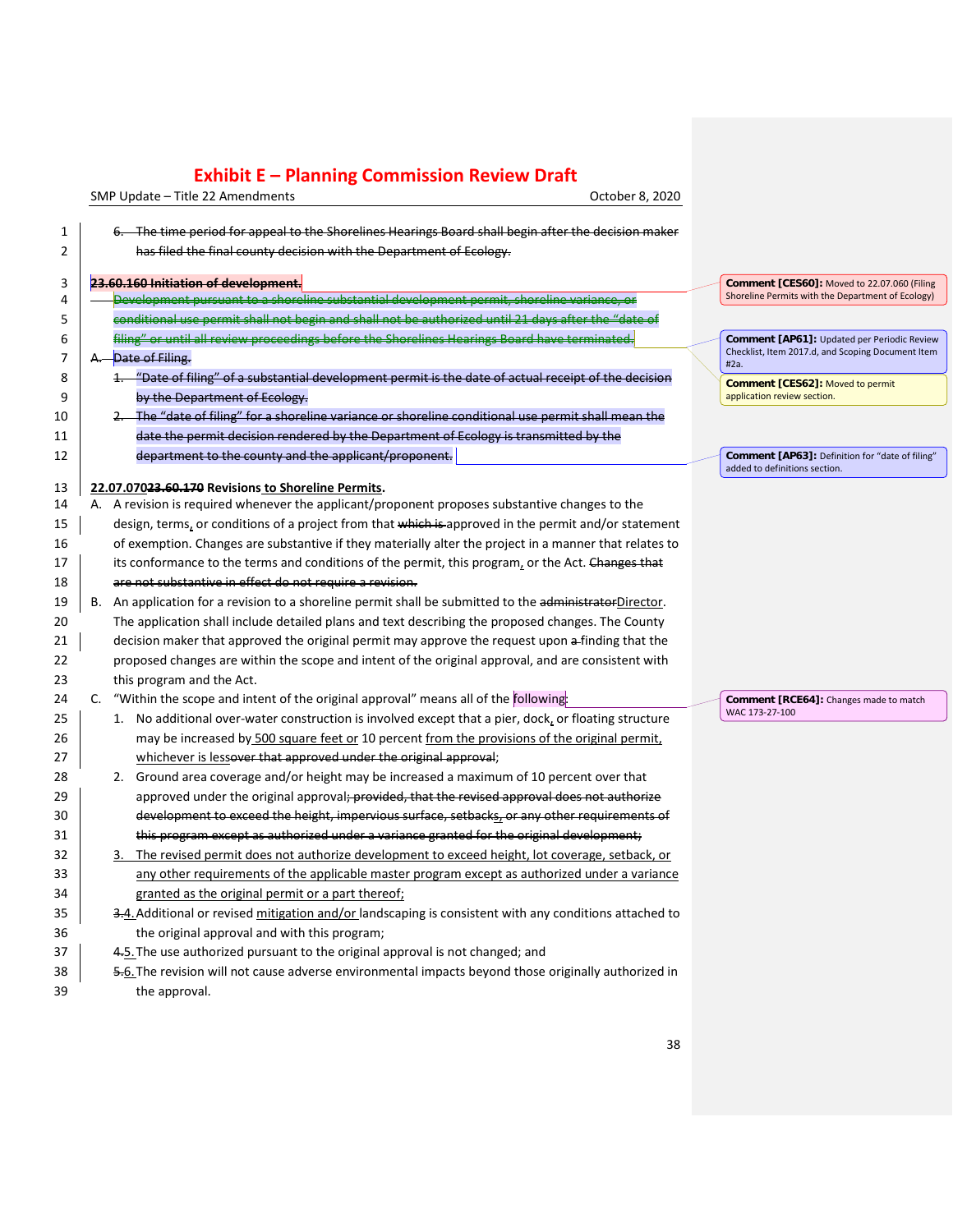SMP Update – Title 22 Amendments Controller Controller Controller Controller B. 2020

| 1  | D. Revisions to shoreline permits and statements of exemption may be authorized after the original                                                                                                |
|----|---------------------------------------------------------------------------------------------------------------------------------------------------------------------------------------------------|
| 2  | authorization has expired pursuant to WCC 22.07.080 (Expiration of Shoreline Permits). Revisions                                                                                                  |
| 3  | made after the expiration of the original approval shall be limited to changes that are-meet the                                                                                                  |
| 4  | definition of a shoreline exemption and are consistent with this program. and that would not                                                                                                      |
| 5  | require a permit under this program. If the proposed change is a substantial development as defined                                                                                               |
| 6  | by this program, then a new permit is required.                                                                                                                                                   |
| 7  | D.E. The provisions of this subsection shall not be used to extend the time requirements or to authorize                                                                                          |
| 8  | substantial development beyond the time limits or scope of the original approval-; provided the                                                                                                   |
| 9  | revision approval shall expire within 1 year from the date of approval, tolling of expiration does not                                                                                            |
| 10 | apply to revision approvals.                                                                                                                                                                      |
| 11 | E.F. A new permit shall be required if the proposed revision and any previously approved revisions in                                                                                             |
| 12 | combination would constitute development beyond the scope and intent of the original approval as                                                                                                  |
| 13 | set forth in subsection (C) of this section.                                                                                                                                                      |
| 14 | G. The revision approval, including the revised site plans and text consistent with the provisions of                                                                                             |
| 15 | WAC 173-27-180 as necessary to clearly indicate the authorized changes, and the final ruling on                                                                                                   |
| 16 | consistency with this section shall be filed with the Department of Ecology pursuant to WCC                                                                                                       |
| 17 | 22.07.060 (Filing Shoreline Permits with the Department of Ecology). In addition, the County shall                                                                                                |
| 18 | notify parties of record of their action.                                                                                                                                                         |
| 19 | Upon approval of a revision, the decision maker shall file a copy of the revised site plan and a                                                                                                  |
| 20 | detailed description of the authorized changes to the original permit with the Department of                                                                                                      |
| 21 | Ecology together with a final ruling and findings supporting the decision based on the requirements                                                                                               |
| 22 | of this section. In addition, the decision maker shall notify parties of record of the action.                                                                                                    |
|    |                                                                                                                                                                                                   |
| 23 | H. If the proposed revision is to a development for which a shoreline conditional use or shoreline                                                                                                |
| 24 | variance was issued, the decision maker shall submit the revision to the Department of Ecology for                                                                                                |
| 25 | approval with conditions or denial, and shall indicate that the revision is being submitted under the                                                                                             |
| 26 | requirements of this subsection.                                                                                                                                                                  |
| 27 | Under the requirements of WAC 173-27-110(6), the Department shall render and transmit to the                                                                                                      |
| 28 | decision maker and the applicant/proponent its final decision within 15 days of the date of the                                                                                                   |
| 29 | Department's receipt of the submittal from the decision maker. The decision maker shall notify                                                                                                    |
| 30 | parties on record of the Department's final decision.                                                                                                                                             |
| 31 | Appeals of a decision of the Department shall be filed in accordance with the provisio                                                                                                            |
| 32 | Chapter 461-08C WAC.                                                                                                                                                                              |
| 33 | 23.60.180 Rescissionand modification.                                                                                                                                                             |
| 34 | A. Any shoreline permit granted pursuant to this program may be rescinded or modified upon a finding                                                                                              |
| 35 | by the Hearing Examiner that the permittee or his/her successors in interest have not complied with                                                                                               |
| 36 | conditions attached thereto. If the results of a monitoring plan show a development to be out of<br>compliance with specific performance standards, such results may be the basis for findings of |

38 noncompliance.

**Comment [CES65]:** Covered under 22.05.150 Permit Revocation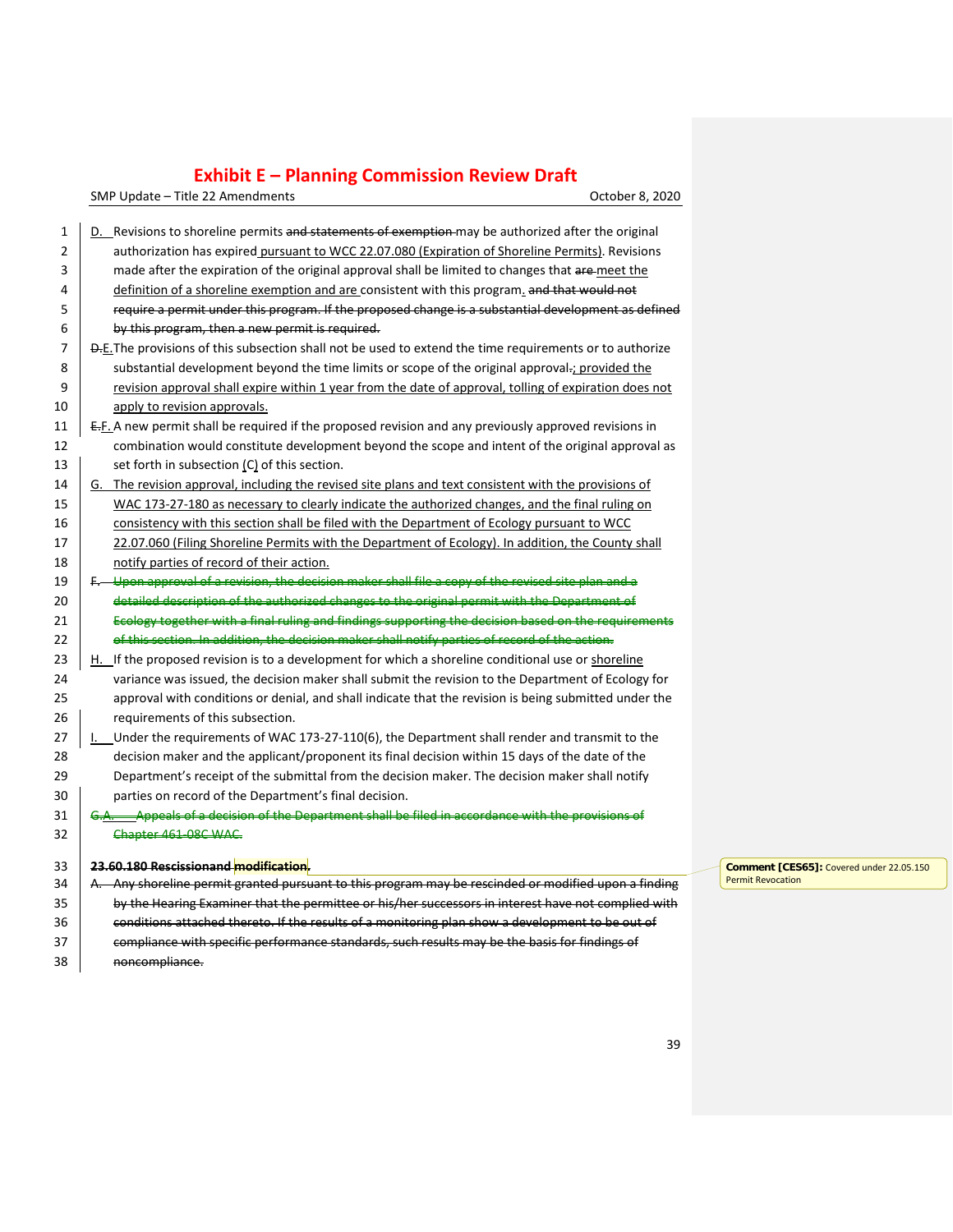SMP Update – Title 22 Amendments Controller Controller Controller Controller B. 2020

| 1              | B. The Administrator shall initiate rescission or modification proceedings by issuing written notice of |
|----------------|---------------------------------------------------------------------------------------------------------|
| $\overline{2}$ | noncompliance to the permittee or his/her successors and notifying parties of record at the original    |
| 3              | address provided in application review files.                                                           |
| 4              | C. The Hearing Examiner shall hold a public hearing no sooner than 15 days following such issuance of   |
| 5              | notice, unless the applicant/proponent files notice of intent to comply and the Administrator grants    |
| 6              | a specific schedule for compliance. If compliance is not achieved, the Administrator shall schedule a   |
| 7              | public hearing before the Hearing Examiner. Upon considering written and oral testimony taken at        |
| 8              | the hearing, the Hearing Examiner shall make a decision in accordance with the above procedure for      |
| 9              | shoreline permits.                                                                                      |
| 10             | D. These provisions do not limit the Administrator, the Prosecuting Attorney, the Department of         |
| 11             | Ecology or the Attorney General from administrative, civil, injunctive, declaratory or other remedies   |
| 12             | provided by law, or from abatement or other remedies.                                                   |
| 13             | 22.07.08023.60.190 Expiration of Shoreline Permits.                                                     |
| 14             | A. Expiration of shoreline statements of exemptions shall be in accordance with WCC 22.05.140           |
| 15             | (Expiration of Project Permits).                                                                        |
| 16             | A-B. The following time requirements shall apply to all substantial development permits and to any      |
| 17             | development authorized pursuant to a shoreline variance, or shoreline conditional use permit, or        |
| 18             | statement of exemption:                                                                                 |
| 19             | 1. Construction shall be commenced or, where no construction is involved, the use or activity shall     |
| 20             | be commenced, within two years of the effective date of a shoreline permit or exemption or the          |
| 21             | permit shall expire; provided, that the Hearing Examiner or AdministratorDirector, as                   |
| 22             | appropriate, may authorize a single extension for a period of not more than one year based on a         |
| 23             | showing of good cause if a request for extension has been filed with Planning and Development           |
| 24             | Services with the hearing examiner or administrator as appropriate before the expiration date of        |
| 25             | the shoreline permit-or exemption., and The Director shall provide notice of the proposed               |
| 26             | extension is given to parties of record and the Department of Ecology.                                  |
| 27             | 2. Authorization to conduct development activities shall terminate five years after the effective       |
| 28             | date of a shoreline permit or exemption; provided, that the Hearing Examiner or                         |
| 29             | AdministratorDirector, as appropriate, may authorize a single extension for a period of not more        |
| 30             | than one year based on a showing of good cause, if a request for extension has been filed with          |
| 31             | Planning and Development Services with the hearing examiner or administrator, as appropriate,           |
| 32             | before the expiration date of the shoreline permit. Or exemption and The Director shall provide         |
| 33             | notice of the proposed extension is given to parties of record and the Department of Ecology.           |
| 34             | 3. The effective date of a shoreline permit or exemption shall be the date of filling as provided in    |
| 35             | RCW 90.58.140(6).                                                                                       |
| 36             | <b>Tolling.</b> The effective date does not include the time during which a development, use, or        |
| 37             | activity was not actually pursued due to the need to obtain other government permits and                |
| 38             | approvals for which the issued shoreline permit authorizes, including the pendency of all               |
| 39             | reasonably related administrative appeals or legal actions on any such permits or approval. Hast        |
| 40             | action required on the shoreline permit or exemption and all other government permits and               |
|                |                                                                                                         |